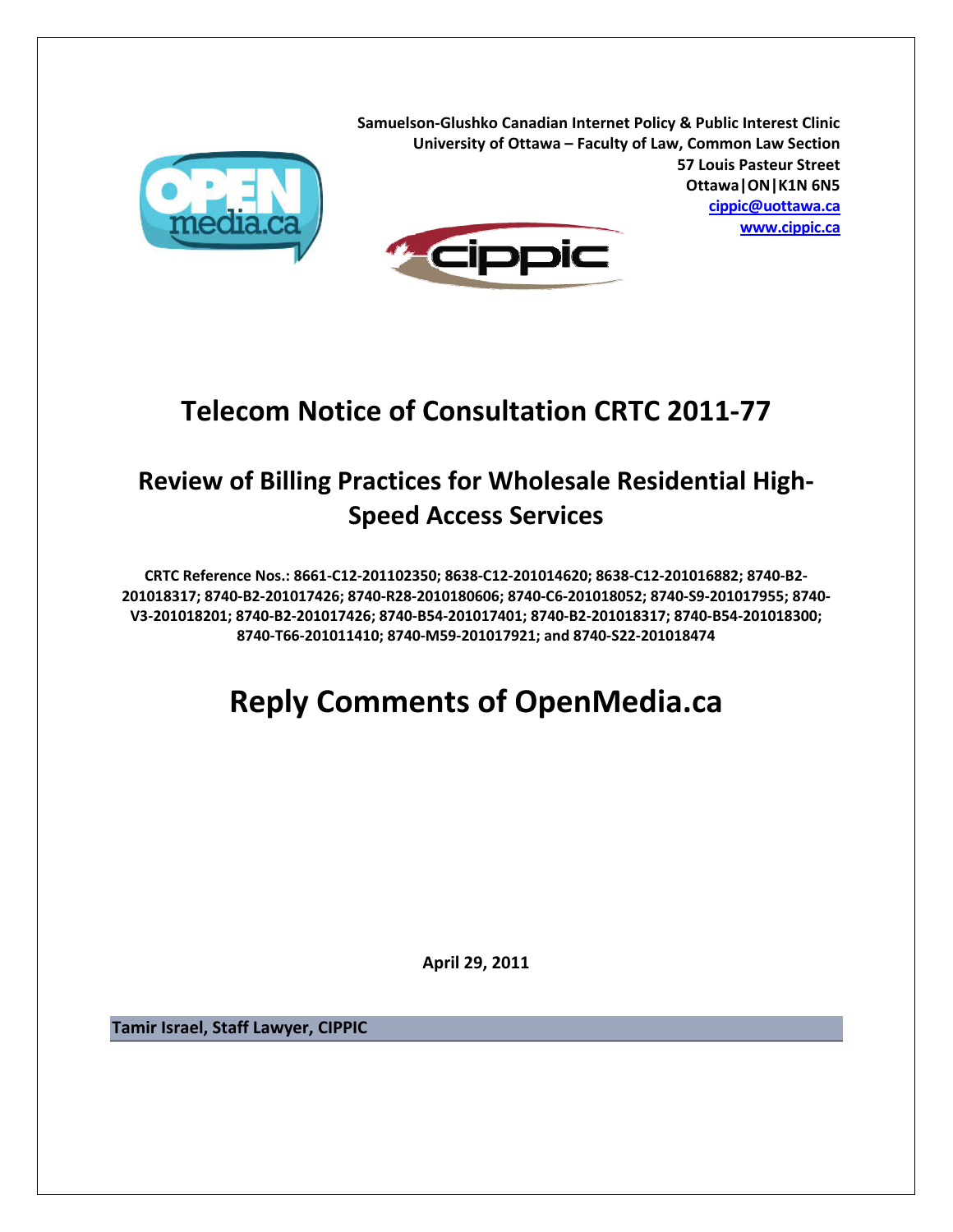|  |  |  | <b>TABLE OF CONTENTS</b> |  |
|--|--|--|--------------------------|--|
|--|--|--|--------------------------|--|

| <b>INTRODUCTION</b>                                                         |    |  |
|-----------------------------------------------------------------------------|----|--|
| PROVIDING INCENTIVES TO USE & PROVISION THE INTERNET<br><u>ı.</u>           | 4  |  |
|                                                                             |    |  |
| A. TRAFFIC GROWTH & NETWORK COSTS AT ALL TIME LOW                           | 5  |  |
| <b>B. UBB IS NOT FUNDAMENTALLY FAIR</b>                                     | 10 |  |
| NETWORK CAPACITY IS NOT A 'FINITE RESOURCE'                                 | 10 |  |
| <b>USAGE IS A POOR PROXY FOR CONGESTION, GENERALLY</b>                      | 12 |  |
| <b>FORCED PEAK PERIOD SUBSIDIZATION</b>                                     | 12 |  |
| <b>FALSE VALUE CHOICES IMPOSED ON CUSTOMERS</b>                             | 16 |  |
| C. CURRENT UBB: IT'S NOT ABOUT THE BANDWIDTH HOGS                           | 17 |  |
| <b>MEASURING ISP MARK-UPS ON EMERGING ONLINE ACTIVITIES</b>                 | 20 |  |
| <b>PUNITIVE PENALTIES, INSURANCE SCHEMES &amp; MENTAL TRANSACTION COSTS</b> | 23 |  |
| <b>D. CONCLUSION</b>                                                        | 26 |  |
| <b>UBB IS ECONOMICALLY INEFFICIENT</b><br>Н.                                | 27 |  |
| A. UBB AS NON-OPTIMAL & INEFFICIENT PRICING                                 | 28 |  |
| <b>Marginal Costs for ISPs are Low</b>                                      | 29 |  |
| <b>B. NETWORK EFFECTS</b>                                                   | 31 |  |
| <b>C. CONCLUSION</b>                                                        | 31 |  |
|                                                                             |    |  |
| <b>NET NEUTRALITY HARMS &amp; UBB</b><br>Ш.                                 | 32 |  |
| A. UNDERSTANDING DIFFERENT NET NEUTRALITY HARMS                             | 32 |  |
| <b>PREVENTING THE UNDESIRABLE:</b>                                          |    |  |
| <b>PREFERENCE OR PICKING WINNERS &amp; LOSERS:</b>                          | 34 |  |
| <b>TRAFFIC MANAGEMENT</b>                                                   | 36 |  |
| B. TRP CRTC 2009-657: THE NET NEUTRALITY FRAMEWORK & UBB                    | 39 |  |
| <b>WHOLESALE UBB</b><br>IV.                                                 | 40 |  |
| <b>PEAK PERIOD PRICING</b>                                                  | 43 |  |
| <b>ACCURATE PER GB COSTING</b>                                              |    |  |
| <b>PERIODIC REVIEW OF UBB PRICING</b>                                       | 44 |  |
| <b>ALIGN THE LEGACY TARIFF WITH THE FTTN TARIFF</b>                         | 44 |  |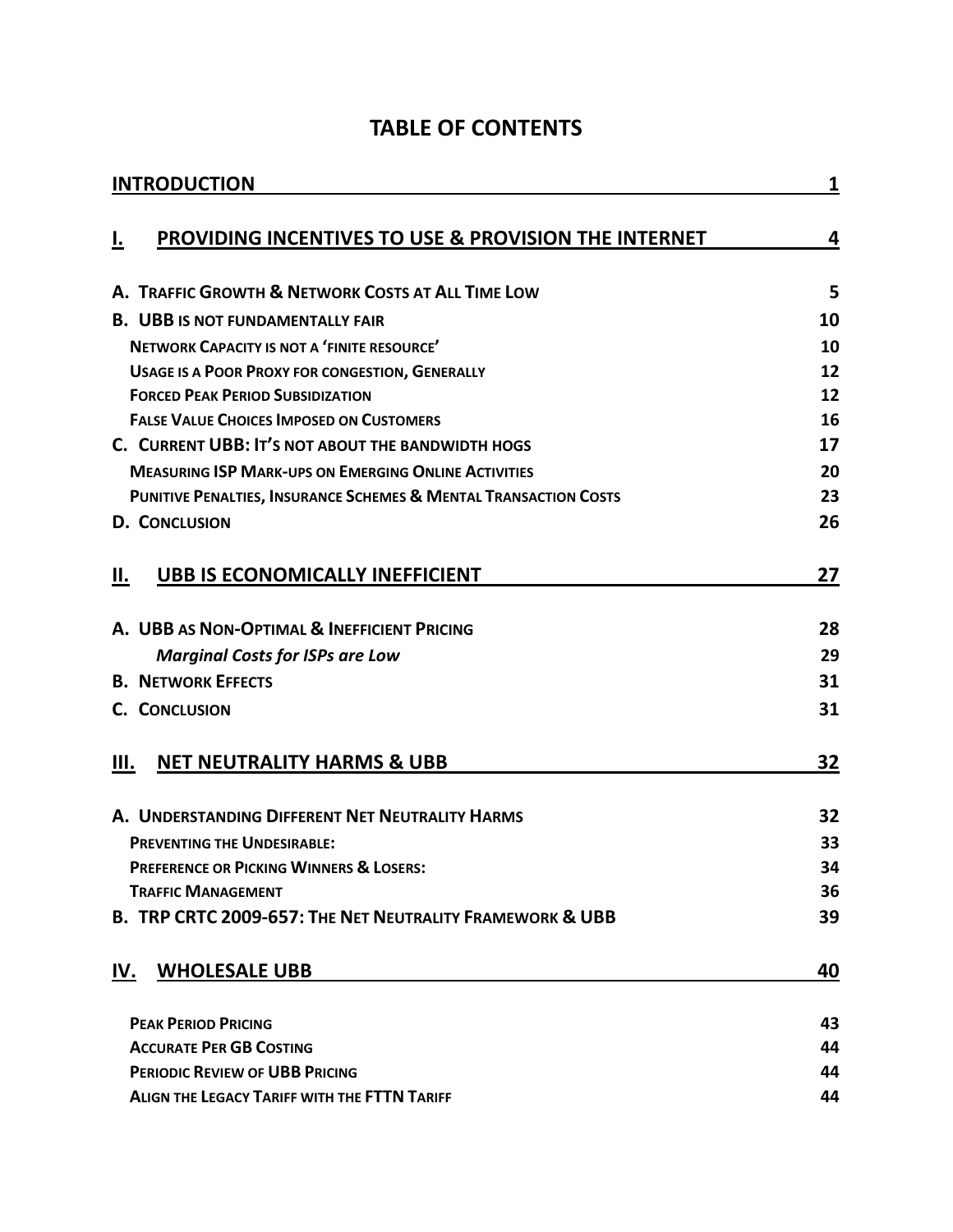## **INTRODUCTION**

- 1. CIPPIC/OpenMedia.ca is grateful to the Commission for providing us with the opportunity for providing reply comments in this important proceeding. Our reply comment aims to achieve three important objectives. First and foremost, it attempts to clarify the factual record on many of the assertions and conflicting evidentiary points on the record of this and related proceedings. Regardless of the ultimate outcome of this consultation, it is essential, in CIPPIC's view, that the Commission base its decision on a solid factual foundation.
- 2. Second, it aims to impress upon the Commission its concerns over the impact of UBB as it is being deployed in Canada. As an ITMP, no longer appears targeted at excessive users, as was, perhaps, once the case, but rather at deterring use of the Internet at all levels and by all users. The Commission has limited this proceeding in scope to the examination of UBB in the wholesale context. However, it has additionally recognized the importance of considering the impact of this proceeding on the broader retail sector, as well as the general effectiveness of UBB as an ITMP:

The Commission considers that the two principles stated above and in Notice 2011‐  $77$  are intended to create a fair wholesale regime that  $(1)$  protects the interests of consumers and Small ISPs, and (2) does not create an unintended advantage for any particular service provider or user…The scope of the proceeding also does not preclude comments on the effectiveness of any billing practice as an Internet traffic management practice.1

Yet early decisions on the application of UBB onto the wholesale market appeared to accept the policy benefits of encouraging a market where monthly usage caps are endemic. Further, taken within the broader context of the Commission's regulatory objectives, the primary function of the wholesale market is to provide sufficient competitive pressures on an otherwise non‐competitive environment in order to achieve public policy objectives and prevent public policy harms that might otherwise require regulatory intervention. As such, it is incumbent upon the Commission to assess wholesale proposals in light of these broader objectives.

<sup>1</sup> Commission Letter, "Re: Review of billing practices for wholesale residential high‐speed access services, telecom Notice of Consultation CRTC 2011‐77 – Requests to modify the scope and terms of the proceeding", March 11, 2011, <http://www.crtc.gc.ca/eng/archive/2011/lt110311.htm>.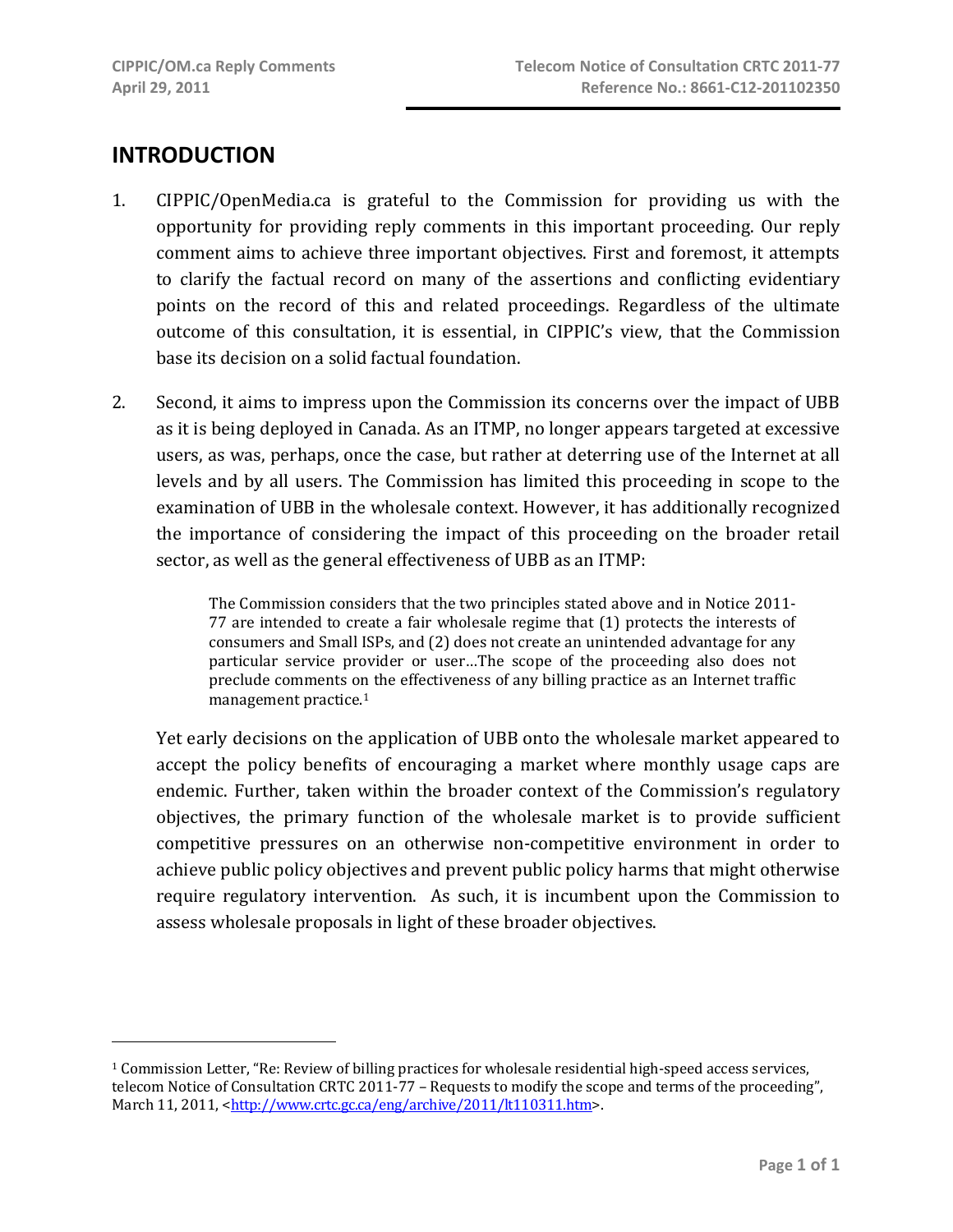3. The recent public outcry against widespread UBB in the Canadian Internet access retail market has deep historical roots. As noted by Clay Shirky in explaining the failure of predictions of ubiquitous micropayment adoption in early online markets:

> These arguments run aground on the historical record. There have been a number of attempts to implement micropayments, and they have not caught on in even in a modest fashion ‐ a partial list of floundering or failed systems includes FirstVirtual, Cybercoin, Millicent, Digicash, Internet Dollar, Pay2See, MicroMint and Cybercent. If there was going to be broad user support, we would have seen some glimmer of it by now.

> Furthermore, businesses like the gas company and the phone company that use micropayments offline share one characteristic: They are all monopolies or cartels. In situations where there is real competition, providers are usually forced to drop "pay as you go" schemes in response to user preference, because if they don't, anyone who can offer flat-rate pricing becomes the market leader. (See sidebar: "Simplicity in pricing.")2

Aside from general user disdain, CIPPIC/OpenMedia.ca demonstrates that current implementations of UBB in the wireline access market in Canada as a whole are economically non-optimal, are unfair, and conflict with the policy objectives in that they appear calculated to discourage Internet use by Canadians. Further, current trends suggest that monthly usage allowances are rapidly decreasing at a time when average use is growing at very modest rates. While not ubiquitous (amongst incumbents Telus, alone, has steadily increased monthly allowances over the past few years), this trend is deeply troubling and does not bode well for the future of Internet usage in Canada.

4. While the broader residential UBB issue remains outside the scope of this hearing, CIPPIC/OpenMedia.ca respectfully request that the Commission recognize this is a growing issue and commit to monitoring the retail UBB landscape carefully in the future. Consideration should be given to providing *all* ISPs with guidance on the appropriateness of UBB and the conditions under which such ITMPs may conflict with the *Telecommunications Act*. CIPPIC/OpenMedia.ca recognizes that the most effective means of addressing the harms posed by retail economic ITMPs is likely through competition. However, the ubiquity and uniformity of existing UBB measures is troubling and CIPPIC/OpenMedia.ca believes it is important for the Commission to recognize this and premise its wholesale UBB decision on this recognition. It further asks the Commission to continue monitoring the UBB situation in the future. The

 $\overline{a}$ 

<sup>2</sup> C. Shirky, "The Case Against Micropayments", December 19, 2000, O'Reilly Network, <http://openp2p.com/pub/a/p2p/2000/12/19/micropayments.html>.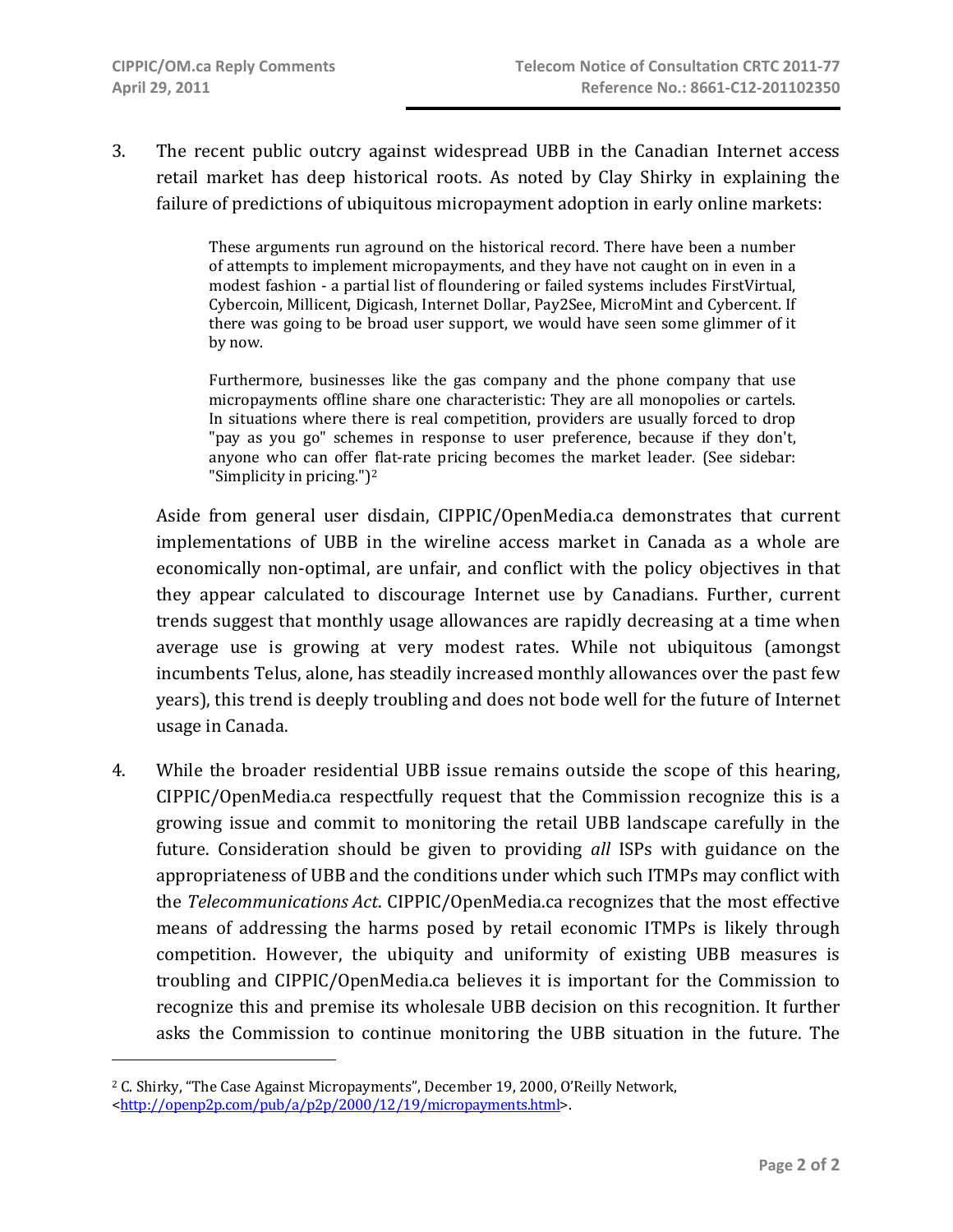prevalence of such measures in the Canadian market suggests that there may not be sufficient competition to address these issues.

- 5. Finally, the recent wholesale aggregate UBB proposal that the other parties to this proceeding have presented<sup>3</sup> is assessed in light of the clarified factual record as well as of the likelihood that this proposal will meet the objectives articulated below. CIPPIC/OpenMedia.ca believes the current aggregate proposal is a vast improvement over the previous model. However, we remain firmly convinced that this new model should be premised on the following principles:
	- **› Cost Based:** Wholesale aggregate UBB should be cost‐recovery based, with a reasonable mark‐up.
	- **› Encourage Competition on Retail UBB Adoption:** Wholesale aggregate UBB should be designed so as to compensate incumbents for their costs, not to facilitate competitor adoption of retail UBB.

In CIPPIC/OpenMedia.ca's view, CLEC's ability to attract robust Internet users via unlimited access plans is important and should be encouraged as an important competitive pressure point preventing runaway retail usage caps.

- 6. We suggest the following changes to Bell's proposed aggregate UBB tariff in order to achieve these principles:
	- **›** The usage‐based component of the tariff must be based on peak‐period CLEC usage;
	- **›** The per‐TB cost must be premised on actual incumbent costs with the normal mark‐up;
	- **›** A mechanism is required for periodic review to ensure that the per‐TB rate remains reflective of costs in light of dropping network provisioning costs; and
	- **›** The current tariff formulation for legacy systems should be reformulated in light of these principles.

<sup>3</sup> Evident in Bell, "Initial Comments to TNC CRTC 2011‐77", March 28, 2011; CNOC, "Initial Comments to TNC CRTC 2011‐77", March 28, 2011; Rogers, "Initial Comments to TNC CRTC 2011‐77", March 28, 2011; The Cable Carriers, "Joint Submission to TNC CRTC 2011‐77". March 28, 2011; Telus, "Initial Comments to TNC CRTC 2011‐77", March 28, 2011; PIAC, "Initial Comments to TNC CRTC 2011‐77", March 28, 2011; Primus, "Initial Comments to TNC CRTC 2011‐77", March 28, 2011; Distributel, "Initial Comments to TNC CRTC 2011‐ 77", March 28, 2011; BCBA, "Initial Comments to TNC CRTC 2011‐77", March 28, 2011; and Shaw, "Initial Comments to TNC CRTC 2011‐77", March 28, 2011, at para. 43.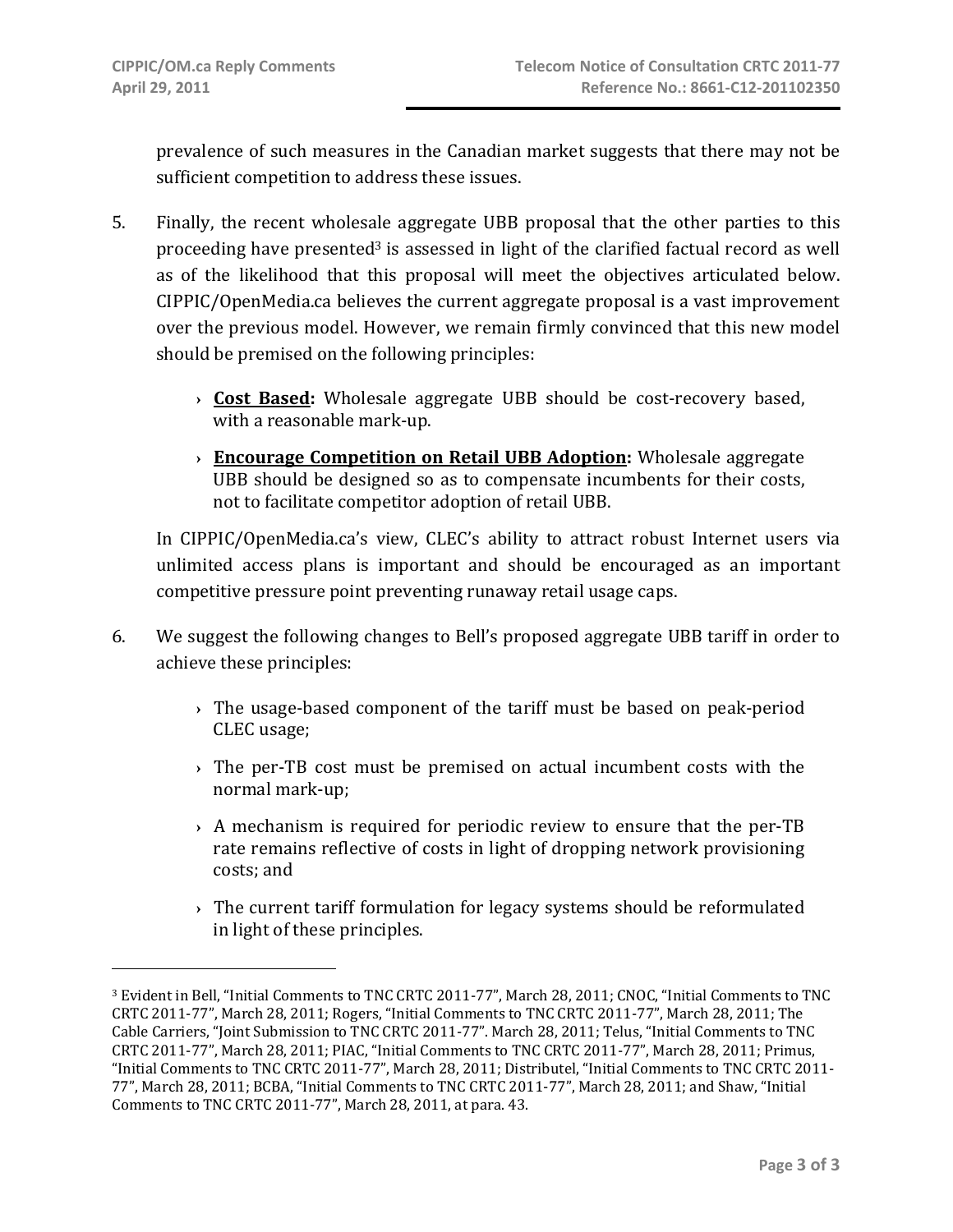CIPPIC/OpenMedia.ca notes in addition that it is difficult to assess the viability of Bell's proposal in full without data which will now be forthcoming through the interrogatory process. Our assessment may vary once this data is received.

- 7. In order to best articulate the points highlighted above most clearly, CIPPIC/OpenMedia.ca organizes the remainder of its reply comments as follows. Section I examines UBB as implemented by the majority of Canadian incumbents. It demonstrates that current UBB is not addressed at 'excessive usage' but rather aims to dampen Internet use at all levels. It examines the reasons for this, including the perception that phenomenal traffic growth rates are leading to unprecedented levels of network congestion and incumbent costs, and the decision to use monthly usage metrics as a proxy for 'contribution to congestion'. It examines the 'fairness' of such mechanism in light of these conclusions.
- 8. Section II then examines the economic efficiency of UBB as opposed to a bundled or flat-rate model of pricing. It concludes that existing models of UBB ignore many economic benefits of bundled pricing and fail to account for the specific benefits of non‐usage based pricing models with respect to provision of Internet services. It demonstrates how, not only is a bundled, non‐usage based approach likely to more optimal pricing and *revenues* for incumbents, but also to more efficient value exchanges as well as broader achievement of public policy telecommunications objectives. Section III places UBB within the broader context of net neutrality harms in order to better analyze such practices as well as to highlight the potential damage that may result from ubiquitous, unchecked UBB. Section IV then concludes by examining the wholesale aggregate UBB tariffs that have been proposed in this proceeding.

## **I. PROVIDING INCENTIVES TO USE & PROVISION THE INTERNET**

9. As argued in our initial comments to this proceeding, it is important to clarify that UBB as it is implemented in Canada is no longer aimed at 'excessive users' or 'bandwidth hogs'. Rather, it is carefully designed to place downward pressure on all Internet users at all levels of usage as a means of managing traffic. In CIPPIC/OpenMedia.ca's view, this implementation runs counter to the underlying principle adopted in Telecom Regulatory Policy CRTC 2009‐657, which aimed to provide incentives for ISPs to invest in building larger networks as a primary means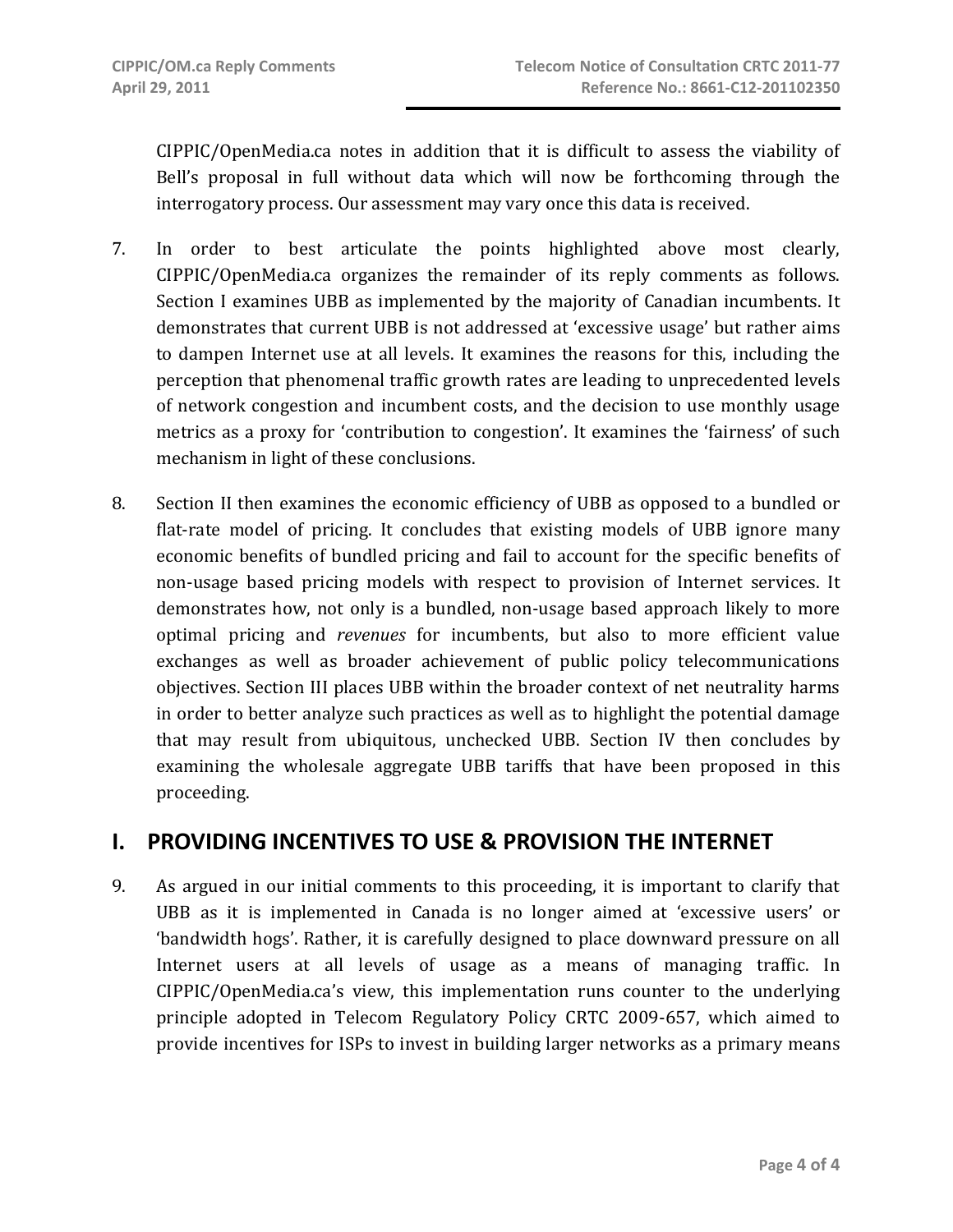of managing congestion.4 Instead, what has taken hold is a system that aims to manage congestion by *discouraging* Internet use and hence prevent the need to build more robust networks altogether.

10. It should be noted that it is not CIPPIC/OpenMedia.ca's position that there are no costs associated with network capacity, nor do we argue that ISPs (whether incumbent or otherwise) should be able to profit from their access services. The question facing the CRTC in this proceeding is the mechanism by which pricing is most efficiently and fairly achieved. Historically, Internet access pricing has been accomplished primarily through flat rate mechanisms based on the speed and theoretical capacity of the access service being purchased. Incumbents now point to a number of factors

## **A. Traffic Growth & Network Costs at All Time Low**

- 11. It is very important, in CIPPIC/OpenMedia.ca's perspective, to acknowledge we are currently in an era characterized by perhaps the slowest sustained rate of traffic growth in the history of the network. At the same time, the per‐GB marginal cost of meeting these traffic growth demands is also at a historical low as technological advances have steadily decreased the cost of network equipment. This has direct implications for the level of costs an ISP must incur in order to avoid congestion on its networks.
- 12. Incumbents repeatedly point to uncontrollable costs based on phenomenal growth rates as justification for the institution of alternative pricing mechanisms such as economic ITMPs. Bell, for example, in its initial comments to this proceeding, points to the following:

58. The second prong of the Companies' approach to network management involves the implementation of economic ITMPs. As the Companies noted at paragraph 77 of their 23 February 2009 Comments in the proceeding leading to TRP 2009‐657:

*Nemertes [argued] in its study that North America will require an additional \$43 billion in capacity investment by 2010, beyond the \$72 billion in existing projected network investment. While continued investments in network capacity must remain at the core of a carrier's network management solution, this type of incremental investment will not be sustainable without changes to existing*

<sup>4</sup> Telecom Regulatory Policy CRTC 2009‐657, *Review of the Internet Traffic Management Practices of Internet Service Providers*, October 21, 2009, CRTC Reference No.: 8646‐C12‐200815400, <http://www.crtc.gc.ca/eng/archive/2009/2009‐657.htm>, paras. 35‐36.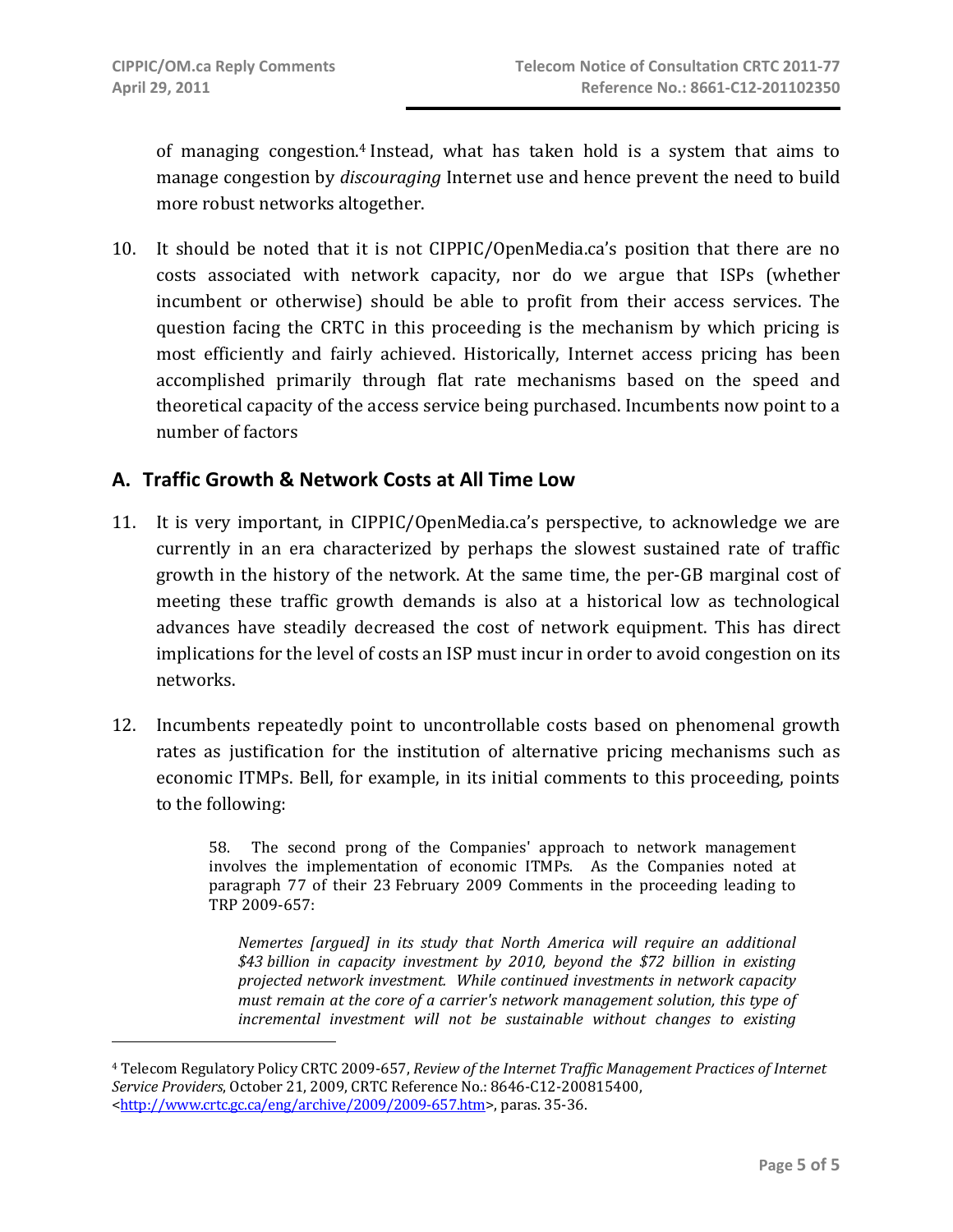*revenue models and the introduction of new business models. Part of the issue is that current revenue models were not designed to handle the dramatic increase in demand due to online video noted above. [emphasis added]*

- 59. This remains true two years later.5
- 13. These figures are based on a study by Nemertes Research. The referenced passage from the original Nemertes study, in full, is as follows:

As noted earlier, much of our capacity predictions are predicated on estimating capacity from investment. Consequently, the gap between desired capacity and available capacity can be expressed as a required investment. When this is done, in the year 2010, just after demand exceeds effective capacity, the investment that would be required then to close the gap in North America amounts to \$43 billion nearly 60% of the projected carrier investment of \$72 billion.

The only hope to close the gap permanently is that technology will provide access solutions that are less capital-investment intensive... Of course, another way to address unconstrained demand is to constrain it. As noted previously, access almost certainly limits what users expect to do. If access becomes so limiting, then users may decide not to use the Internet and thus reduce the need for additional investment. In such a situation, the market for innovative new Internet-based services would quickly dry up. 6

This Nemertes study was released in 2007 and, based on 2006 traffic trend data, projected growth rates of 108% CAGR from 2006 (approximately 2,469 Petabytes per month of measured data use)<sup>7</sup> through to 2012 (approximately 200,000 PB of *projected* monthly usage).8

14. However, as carefully documented by a number of sources, including this Commission, actual annual growth rates from 2006 fell far short of 108% CAGR. Actual growth rates in North America over this period were more in the vicinity of 40‐50% CAGR, with Canadian figures at the lower end of that range. Assuming

<sup>5</sup> Bell, "Initial Comments to TNC CRTC 2011‐77", *supra* note 3, paras. 58‐59. Emphasis in quoted excerpt is not mine.

<sup>6</sup> Nemertes Research, "The Internet Singularity, Delayed: Why Limits in Internet Capacity Will Stifle Innovation on the Web", November 2007,

<sup>&</sup>lt;http://www.nemertes.com/internet\_singularity\_delayed\_why\_limits\_internet\_capacity\_will\_stifle\_innovation\_web>, (my underline).

<sup>7</sup> Nemertes, *supra* note 6, p. 48: "That said, that figure places North American Internet traffic at 2469 Petabytes/month in 2006 (the last year for which data is available)."

<sup>&</sup>lt;sup>8</sup> *Ibid.* at p. 17. See also Bell, "Initial Comments to TPN CRTC 2008-19", ABR, February 23, 2009, at para. 54.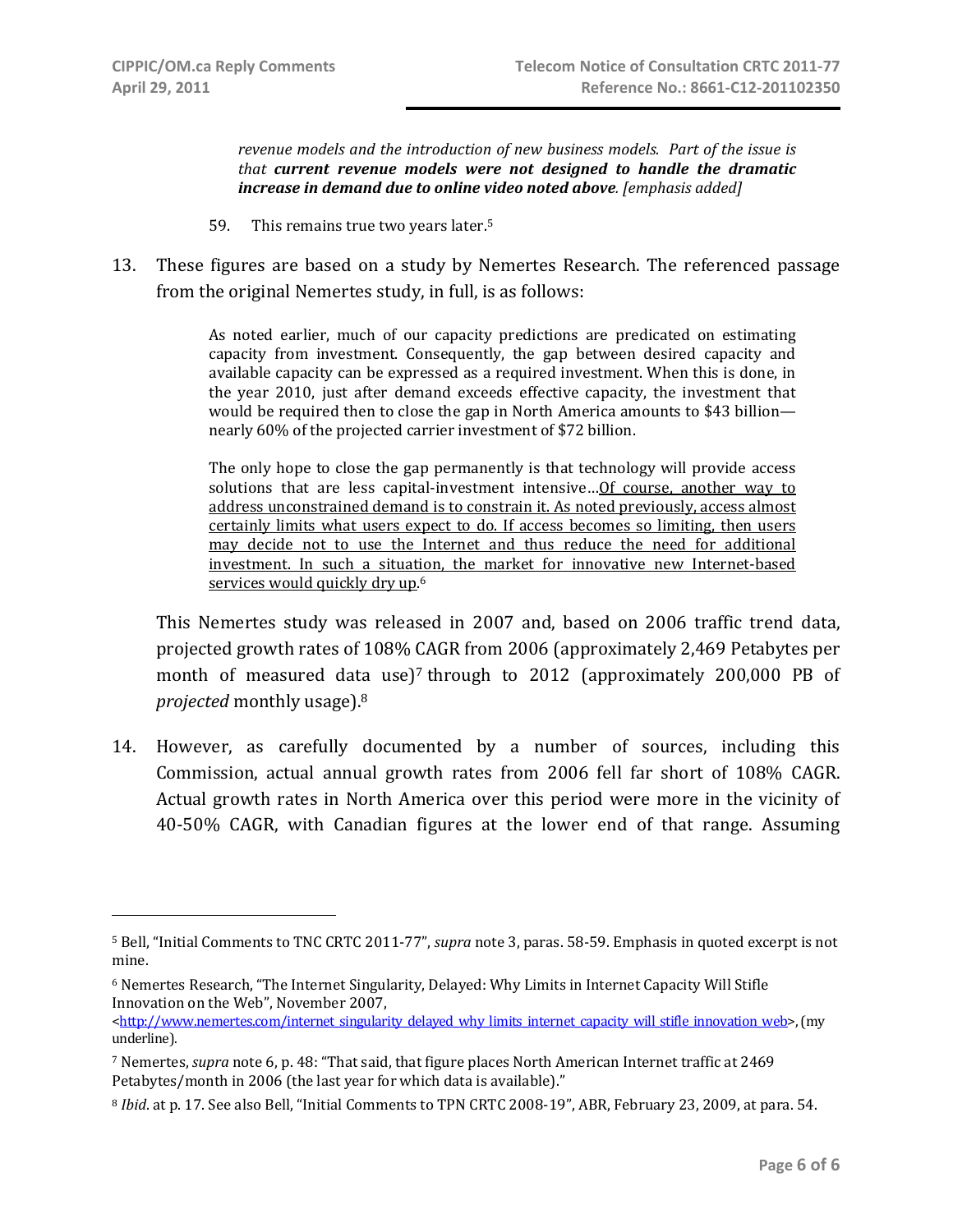Nemertes' starting point of 2,469 PB was accurate, a comparison of their projections to actual growth rates in North America would look like this:<sup>9</sup>



**Figure 1: Actual v. Projected Traffic Growth Rates10**

Based on these figures, *actual* traffic at 2010 would have been less than ¼ of Nemertes' projected 46, 000 PB/month. This would represent a 40% *decrease* in needed North American network investment from the \$72 billion cited by Nemertes.11

<sup>9</sup> See Telecom Regulatory Policy CRTC 2009‐657 at para. 5: "Data collected in the course of this proceeding indicate that the average growth of Internet traffic on Internet service providers' (ISPs) networks in Canada has been over 43 percent per year for the period from 2005 to 2008." See also Minnesota Internet Traffic Studies (MINTS), "MINTS pages updated, many new reports, further slight slowdown in wireline traffic growth rate", http://www.dtc.umn.edu/mints/news/news\_22.html>, which reports annual growth rates of approximately 40‐50% in 2009, and CISCO, "Visual Networking Index: Forecast and Methodology, 2009‐ 2014", June 2, 2010,

<sup>&</sup>lt;http://www.cisco.com/en/US/solutions/collateral/ns341/ns525/ns537/ns705/ns827/white\_paper\_c11-481360.pdf>, citing a comparable 45% annual growth rate for 2009. In its initial comments to this proceeding, Bell Canada data suggests even lower annual growth rates of 38% for 2009 and 32% for 2010 on its networks (see Bell, "Initial Comments to TNC CRTC 2011‐77", March 28, 2011, para. 33).

<sup>10</sup> Data set: Nemertes: 2006: 2,469 PB; 2007: 5,135.52 PB; 2008: 10,681.88 PB; 2009: 22,218.31 PB; 2010: 46,217.09 PB; 2011: 96,125.31 PB; 2012: 199,940.65 PB [108% CAGR projection based on 2,469 PB 2006 measurement]. Actual traffic growth: 2006: 2,469 PB; 2007: 3,580.05 PB; 2008: 5,191.07 PB; 2009: 7,527.06 PB; 10, 914.23 PB (45% CAGR based on 2,469 PB 2006 measurement. NOTE: most place annual growth rates for this period at between 40%-50% CAGR for North America. Growth rates in Canada appear to have been slightly lower [43% CAGR from 2005‐2008]. See *supra* notes 7 and 9. See also CIPPIC/OpenMedia.ca, Initial Comments to TNC CRTC 2011‐77, March 28, 2011, paras. 10‐15.

<sup>11</sup> The Nemertes study projected a 60% increase over this \$72 billion figure based on a projected 46,000 PB/month or \$115 billion. One quarter of that is \$28.75 billion – a %40 decrease from \$72 billion.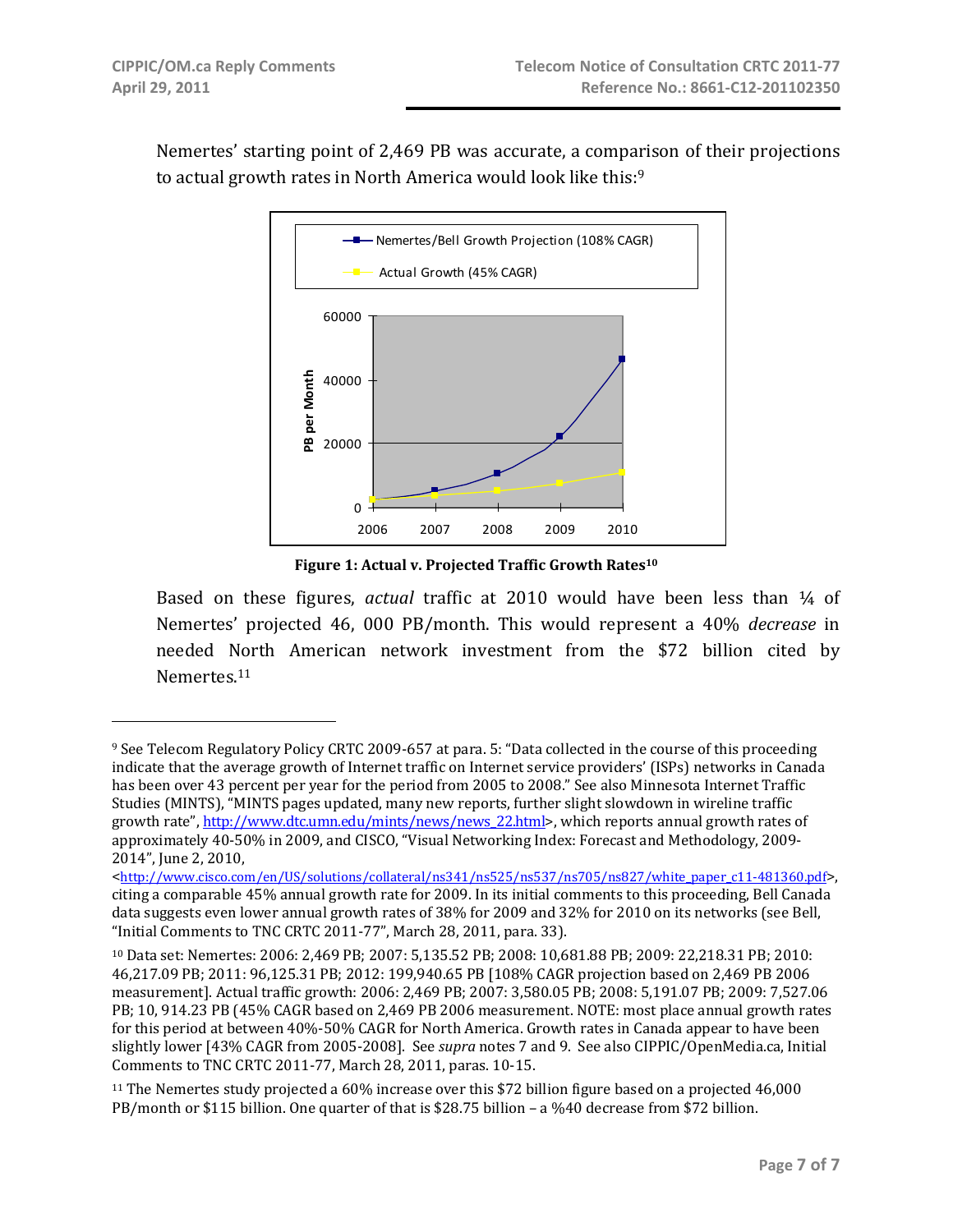- 15. As noted in CIPPIC/OpenMedia.ca's initial submissions to this proceeding, this current traffic growth is far lower than the 100% annual growth rate that has characterized much of the history of the Internet.12
- 16. This has direct implications on the costs of network provisioning. When technical advances are factored into this equation, the annual costs of provisioning should not be increasing at unmanageable rates, if they are increasing at all. Indeed, it has been argued that the efficiency of network equipment has increased so much, that savings and space and power consumption resulting from an equipment upgrade will cover the costs of that upgrade within two years.<sup>13</sup> It was recently announced that new techniques have facilitated transmission speeds of 100 tbps.14
- 17. Indeed, despite annual traffic growth rates of approximately 43% a year in Canada, wireline capital investment by incumbent TSPs does not appear to have increased since 2006 (1.6% CAGR from 2006-2009).<sup>15</sup> During the same period, Bell Canada has similarly continued to invest at an almost constant rate (1% CAGR from 2006-2010).16 This means that incumbents have been able to meet 'exponential' traffic growth and avoid congestion with constant rates of investment for at least that past half‐decade:

<sup>12</sup> K.G. Coffman & A. Odlyzko, "Internet Growth: Is there a 'Moore's Law' for data traffic?", July 11, 2000, <http://papers.ssrn.com/sol3/papers.cfm?abstract\_id=236108>.

<sup>13</sup> S. Han, "Moore's Law and Energy and Operations Savings in the Evolution of Optical Transport Platforms", (February 2010) *IEEE Communications Magazine* 66,

<sup>&</sup>lt;http://www.fujitsu.com/downloads/TEL/fnc/whitepapers/IEEEComMagPaper.pdf>. See also K.G. Coffman & A. Odlyzko, "Internet Growth: Is there a 'Moore's Law' for data traffic?", July 11, 2000, <http://papers.ssrn.com/sol3/papers.cfm?abstract\_id=236108>.

<sup>14</sup> J. Hecht, "Ultrafast Fibre Optics Set New Speed Record", April 29, 2011, NewScientist, <http://www.newscientist.com/article/mg21028095.500-ultrafast-fibre-optics-set-new-speed-record.html>.

<sup>15</sup> CRTC Communications Monitoring Report, 2010, Table 5.1.9, <http://www.crtc.gc.ca/eng/publications/reports/PolicyMonitoring/2010/cmr51.htm#t519>.

Net incumbent wireline capital investments were \$4 billion in 2006, \$4.2 billion in 2007, \$4.1 billion in 2008, and \$4.2 billion in 2009 – a CAGR of about 1.6% from 2006 to 2009.

<sup>16</sup> Bell, Initial Comments, *supra* note 3, Table 1, page 3.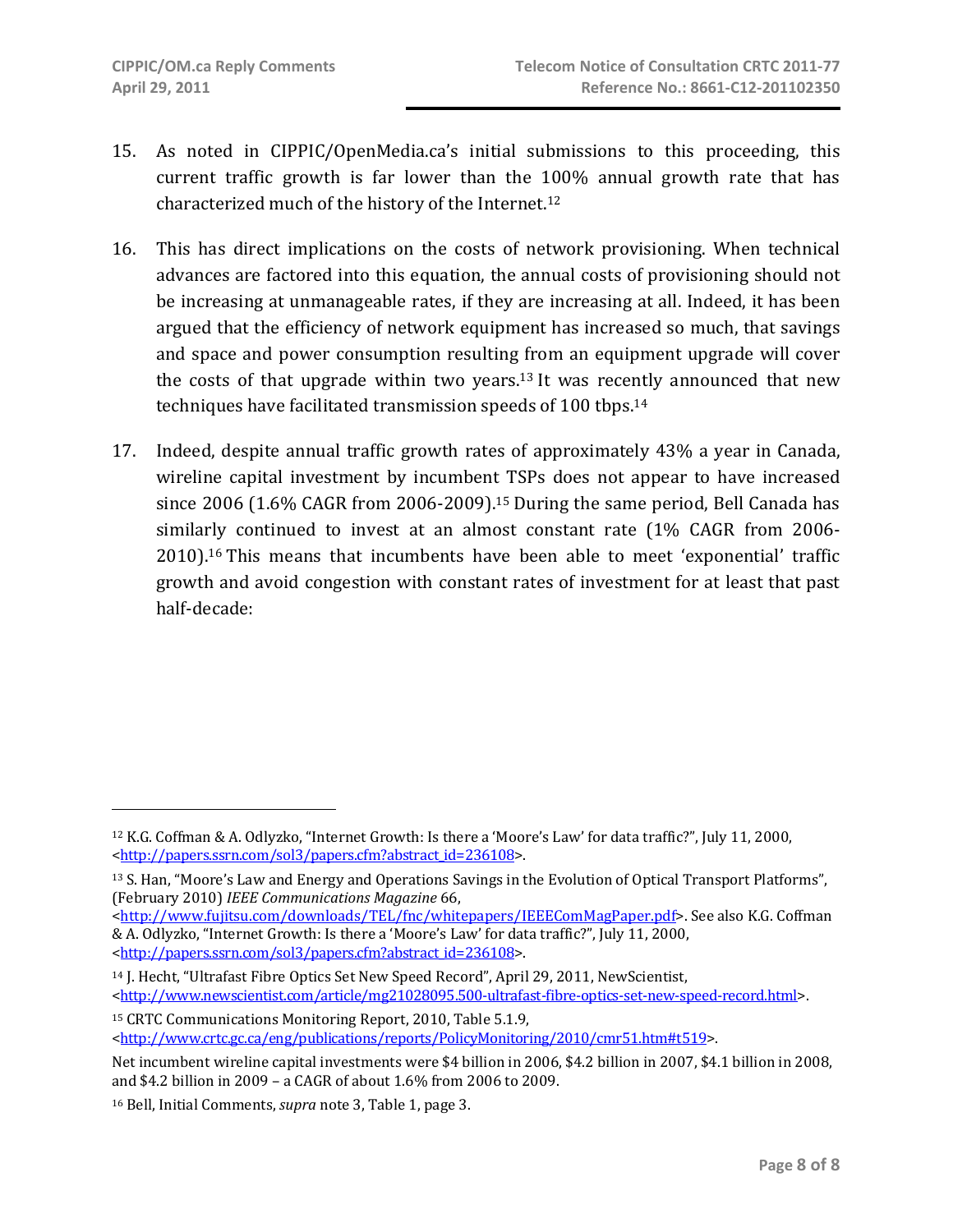$\overline{a}$ 



**Figure 2: CapEx v. Traffic Growth17**

Indeed, during this period, all of the incumbent telcos have enhanced their offerings with new higher speed FTTN offerings, meaning that much of the capital investment from the past few years would not have been necessary for congestion‐management alone, but rather for new equipment necessary to offer higher access services.

- 18. Further, it is not clear how much cross-subsidization is occurring as wireline network equipment must be expanded to alleviate congestion caused by an influx of wireliess traffic from incumbent's growing mobile Internet networks as well as to replace traditional wireline voice telephony, which is typically and increasingly shares Internet wireline network equipment through Multiprotocol Label Switching (MPLS) techniques.18
- 19. Regardless, it is not disputed that a.) Internet traffic continues to grow, albeit this is *not* occurring at phenomenal rates; b.) incumbents must continue to invest in their networks in order to avoid congestion; and c.) incumbents should find ways to make a reasonable profit from their endeavours. What *is* at issue is the means by which [c] is best achieved. CIPPIC/OpenMedia.ca submit, and provide support below, that a usage‐based model aimed at 'constraining Internet use' is non‐optimal, unfair and

<sup>&</sup>lt;sup>17</sup> Forty-five percent CAGR growth in annual traffic can be demonstrated in a number of ways. For simplicity of comparison, the actual annual traffic growth line in this chart replicates that in Figure 1 above.

<sup>18</sup> See B. St. Arnaud, "Myths and Fallacies about Usage Based Billing (UBB)", March 18, 2011, p. 7.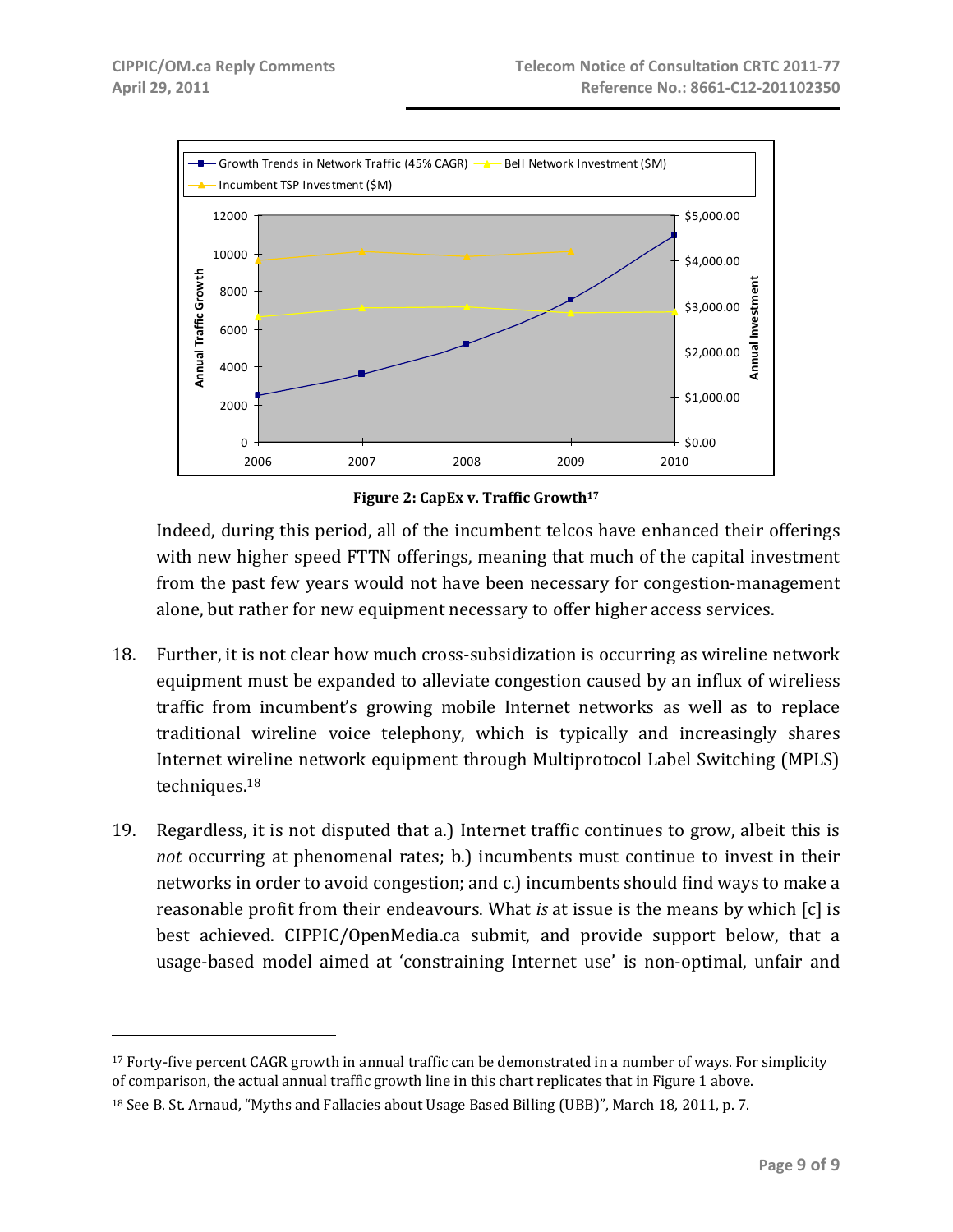should be discouraged as a revenue-generating mechanism. As noted by Nemertes Research in their above‐cited study:

Of course, another way to address unconstrained demand is to constrain it…If access becomes so limiting, then users may decide not to use the Internet and thus reduce the need for additional investment. In such a situation, the market for innovative new Internet-based services would quickly dry up.<sup>19</sup>

The Commission should act to encourage Internet use and the creation of innovative Internet-based services, not to constrain them.<sup>20</sup> Indeed, in an era where traffic demands faced by networks are far from onerous – where reasonable and decreasing network investment rates can effectively meet congestion from modest levels of traffic growth – there is no justification for usage constraints.

## **B. UBB is not fundamentally fair**

20. UBB has the appearance of fairness to it as it is purportedly premised on the 'pay for what you use' maxim. One problem with relying on monthly UBB as a congestionmanaging mechanism is that it is a blunt instrument. This is because network capacity is not a finite resource, consumed on a byte by byte basis. Yet any UBB ITMP system rests its foundations on the relationship between each user's bytes and ISP costs. For this reason, users are charged 'based on what they use' and this is presumed fair. The reality, however, is that the relationship between each bit of consumption and ISP costs is tenuous. This has serious implications for any UBB model which imposes customer costs on a per‐byte basis. It is particularly salient with respect to pricing models based on monthly usage, as off‐peak user consumption is very unlikely to contribute to any actual provisioning costs for an ISP. The negative results of this are two‐fold: it is economically inefficient and unfair in that it forces off‐peak users to subsidize peak users; and it forces overly excessive limits on usage.

#### *NETWORK CAPACITY IS NOT A 'FINITE RESOURCE'*

21. First, it is important to understand and recognize the nature of broadband consumption and associated costs. Although this has been stated on the record on numerous occasions, the issue remains unresolved as parties continue to characterize

<sup>19</sup> Nemertes Research, "The Internet Singularity, Delayed: Why Limits in Internet Capacity Will Stifle Innovation on the Web", November 2007,

<sup>&</sup>lt;http://www.nemertes.com/internet\_singularity\_delayed\_why\_limits\_internet\_capacity\_will\_stifle\_innovation\_web>.

<sup>20</sup> This underlies a number of the policy objectives.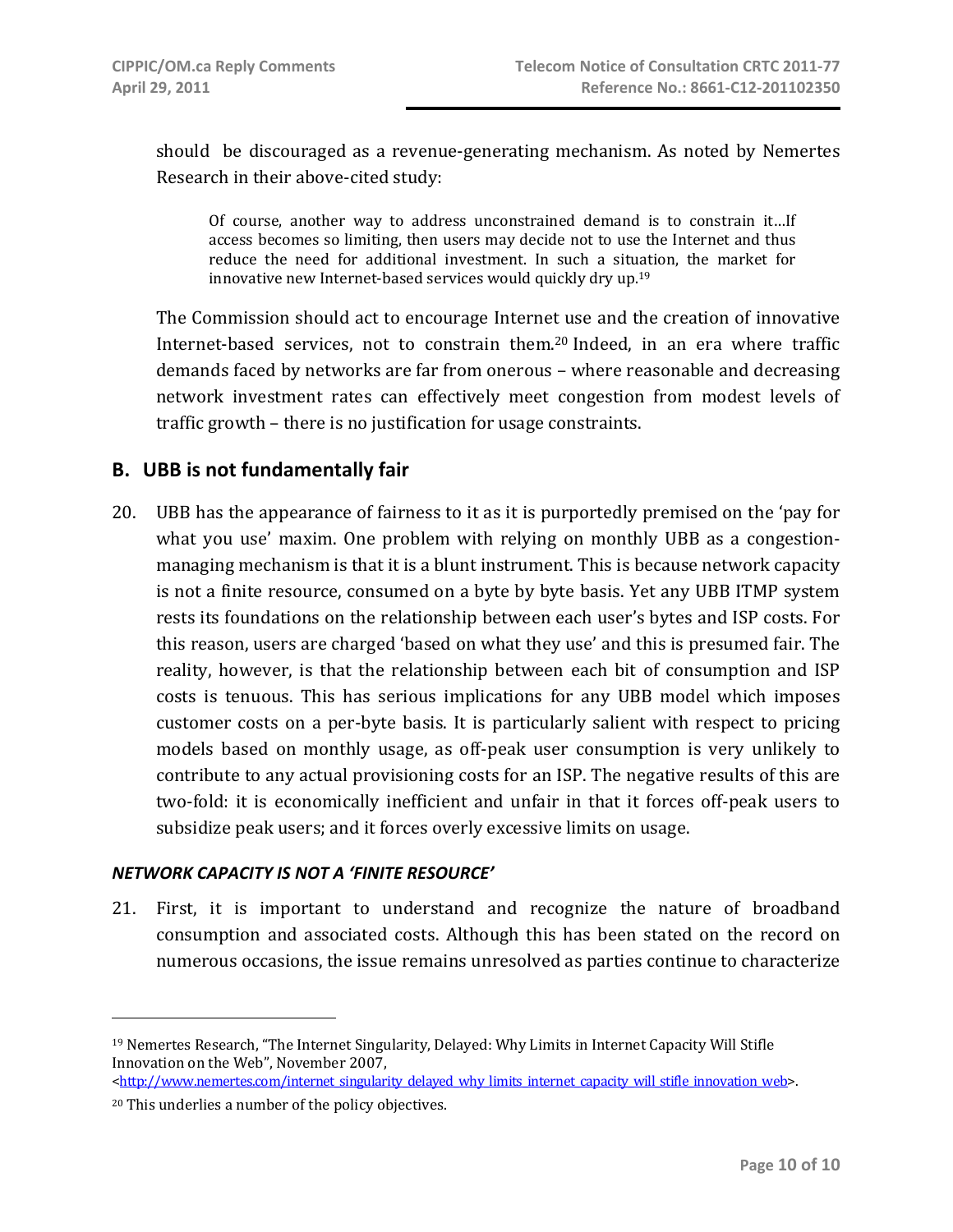broadband as a "finite resource", as Rogers points out in its initial comments to this proceeding:

As discussed in section 2.3 of the joint cable company submission, capacity available for Internet services is a finite resource. This means that it is possible for all capacity to be consumed at any given point when demand exceeds supply.21

While it is certainly true that network capacity can be 'used up' during any given period, the manner in which it is 'used up' is more akin to that of renewable resources than it is to finite ones, at least as that term is typically used in economic discourse.

- 22. For example, a 'finite' resource such as gas or electricity is diminished by each unit of consumption and regardless of the rate thereof. If there are 100 units of gas available – a finite amount – that amount will inevitably be exhausted even if usage rates decrease over time. Each unit of consumption will contribute to that exhaustion. The same is not true for network capacity. If there are 100 units of network capacity available, a constant usage rate of 80 units will never exhaust this amount subject, of course, to regular upkeep.<sup>22</sup> Further, even with a usage rate of 110 units, the existing 100 units are not 'diminished' in the sense that they need not be replaced, only supplemented with an additional 10 units.
- 23. The key implication of this is that not every bit of usage correlates to 'consumption' in that it does not necessarily diminish a finite amount of bandwidth. Significantly, a bit (or a Gb) on a relatively empty link does not diminish supply at all with respect to network capacity. As Mr. Bill St. Arnaud points out, due to multiplexing techniques, bandwidth consumption is near the 'non‐rivalrous' end of the consumption spectrum.23 This means that network capacity available at any given moment and at any given link can be shared by multiple users at once, again diffusing the impact that one user's bits have on another user's, as well as the cost associated with any given bit of user‐generated traffic.
- 24. Additionally, it is worth reiterating that an annual traffic growth rate of 0% will lead to zero provisioning costs beyond standard equipment replacement costs. Similarly, an annual growth rate that is so modest that it does not outstrip technological

 $\overline{a}$ 

<sup>21</sup> Rogers, Initial Comments, *supra* note 3, para. 29.

<sup>22</sup> See for example J. Stiglitz, "Growth with Exhaustible Natural Resources: Efficient and Optimal Growth Paths", (1974) 41 *Review of Economic Studies* 123.

<sup>23</sup> B. St. Arnaud, "Myths and Fallacies about Usage Based Billing (UBB)", March 18, 2011, p. 16.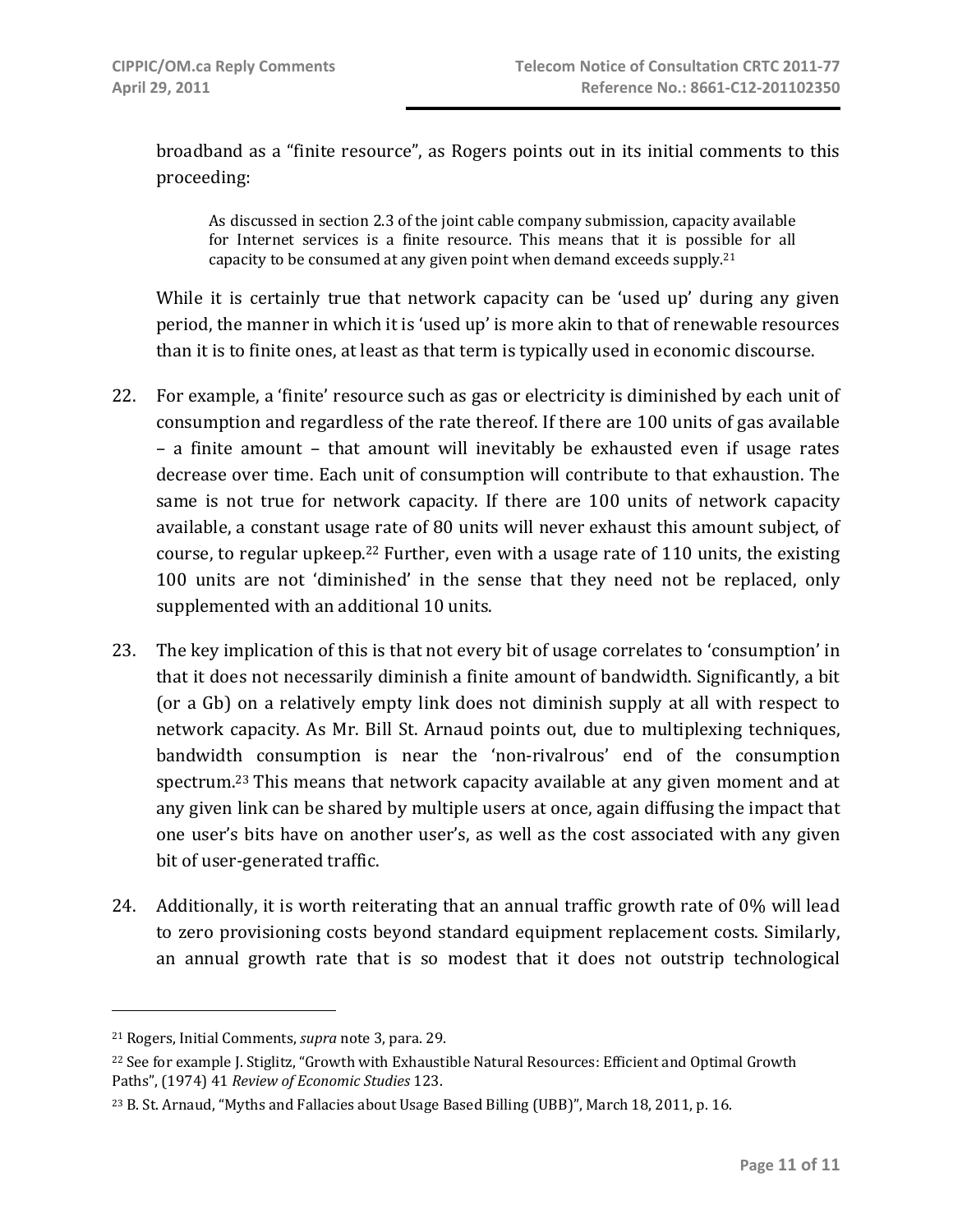advances in efficiency/cost of network equipment may lead to similar results with respect to provisioning costs.

### *USAGE IS A POOR PROXY FOR CONGESTION, GENERALLY*

25. Per‐byte usage fees are a poor proxy for congestion or network cost, generally, for a number of reasons. It ignores several factors that are critical for a true assessment of the relationship between an individual's consumption and her contribution to network costs. For example, upstream and downstream channels are typically provisioned separately. A large amount of upstream DSL channel is unlikely to impact on downstream traffic. Yet both contribute equally to monthly overage fees. Further, as noted by Mr. St Arnaud, large amounts of network traffic often bypass large segments of a regional network due to content caching techniques, and so do not contribute to congestion on those network segments at all.24 As examined in the next section, significant and persistent disparities between off-peak and peak usage, ranging from 72% to 200%, measured daily, will exacerbate these existing issues.25

#### *FORCED PEAK PERIOD SUBSIDIZATION*

 $\overline{a}$ 

26. UBB has been presented by many, including the Commission, as a mechanism for attempting to instil fundamental fairness by forcing excessive users to pay for what they use.26 In fact, current monthly UBB practices are a means of subsidizing *peak*

25 Cisco, "Visual Networking: Usage Study – Highlights", October 25, 2010,

<http://www.cisco.com/en/US/solutions/collateral/ns341/ns525/ns537/ns705/Cisco\_VNI\_Usage\_WP.html> places average peak period usage at approximately 72% higher than average non‐peak period usage. Sandvine, "2009 Global Broadband Phenomena – Executive Summary", October 2009,

<sup>26</sup> See our initial comments to this proceeding at paras. 21 and 27. Bell, for example, has spoken of "ensuring" the heavy users pay rates that are reflective of the relative value they obtain for the service" (Bell, "Associated with Bell Aliant Tariff Notice 242 and Bell Canada Tariff Notice 7181", March 13, 2009, Abridged, <http://www.crtc.gc.ca/public/8740/2009/b2/1043233.zip>, pp. 3‐4). See also the CRTC's characterization of the legitimacy of UBB as a ITMP strategy:

<sup>&</sup>lt;sup>24</sup> B. St. Arnaud, "Myths and Fallacies about Usage Based Billing (UBB)", March 18, 2011.

<sup>&</sup>lt;http://www.sandvine.com/downloads/documents/2009%20Global%20Broadband%20Phenomena%20‐ %20Executive%20Summary.pdf> at p. 3 points to a gradual shift from 30% of peak usage to 100% peak usage over the course of a day while Arbor notes a slightly more gentle shift from 50% of peak usage to 100% peak usage over the course of a day: C. Labovitz, "The Internet After Dark (Part 1)", ["Arbor, Internet at Night"] August 24, 2009, <http://asert.arbornetworks.com/2009/08/the-internet-after-dark/>.

<sup>(</sup>a) it protects consumers; (b) those who use the Internet heavily pay for their excess use...For us, it's a question of fundamental fairness. Let me reiterate: ordinary users should not be forced to subsidize heavy users.

CRTC Chair K. von Finckenstein, Testimony to House Standing Committee on Industry, Science and Technology, 40th Parliament, 3rd Session, February 3, 2011.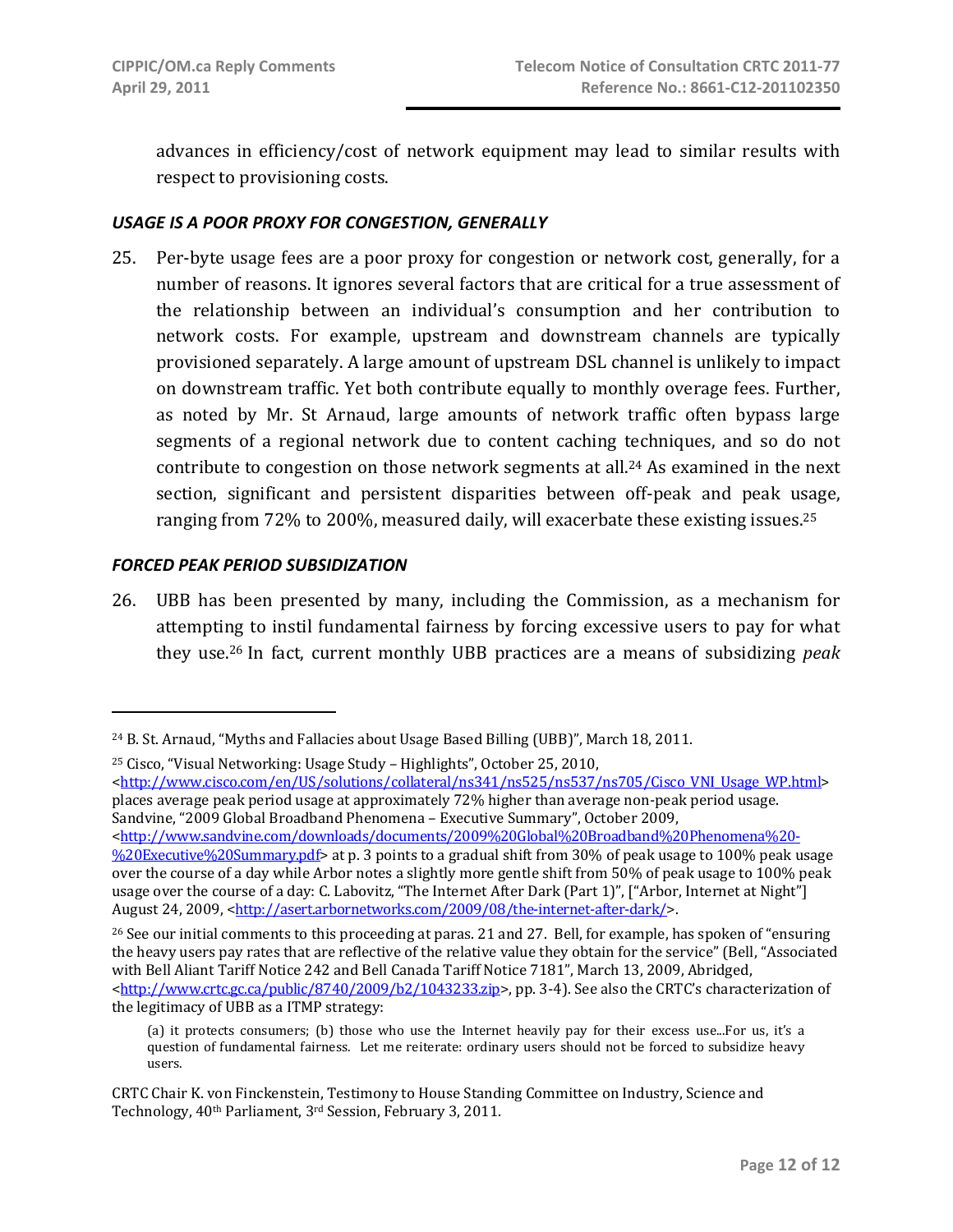period usage with *offpeak* customer fees (excepting, perhaps, monthly UBB practices truly targeted at excessive users). This is noted by Bell in its initial comments to this proceeding:

Because congestion is, by definition, at its worst during the peak usage period and investments necessary to relieve congestion must target usage as measured during the peak period, the most important measure from a network provisioning standpoint is that of the peak period.<sup>27</sup>

27. Rogers explains this perhaps most clearly in expert evidence by Professor Church attached to its initial comments to this proceeding (my underline):

> Peak-load pricing eliminates the subsidization of peak period consumption by off peak consumers. As a result inefficient consumption in the peak period (where marginal cost was greater than consumption benefits) is reduced and less peak capacity is required. Second the reduction in the price in the off peak period leads to more intensive utilization of the network in the off peak period, an increase in usage and consumer benefit…28

> Congestion arises when the demands for bandwidth at a point in time exceed the capacity of a network element. Hence as discussed in the previous section, congestion pricing should be based on the costs of congestion created by a subscriber's instantaneous use of the network. It is the bandwidth demand of a subscriber at the peak times that contributes to congestion and creates congestion costs. Their use at off peak times is unlikely to contribute much to congestion or create congestion costs. It is not their total monthly usage, per se, that creates congestion. However, monthly volume usage might be a reasonable proxy, given the transaction/metering costs associated with real time congestion pricing.

> Traffic data for Rogers' network suggest the traffic peak is for a four hour period between 20:00‐24:00 or 19:00‐23:00 on weeknights, though the shoulder period on weekends indicates substantial use (as a percentage of peak traffic) from 12:00 onwards. Based on this data, it seems reasonable to estimate that between 25% and 30% of total daily usage occurs within the peak hours. 29

Even though peak period usage accounts for only 25‐30% of *net* monthly usage, it accounts for most if not all of net ISP provisioning *costs*. This means the 70‐75% of monthly 'usage' is likely unrelated to network congestion. More specifically, it means

<sup>&</sup>lt;http://www2.parl.gc.ca/content/hoc/Committee/403/INDU/Evidence/EV4928520/INDUEV54‐E.PDF> line 1610.

<sup>27</sup> Bell, Initial Comments, *supra* note 3, para. 33.

<sup>&</sup>lt;sup>28</sup> J. Church, "Economic Principles and Usage Based Billing", ABRIDGED, March 28, 2011, Appendix A to Rogers, "Initial Comments to TNC CRTC 2011‐77", March 28, 2011, at para. 33.

<sup>&</sup>lt;sup>29</sup> J. Church, "Economic Principles and Usage Based Billing", ABRIDGED, March 28, 2011, Appendix A to Rogers, "Initial Comments to TNC CRTC 2011‐77", March 28, 2011, at paras. 48‐49.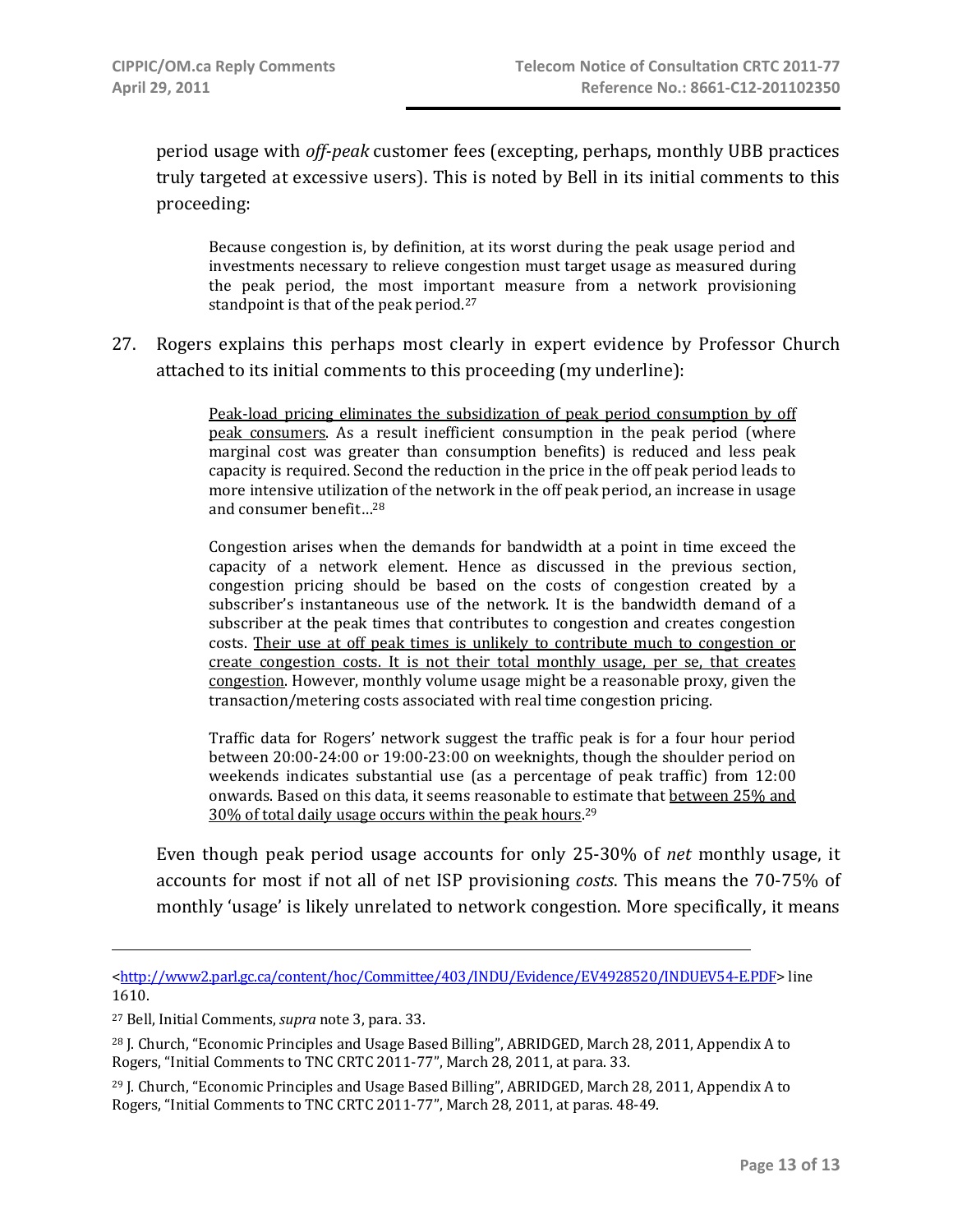that 70‐75% of costs imposed by ISPs under monthly UBB ITMPs are unlikely to bear any direct relationship to any actual ISP costs.

28. Now, it is certainly the case that there might be some correlation between individual usage in the 70‐75% off‐peak period. As Professor Church explains in his expert evidence, "it must be the case that the top 25% of users are making some contribution to peak hour usage".30 But these users are being charged by the megabyte, purportedly for their actual contribution to ISP costs. Bell explains its reluctance to institute peak‐period retail pricing as such:

> …peak period pricing would require peak charges to occur at the time that customers wanted to use the Internet the most. Peak pricing would therefore require the majority of users, who do not necessarily use the most bandwidth, to stop using the Internet when they want to use it the most, or, in the alternative, they would actually be incurring price increases.31

It is critical to recognize that, in a context where peak period usage drives the vast majority of network costs, peak period usage is, as Bell points out elsewhere, "the most important measure from a network provisioning standpoint."32

29. Professor Church argues that, for excessive users, it is possible to infer a relationship between monthly usage and peak period usage.<sup>33</sup> Such users, he argues, produce significant proportions of monthly traffic and so, it is safe to assume that they contribute at least in part to peak period usage and, further, to ISP costs. Specifically, Professor Church relies on data relating to so-called 'excessive' monthly usage, but does not present any data on peak period usage or on the correlation between the two.34 Indeed, given that 70‐75% of usage on Rogers networks occurs in 'off‐peak' periods, users who are more active in off‐peak periods are likely to *appear* as 'excessive' users even though their peak period usage is relatively benign.

<sup>30</sup> J. Church, "Economic Principles and Usage Based Billing", ABRIDGED, March 28, 2011, Appendix A to Rogers, "Initial Comments to TNC CRTC 2011‐77", March 28, 2011, at para. 53.

<sup>31</sup> Bell, "Disclosure of Confidential Information Provided in Confidence to the Commission", November 13, 2009, The Companies(CRTC)20Aug09‐1, Abridged, Supplemental, File Nos.: 8740‐B2‐200904989 & 8740‐ B54‐200904971, <http://www.crtc.gc.ca/public/8740/2009/b2/1315236.zip>, p. 16.

<sup>32</sup> Bell, Initial Comments, *supra* note 3, para. 33. The full quote is:

Because congestion is, by definition, at its worst during the peak usage period and investments necessary to relieve congestion must target usage as measured during the peak period, the most important measure from a network provisioning standpoint is that of the peak period.

<sup>33</sup> J. Church, "Economic Principles and Usage Based Billing", ABRIDGED, March 28, 2011, Appendix A to Rogers, "Initial Comments to TNC CRTC 2011‐77", March 28, 2011.

<sup>34</sup> *Ibid*.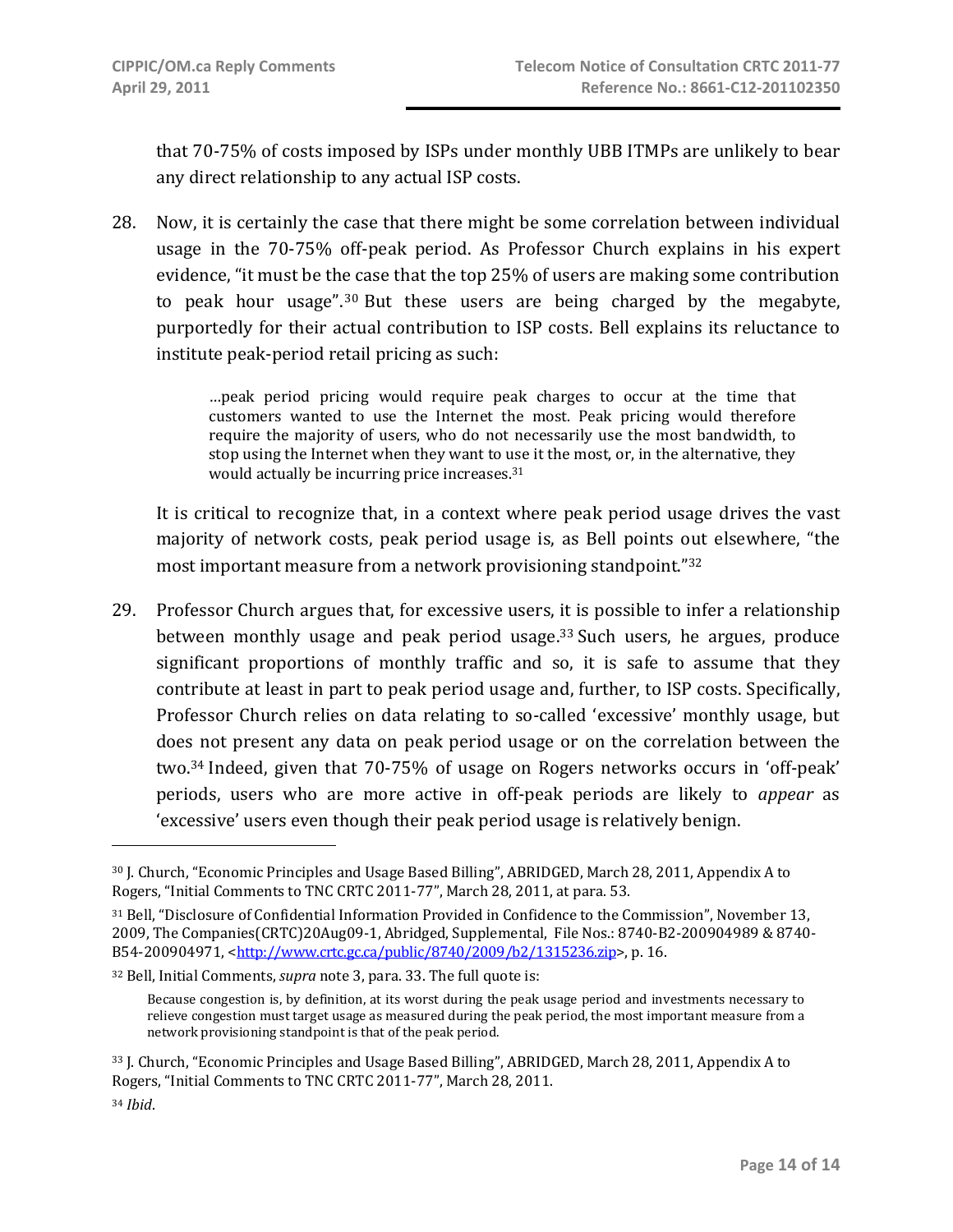- 30. There is little reason to assume that the largest monthly users are also the largest peak‐period users, and even less to assume a byte per byte relationship between off‐ peak usage proportions and peak period usage.
- 31. In attempting to justify monthly usage pricing as a 'second best' UBB pricing model, Professor Church relies on so-called excessive monthly users. However, as indicated in the following section, most Canadian UBB implementations do not target *excessive* users, but rather all users at all levels of usage. The correlation between monthly usage and peak period usage becomes even less defensible when applied to all levels of usage. For example, a usage cap that approaches the theoretical monthly limit of a connection speed can more safely assume that connection has been in operation at a somewhat constant rate for the entire duration of the month, whether during peak periods or not. The closer a usage cap is to the theoretical monthly limit of a connection speed, the more likely it is that there is a correlation between overall monthly usage and peak period usage and subsequent contribution to ISP costs. Consider a 2.8 Mbps connection with a theoretical monthly limit of 880 GB – it is not clear whether any, let alone most, of the 2 GB monthly limit applied to such a plan occurred during peak period.
- 32. Further, according to Professor Church, the efficiency gains of a peak period pricing model over a monthly pricing model are dual. The first is efficient pricing, as "[p]eak‐ load pricing eliminates the subsidization of peak period consumption by off peak consumers."35 Second, however, is the incentive that peak period pricing provides for users to shift 'inefficient' peak period usage to off-peak times.<sup>36</sup> Instead of reducing peak‐period usage, monthly pricing models have the unfortunate impact of reducing off‐peak period usage as well, even though such usage imposes minimal costs on ISPs.
- 33. This trend appears to already be taking hold on Bell Canada's network. Bell has noted in its initial submissions to this proceeding that *net* traffic growth rates on its network is dropping at a fairly rapid pace from 38% in 2009 to 32% in 2010.37 This in itself is troubling in that network traffic from 2005‐2008 in Canada appears to have

 $\overline{a}$ 

<sup>35</sup> J. Church, "Economic Principles and Usage Based Billing", ABRIDGED, March 28, 2011, Appendix A to Rogers, "Initial Comments to TNC CRTC 2011‐77", March 28, 2011, at para. 33. <sup>36</sup> *Ibid*.

<sup>37</sup> Bell, Initial Submissions to TNC CRTC 2011‐77, *supra* note 3, para. 33.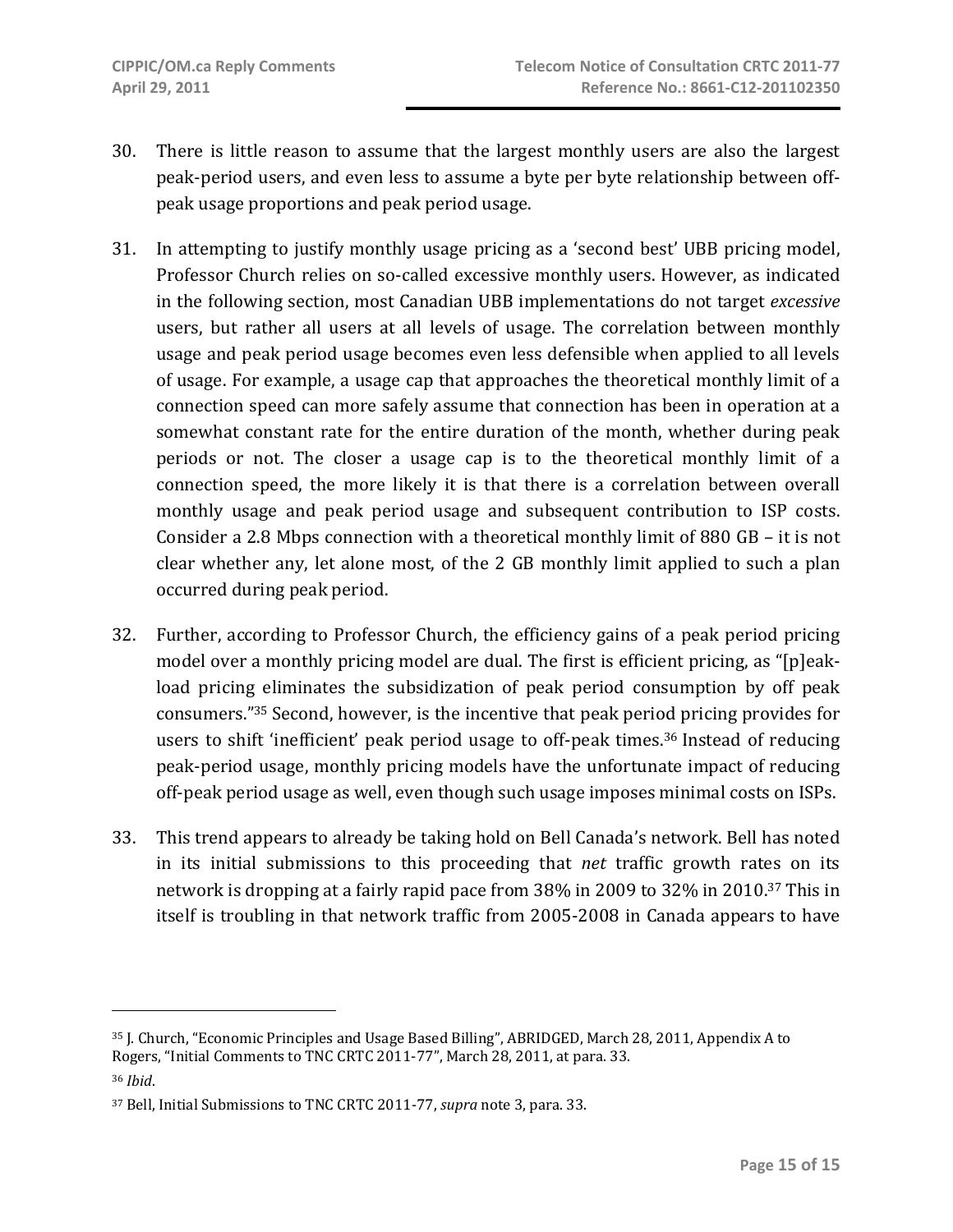grown at a steady annual rate of  $43\%$ <sup>38</sup> and Bell points to the 2009-2010 period as the period where its UBB really became endemic throughout its customer base.<sup>39</sup> This suggests a strong correlation between the drop in traffic growth and Bell's UBB. In the *same* period, however, peak period traffic in fact grew at an *increasing* rate of 55% annual growth in 2009 and 61% in 2010.40 As noted in the following section, Bell's UBB appears very effective at reducing network usage at all levels. However, it does not appear to be very effective at reducing the type of network usage that actually makes "investments necessary to relieve congestion" – peak period usage.41 It seems to have almost the opposite effect, by providing users with stronger incentives to reduce *off peak* usage, as that type of usage covers larger periods of time and is likely less valued by the majority of users.42

### *FALSE VALUE CHOICES IMPOSED ON CUSTOMERS*

34. Finally, given the loose correlation between monthly usage and actual ISP costs, UBB imposes an unnecessary value judgment onto users. On the demand side of the equation, 'value' does not align with 'usage'. That is, a user may value an email or social networking interaction far more highly than a bandwidth intensive YouTube video. A UBB scheme forces users to align 'value' with 'usage' in ways that distort the value exchange between the user and the ISP. This is exacerbated by the mental transaction costs imposed on users, particularly when aggregated over all transactions and across the entire customer base of a given network. As the correlation between monthly usage and value on the supply side also appears tenuous, it is not ideal to force these types of value judgements onto users, particularly in light of the disproportionate negative impact such decisions will have on high‐bandwidth and innovative emerging services. As Odlyzko points out, the true

<sup>38</sup> See Telecom Regulatory Policy CRTC 2009-657 at para. 5: "Data collected in the course of this proceeding indicate that the average growth of Internet traffic on Internet service providers' (ISPs) networks in Canada has been over 43 percent per year for the period from 2005 to 2008."

<sup>39</sup> Bell, Initial Submissions to TNC CRTC 2011‐77, *supra* note 3, para. 61.

<sup>40</sup> Bell, Initial Submissions to TNC CRTC 2011‐77, *supra* note 3, para. 34.

<sup>41</sup> Bell, Initial Submissions to TNC CRTC 2011‐77, *supra* note 3, para. 33.

<sup>42</sup> Bell, "Disclosure of Confidential Information Provided in Confidence to the Commission", November 13, 2009, The Companies(CRTC)20Aug09-1, Abridged, Supplemental, File Nos.: 8740-B2-200904989 & 8740-B54‐200904971, <http://www.crtc.gc.ca/public/8740/2009/b2/1315236.zip>, p. 16:

<sup>…</sup>peak period pricing would require peak charges to occur at the time that customers wanted to use the Internet the most. Peak pricing would therefore require the majority of users, who do not necessarily use the most bandwidth, to stop using the Internet when they want to use it the most, or, in the alternative, they would actually be incurring price increases.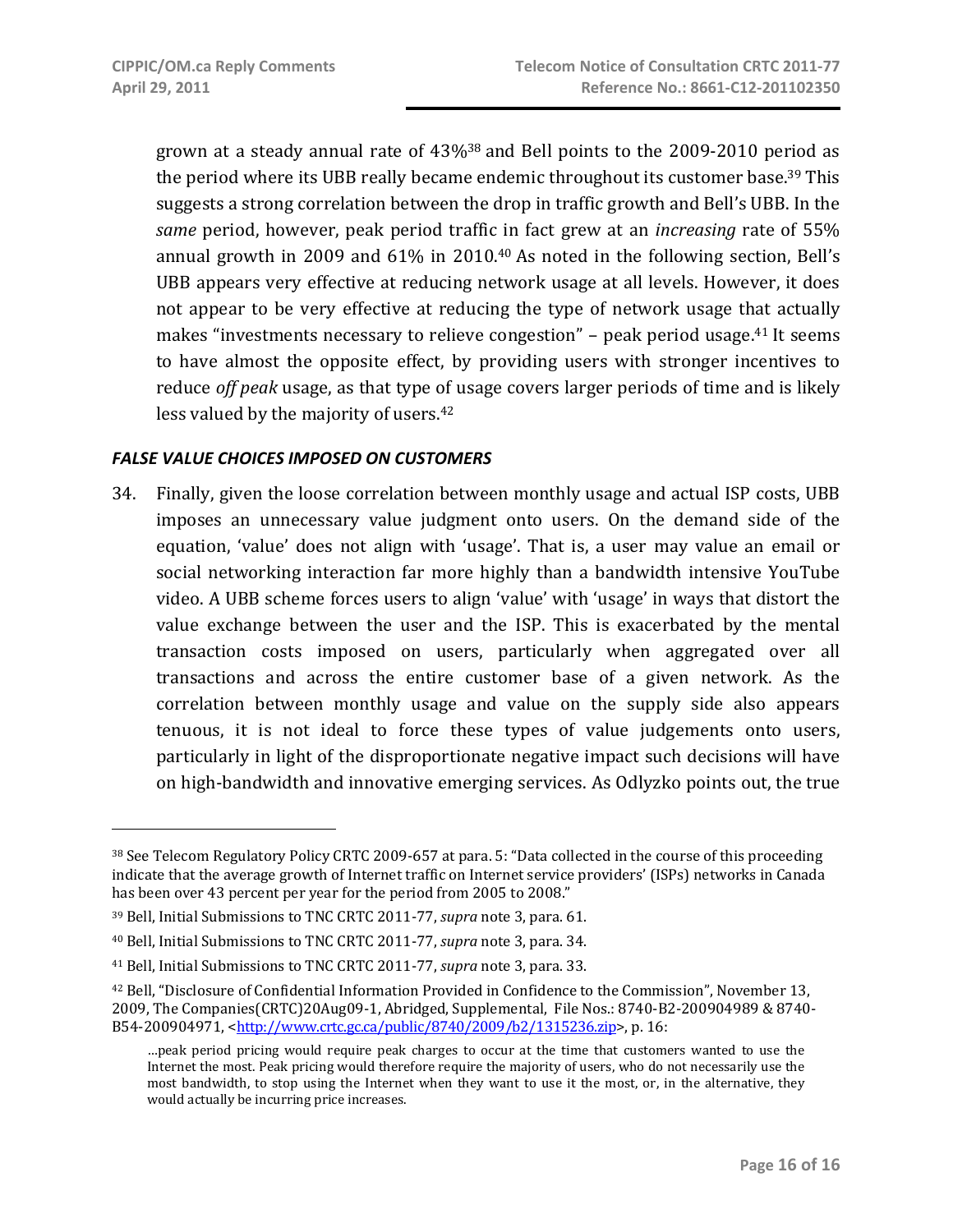value exchange inherent in Internet access services is, on the one hand, a bundling of downstream services in an environment of low marginal costs of network expansion.

35. In sum, monthly usage is not an effective proxy for ISP cost. It is, in fact, a means of subsidizing peak period usage by imposing unjustified costs on off-peak users. CIPPIC/OpenMedia.ca understands the reluctance of ISPs to impose peak‐period retail pricing. Such UBB mechanisms would, as Bell notes, "require the majority of users...to stop using the Internet when they want to use it the most, or, in the alternative, they would actually be incurring price increases." 43This would be undesirable, as noted below. But it is important to recognize that current retail monthly UBB practices do not appear aimed at correlating customer overage charges to actual ISP costs. They do not implement a system where you 'use what you pay for', in that ISPs have expressly refused to cause peak period users – the ones who actually contribute the most to provisioning costs – to 'pay for what they use'. They are not the vehicles of fairness that they are presented to be.

## **C. Current UBB: It's not about the bandwidth hogs**

- 36. As noted in CIPPIC/OpenMedia.ca's initial comments to this proceeding, there are a number of indicators that would suggest current monthly caps in Canada are not aimed at controlling excessive usage or 'bandwidth hogs' as has been commonly stated. Rather, they are carefully calibrated to exert downward pressure on all levels of Internet usage. Current UBB implementations for most ISPs aim to place numerous usage disincentives at various levels of usage, ranging from slight to heavy.
- 37. There are numerous indicators that Canadian UBB schemes aim to exert downward pressure on all users at all levels of usage. One strong indicator of this is that, at a time where Internet traffic is growing at rates of approximately 45% CAGR, average monthly usage allowances have failed to keep pace with this moderate rate of traffic growth. Indeed, as noted in our initial comments, monthly allowances are actually decreasing:

<sup>43</sup> Bell, "Disclosure of Confidential Information Provided in Confidence to the Commission", November 13, 2009, The Companies(CRTC)20Aug09‐1, Abridged, Supplemental, File Nos.: 8740‐B2‐200904989 & 8740‐ B54‐200904971, <http://www.crtc.gc.ca/public/8740/2009/b2/1315236.zip>, p. 16.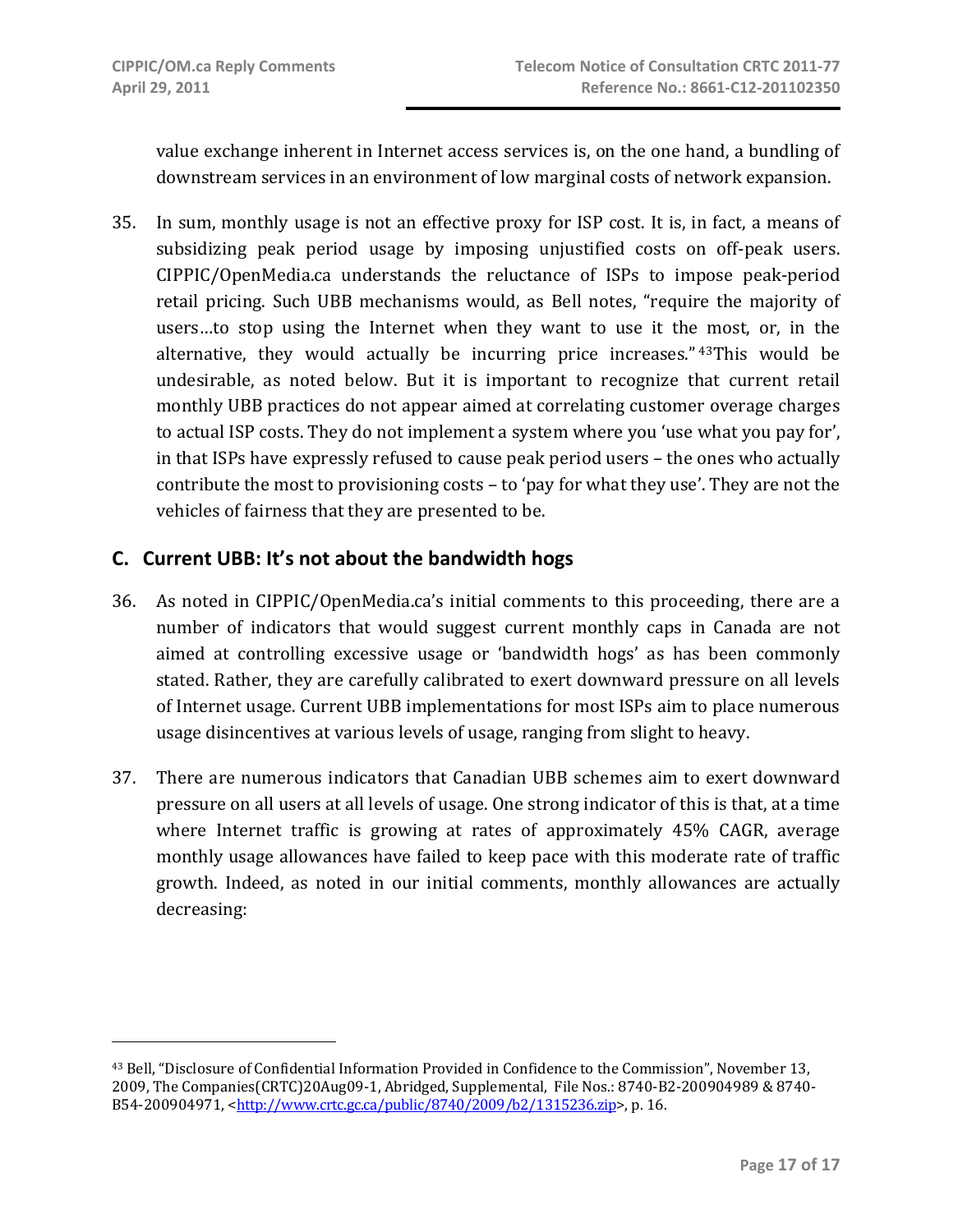| Downstream Speed<br>(Avg Upstream) | 2008 Cap<br>(Avg GB/Month) | 2009 Growth<br>(2008 Cap+45% ) | Actual 2009 Cap<br>(Avg) | 2009 Shortfall<br>(Actual/Growth) |
|------------------------------------|----------------------------|--------------------------------|--------------------------|-----------------------------------|
| $1.5 - 4$ Mbps<br>(809 Mbps)       | 43.25                      | 62.71                          | 32.20                    | 48.7%                             |
| $5 - 9$ Mbps<br>(744 Mbps)         | 54.18                      | 78.56                          | 42.80                    | 45.5%                             |
| $10 - 15$ Mbps<br>(862 Mbps)       | 80.81                      | 117.17                         | 69.53                    | 40.1%                             |
| <b>Total Broadband:</b>            | 178.24                     | 258.44                         | 144.53                   | 44.0%                             |

#### **Table 1: Falling Monthly Caps44**

The drop in monthly usage allowances is a strong indicator that current UBB is no longer aimed at preventing 'excessive' usage, but rather, at discouraging Internet usage at all levels of usage. Indeed, Professor Odlyzko has long warned that assessments of Internet usage caps with ignore temporal evolution will fail to properly understand the impact of these caps.45 If this trend persists, it may have very serious detrimental impact on Canadian Internet usage:

<http://www.dtc.umn.edu/~odlyzko/doc/history.communications0.pdf>, p. 77.

<sup>44</sup> CRTC Communications Monitoring Report, 2010, Table 5.3.3, Part 2 of 2,

 $\frac{\text{th}}{\text{t}}/$ /www.crtc.gc.ca/eng/publications/reports/PolicyMonitoring/2010/cmr51.htm#t533>. I exclude the over 16 Mbps data category as, in 2009 when these figures were compiled, fewer than 1.0% of Canadians were subscribed to such services (*Ibid*., Table 5.3.3 Part 1 of 2: 0.6%, to be precise). 1.5 Mbps – 4 Mbps connection caps fell from 43.25 GB/month to 32.20 GB/month on average; 5 Mbps – 9Mbps connection caps fell from 54.18 GB/month to 42.80 GB/month, and 10 Mbps – 15 Mbps connections fell from 80.81 GB/month to 69.53 GB/month, on average.

<sup>45</sup> See C.V. at appendix B to this submission. See also: A. Odlyzko, "The History of Communications and its Implications for the Internet", June 16, 2000,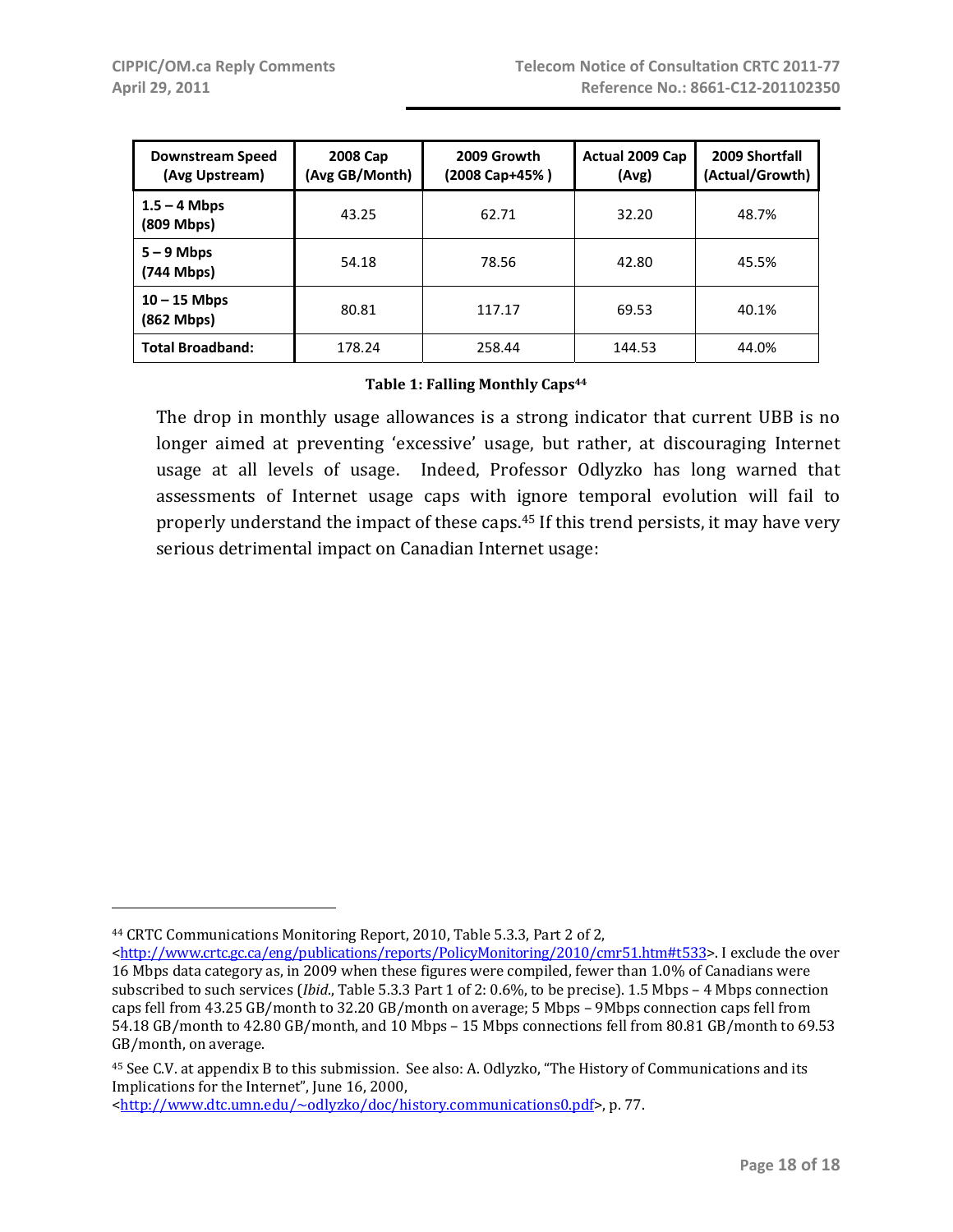

**Figure 3: Projected Growth in Annual Traffic v. Descending Usage Allowances (2010 projection)46**

- 38. Indeed, data provided by Bell Canada in this proceeding suggests that monthly caps on its network are already having their intended 'constraining' effect. Bell notes that the rate of traffic growth on its network, citing descending annual growth rates of 38% and 32% on its networks for 2009 and 2010, respectively.47 A worrying drop from the 43% annual rates that have characterized Canadian network traffic growth from 2005‐2008.48
- 39. Further, a comparison of typical caps with some common usage scenarios demonstrates quite clearly that these are not aimed at 'excessive users' but rather on placing general constraints on all levels of Internet use. In our initial comments to this proceeding, we examined Bell's 2.8 Mbps Ontario 'Essential Plus' service and the various usage disincentives it places on users at *all* levels of usage, beginning at very low levels, and steadily progressing by various tiers<sup>49</sup>:

<sup>46</sup> Data based on CRTC Communications Monitoring Report, 2010, Table 5.3.3, Part 2 of 2,

<sup>&</sup>lt;http://www.crtc.gc.ca/eng/publications/reports/PolicyMonitoring/2010/cmr51.htm#t533>. Data assume 45% annual growth in wireline traffic, represented as annual 45% increase in GB/Month usage allowance, as in Table 1, above.

<sup>47</sup> Bell, Initial Submissions to TNC CRTC 2011‐77, *supra* note 3, para. 33.

<sup>48</sup> See Telecom Regulatory Policy CRTC 2009-657 at para. 5: "Data collected in the course of this proceeding indicate that the average growth of Internet traffic on Internet service providers' (ISPs) networks in Canada has been over 43 percent per year for the period from 2005 to 2008."

<sup>49</sup> See CIPPIC/OpenMedia.ca, Initial Comments to TNC CRTC 2011‐77, at paras. 32‐33. Citations updated.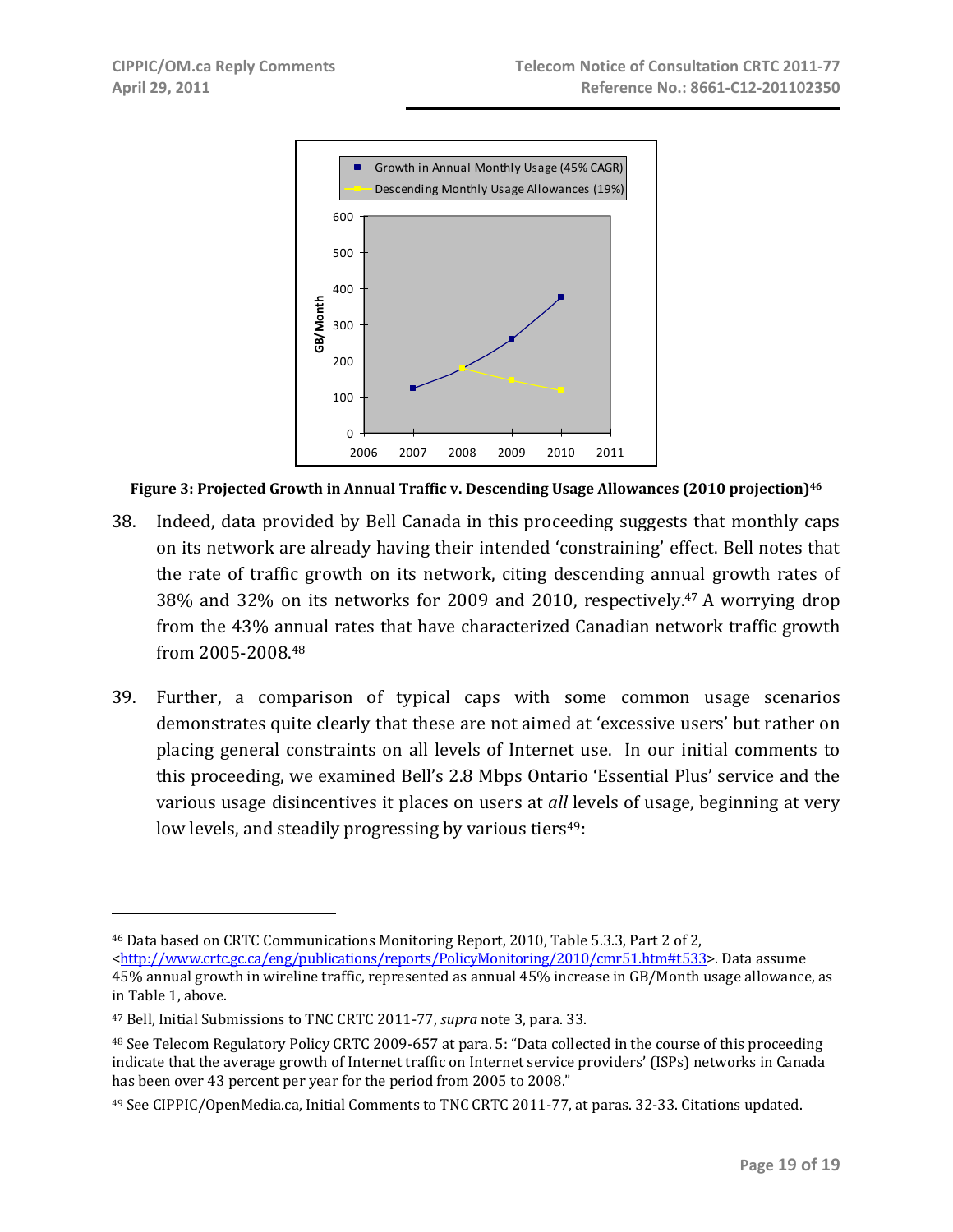We take the example of Bell's current Ontario 2.8 Mbps connection (\$29.95/month) offering as generally indicative.<sup>50</sup> An average customer (Alice) subscribing to this service reaches her first monthly usage disincentive at the 2 GB mark. At this point, Alice is faced with overage charges of  $$0.25/100$  MB.<sup>51</sup> This disincentive continues until she reaches the 24 GB mark (\$60/month) or roughly double her initial monthly bill. After reaching the 24 GB mark, Alice is given carte blanche to continue using her connection unchecked until she reaches the 300 GB mark. At this stage, a second disincentive begins at a rate of \$0.10/100 MB.52

This model is not designed to capture 'excessive users' or bandwidth hogs. While the definition of a 'bandwidth hog' may be hotly debated, few would disagree that it requires more than 2 GB/month of usage. This pricing model is intended to deter light users such as Alice from using more than 2 GB/month or, alternatively, to either buy into additional 'insurance' schemes or pay heavy penalties when exceeding monthly limits.

These mechanisms appear carefully calibrated to constrain network usage at all levels. Users are forced to choose, at various incremental steps along the way, whether they wish to pay more or use less.<sup>53</sup> Further, the nature of the insurance schemes and punitive penalties Bell and other ISPs offer as part of this complex tiered disincentive structure are likely to play upon natural hyper‐sensitivity to such UBB incentives and result in over‐aggressive (and undesirable) reductions in usage. Before analyzing these effects more broadly, it is helpful to examine in brief the impact of a typical Bell plan on a reasonable usage basket to put such usage in perspective.

#### *MEASURING ISP MARK‐UPS ON EMERGING ONLINE ACTIVITIES*

40. Netflix.ca is a popular online streaming subscription service. Monthly Netflix fees are approximately \$7.99/month. Streaming one hour of highest quality video on Netlfix will generate anywhere between 1 to 2.3 GB. Alice will hit her monthly allowance of 2 GB near the beginning of her second film on Netflix. Steam is an online video game store that allows users to purchase games and download them directly to their PCs

<sup>50</sup> See Bell Canada, "Essential Plus", Home / Shop / Internet / Internet Services, <http://www.bell.ca/shopping/en\_CA\_ON.Essential-Plus/DSLTIEPlusNCOONNewMass.details>. last accessed March 27, 2011. The service offers speeds of up to 2 Mbps downstream and 800 Kbps upstream. Customers are provided a \$5/month discount from the base rate of \$34.95 and additional discounts for bundling.

<sup>51</sup> Bell, "Plans", Home / Support / Internet / My Internet Usage / Plans, <http://internet.bell.ca/index.cfm?method=content.view&content\_id=17737>. Bell notes that overage is "billed in increments of 100 MB for the Essential Plus plan".

<sup>52</sup> Bell, "Understand Your First Bill", Home / Support / Internet / My Internet Usage / Plans, <http://internet.bell.ca/index.cfm?method=content.view&content\_id=17647>.

<sup>53</sup> See Bell, "Disclosure of Confidential Information Provided in Confidence to the Commission", November 13, 2009, The Companies(CRTC)20Aug09‐1, Abridged, Supplemental, File Nos.: 8740‐B2‐200904989 & 8740‐ B54‐200904971, <http://www.crtc.gc.ca/public/8740/2009/b2/1315236.zip>, p. 16.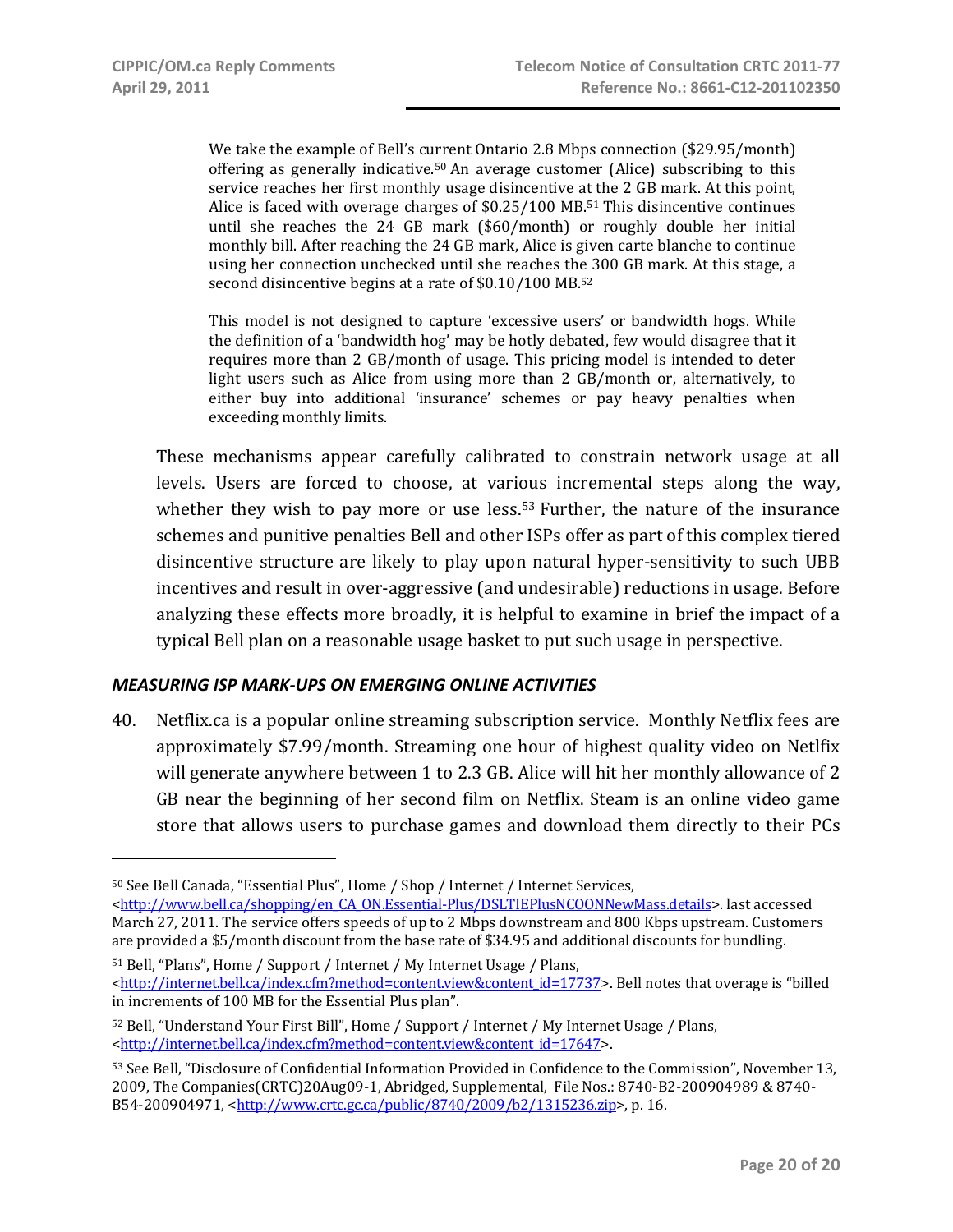and Macs. PC games range in size and price. Buying two recent popular games in a month can cost as little as \$65 in actual fees and an additional 12 GB in usage (adding \$25 to Alice's monthly Internet bill, a 40% markup on her gaming purchase).<sup>54</sup> Amazon Cloud Drive and Cloud Player is a recently launched cloud service that permits users to purchase, store, and stream from any location digital music files. Amazon provides users who purchase a digital music album from it 20 GB of free storage.55 Amazon's service streams at 256 kbps or 112.5 MB/hour.56 Alice will not be able to listen to much more than half an hour of music per day without exceeding her 2 GB cap.57

- 41. Yet the usage patterns described above do not appear 'excessive'. Alice will be forced to seriously curb her usage of these services, pay extravagant overage fees, or buy into one of the 'usage insurance' schemes Bell offers. For an extra \$5/month (an 18% markup on Alice's initial \$29.95 plan), Alice may purchase an additional 40 GB of usage per month for a total of 42 GB/month. It is not clear, however, why such 'insurance' should be required as 2 GB is by no measure 'excessive' usage.
- 42. Even with the 40 GB insurance package factored in, Bell's UBB cannot be considered as targeting bandwidth hogs. Few would consider the following usage pattern as 'excessive':

 $\text{thtn://www.amazon.com/gp/help/customer/display.html/ref=hp left sib?ie=UTF8&modeld=200389400>$ .

<sup>54</sup> The current 'top seller' on Steam is a game called 'Portal 2'. The game itself costs \$49.95 and is over 7 GB (http://store.steampowered.com/app/620/). Topping Steam's 'New Releases' category is a game called 'Dino D‐Day', priced at \$19.99 and requiring approximately 5 GB of hard drive space

<sup>(</sup>http://store.steampowered.com/app/70000/). An alternative game purchasing scenario: Blizzard.com will sell the digital version of its 'World of Warcraft II' game for \$19.99. The game itself is 15 GB, <http://us.blizzard.com/store/details.xml?id=110000034>.

<sup>55</sup> Amazon.com, "Introducing Amazon Cloud Drive, Amazon Cloud Player for Web, and Amazon Cloud Player for Android", News Release, March 29, 2011, < http://phx.corporate-ir.net/phoenix.zhtml?c=176060&p=irolnewsArticle&ID=1543596&highlight=>.

<sup>56</sup> Amazon.com, "Amazon MP3 Stores – Digital Music Format", Help > Digital Products > Amazon MP3 Music Downloads > Media Formats,

 $57\,256$  kbps  $*$  60 seconds  $*$  60 minutes = 921,600 Kb per hour / 8 kb per KB / 1024 KB per MB = 112.50 MB/hour. Thirty days per month \* 0.60 hours per day = 18 hours per month \* 112.5 MB per hour / 1024 MB per GB = 2 GB/month.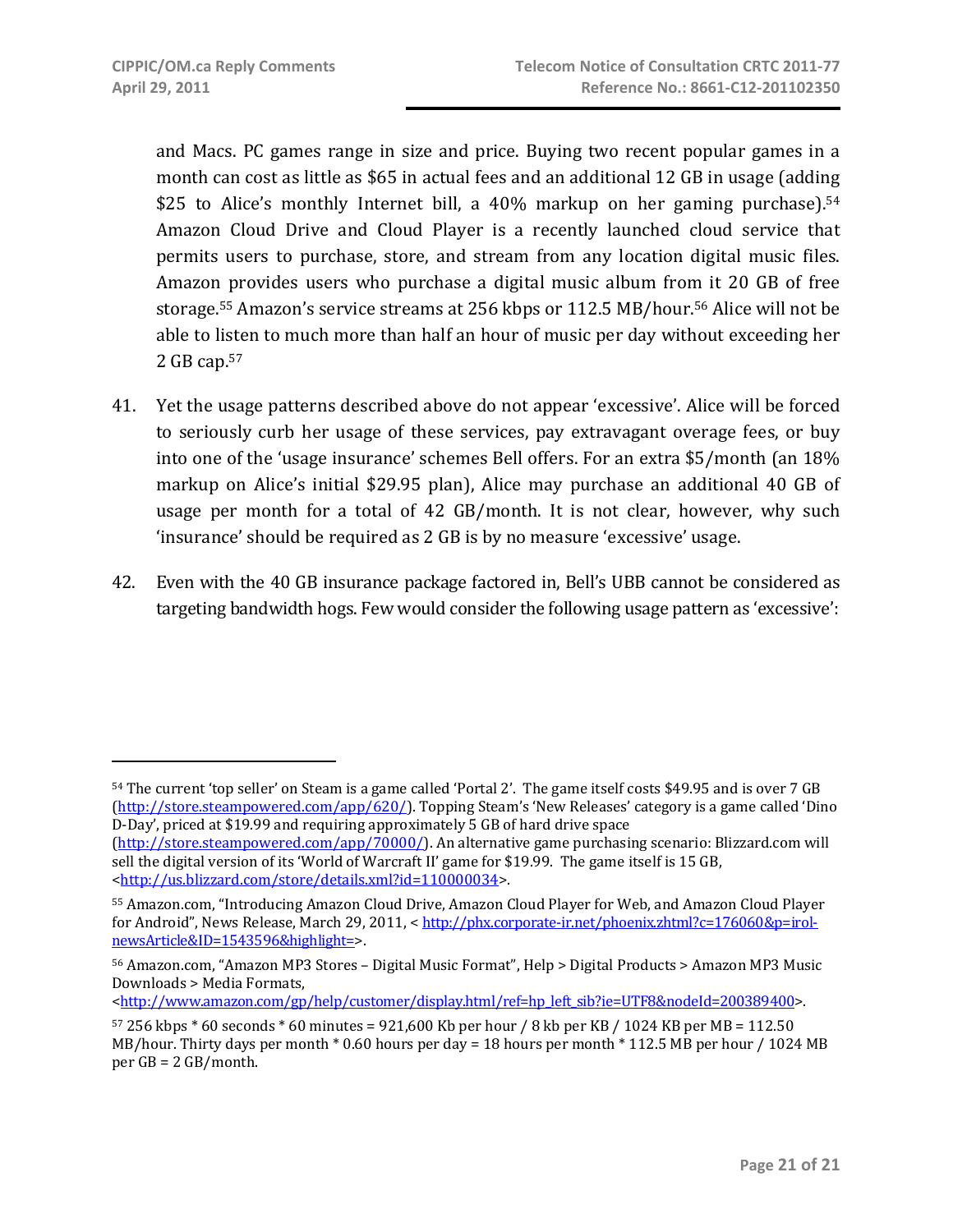| Alice's Use (GB/month)                                  | <b>Actual Service Charge</b>             | <b>ISP Markup</b>                       |  |  |  |  |  |
|---------------------------------------------------------|------------------------------------------|-----------------------------------------|--|--|--|--|--|
| 3 x 1.5 hour movies/week<br>$('30 GB/month)^{58}$       | Netflix: \$7.99/mth                      |                                         |  |  |  |  |  |
| 6 x 0.5 hour TV shows/week<br>$('20 GB/month)^{59}$     | Netflix: 0 (see above)                   | 40 GB insurance scheme<br>@ 5\$/month   |  |  |  |  |  |
| 30 days x 1.5 hours cloud music<br>$(*5 GB/month)^{60}$ | Amazon.com Cloud Drive:<br>$$29.95^{61}$ | 20 GB overage charges<br>@\$0.25/100 MB |  |  |  |  |  |
| One game purchased<br>$({}^{\sim}7~\text{GB})^{62}$     | Steam: \$49.95                           |                                         |  |  |  |  |  |
| Total:                                                  | \$87.89                                  | \$50.00 (57% markup) <sup>63</sup>      |  |  |  |  |  |
|                                                         | Tahlo 2. ICD Corvice Marlzune            |                                         |  |  |  |  |  |

**Table 2: ISP Service Markups**

43. Yet this is not 'excessive usage' of these services. Indeed, this is modest in light of the intended use of such services. The average Canadian, for example, views approximately 26 hours/week of television, far more than the  $7 \frac{1}{2}$  hours per week attributed to Alice in the usage pattern above.64 This is particularly concerning in light of the trends indicating that monthly usage allowances are actually *decreasing* even as these new services attempt to take hold in Canada.

<sup>58</sup> Four and one half hours of highest quality streaming x an average of 1.65 GB/hour per week x 4 weeks = 29.7 GB/month.

<sup>59</sup> Three hours highest quality streaming x average 1.65 GB/hour per week x 4 weeks = 19.8GB/month.

 $60$  One and a half hours of streaming per day  $*$  30 days per month  $*$  112.5 MB per hour /1024 MB per GB = 4.94 GB per month.

<sup>61</sup> Amazon.com's 'bestselling' MP3 Albums cover a broad range of price points. Several are 'free', a number are \$5.99, and a few weigh in at around \$11.99. We assume \$5.99 as a median and 5 purchased albums (about 5‐ 6 hours worth of music).

<sup>62</sup> As noted above, the current 'top seller' on Steam is a game called 'Portal 2'. The game itself costs \$49.95 and is over 7 GB in size (http://store.steampowered.com/app/620/).

<sup>63</sup> Total usage for scenario is 62 GB. The ISP markup is comprised of a 5\$/month 40 GB 'insurance' scheme fee plus an additional 20 GB in overage charges at \$0.25/100 MB, or \$65.

<sup>64</sup> Not including movies theatre visits, DVD rentals, etc.: CRTC Communications Monitoring Report, 2010, Table 4.3, 'Television at a Glance',

<sup>&</sup>lt;http://www.crtc.gc.ca/eng/publications/reports/PolicyMonitoring/2010/cmr41.htm#n24>. In online game vending, there are games that are both cheaper and at the same time larger in size. For example, topping Steam's 'New Releases' category is a game called 'Dino D‐Day', priced at \$19.99 and requiring approximately 5 GB of hard drive space (http://store.steampowered.com/app/70000/). An alternative game purchasing scenario: Blizzard.com will sell the digital version of its 'World of Warcraft II' game for \$19.99. The game itself is 15 GB, <http://us.blizzard.com/store/details.xml?id=110000034>.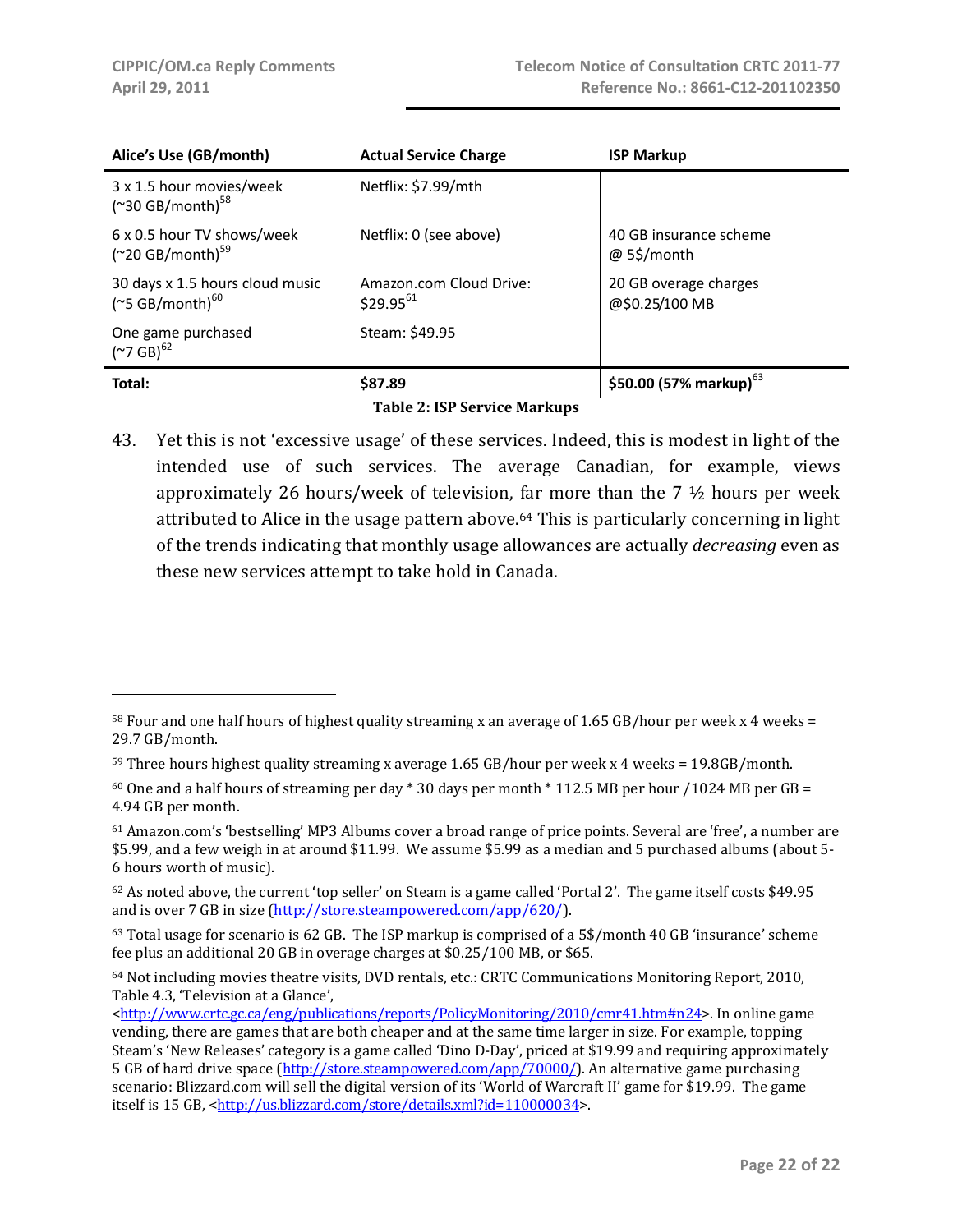$\overline{a}$ 

#### *PUNITIVE PENALTIES, INSURANCE SCHEMES & MENTAL TRANSACTION COSTS*

44. There is significant behavioural economics historical evidence demonstrating the overly aggressive impact that micropayment schemes such as UBB impose on usage. After surveying some of this historical evidence, Odlyzko concludes, with respect to the use of such schemes specifically in the Internet usage context, that:

> The decreases in usage discussed above that are caused by metered rates can in principle be explained in standard economic terms. All that happens is that the transactions with low value to the user are not carried out, which increases aggregate welfare if that value is less than the cost to the network. The problem with this conventional explanation is that many of the observed decreases are considerably larger than one would normally expect. 65

The mere presence of usage-based fees imposes a disproportionate impact on user behaviour. A user with 12 GB/month of average usage under a flat rate plan is likely to decrease consumption when placed under usage‐based restrictions, *even if the cost of 12 GB of usage becomes lower than the cost of the flat usage plan*. 66

45. A number of factors, primarily behavioural, lead to this result. Users are typically risk averse. In addition, and closely related, is a user tendency to overestimate how much they are using.<sup>67</sup> Finally, the mental transaction costs or cognitive costs associated with the constant need to calculate usage force many users to simply err on the side of caution and under‐use rather than constantly and closely monitoring usage so as to maximize value.<sup>68</sup> Where per-transaction marginal costs are low for customers where each additional unit of usage only incurs a small additional cost - customers

<sup>65</sup> A. Odlyzko, "The History of Communications and its Implications for the Internet", June 16, 2000, <http://www.dtc.umn.edu/~odlyzko/doc/history.communications0.pdf>, p. 75, my underline. See also a summary of this and other arguments at A. Odlyzko, "The Case Against Micropayments", in R.N. Wright, *ed*., *Financial Cryptography: Lecture Notes in Computer Science*, Springer‐Verlag, 2003, pp. 77‐83, <http://www.dtc.umn.edu/~odlyzko/doc/case.against.micropayments.pdf>.

<sup>66</sup> A. Odlyzko, "The History of Communications and its Implications for the Internet", June 16, 2000, <http://www.dtc.umn.edu/~odlyzko/doc/history.communications0.pdf>, pp. 72‐131 generally, and, more specifically, pp. 105‐111 for an example on Bell System's early experiments with UBB v. flat rates in the wired voice context, 72‐79 and 118‐131 with respect to the impact of UBB on utilization of Internet and data networks and more specifically the example at p. 76. See also, A. Odlyzko, "The Case Against Micropayments", in R.N. Wright, *ed*., *Financial Cryptography: Lecture Notes in Computer Science*, Springer‐Verlag, 2003, pp. 77‐ 83, <http://www.dtc.umn.edu/~odlyzko/doc/case.against.micropayments.pdf>, pp. 4‐5.

<sup>67</sup> These effects are summarized in A. Odlyzko, "The History of Communications and its Implications for the Internet", June 16, 2000, <http://www.dtc.umn.edu/~odlyzko/doc/history.communications0.pdf>, at pp. 71– 72.

<sup>68</sup> N. Szabo, "Micropayments and Mental Transaction Costs", in *2nd Berlin Internet Economics Workshop*, <http://citeseerx.ist.psu.edu/viewdoc/summary?doi=10.1.1.23.9779>.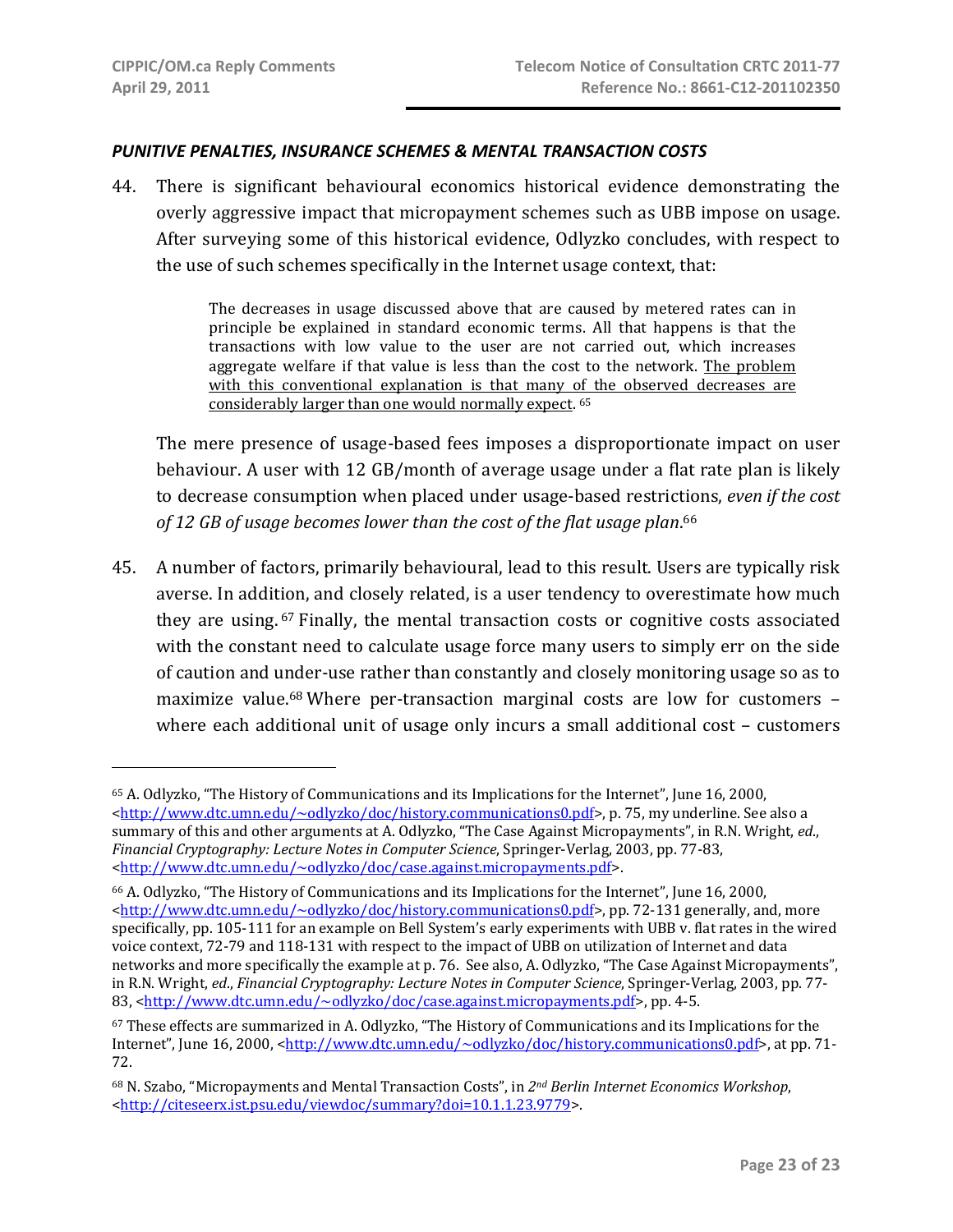are willing to commit less cognitive effort into determining optimal value.<sup>69</sup> Instead of making these fine-grained calculations the user is likely to defer, when faced with such marginal per‐transaction costs, to risk averse behaviour and overestimation of personal use, meaning Alice will curb her usage far below what an optimal value exchange would dictate. Alice will prefer to forgo certain online activity rather than undertake the constant effort that would be required to measure potential marginal cost against value in each transaction. Another way of putting this argument is to say that customers value the peace of mind that accompanies a 'flat rate' higher than they do the potential ability to achieve an optimally lower cost under a usage‐based scheme.

- 46. The availability of insurance tiers may mitigate this harm to some extent. It permits users to expand their scope of usage in advance. However, once within a specific tier, the same behavioural factors apply, and users over depress usage in the knowledge that an added per 100 MB fee looms. Further, the lack of transparency with respect to usage will impose further mental transaction costs on customers, pushing them away from efficient use of available tiers. This lack of transparency encompasses, first and foremost, an inability on the part of users to estimate precisely how much 'usage' the next Internet-based transaction will incur. YouTube videos do not come with clear usage consumption notifications. Nor do most other online services. In addition, video advertisements are becoming prevalent on many text-based sites, making it very difficult for customers to product how much usage the next 'click' may bring.<sup>70</sup> Further, a lack of real time information on net usage as measured by the ISP, the time/effort required to check aggregate usage on a daily basis through available ISP tools, and what appears to be frequent mis‐measurements of usage on the part of ISPs are all exacerbating factors.
- 47. Additionally, one metric that is not commonly measured but may affect this calculus detrimentally, is the degree by which monthly usage fluctuates for a given user. Data from Bell's wholesale services suggest that there are fairly significant fluctuations in average usage amongst top usage tiers on a seasonal and even monthly basis.<sup>71</sup> Yet

71 Bell, "TN242 & TN7181 Interrogatory Responses", October 5, 2009, The Companies(CRTC)20Aug09‐1, Abridged, Supplemental, File Nos.: 8740‐B2‐200904989 & 8740‐B54‐200904971, <http://www.crtc.gc.ca/public/8740/2009/b2/1281758.zip>, pp. 5‐7.

<sup>69</sup> *Ibid*.

<sup>70</sup> ComScore estimates that approximately 16% of all online video views in the US are now advertisements – a figure that is on the rise: ComScore, "U.S. Digital Year in Review, 2010", February 2011, <http://www.comscore.com/Press\_Events/Presentations\_Whitepapers/2011/2010\_US\_Digital\_Year\_in\_Review>, p. 24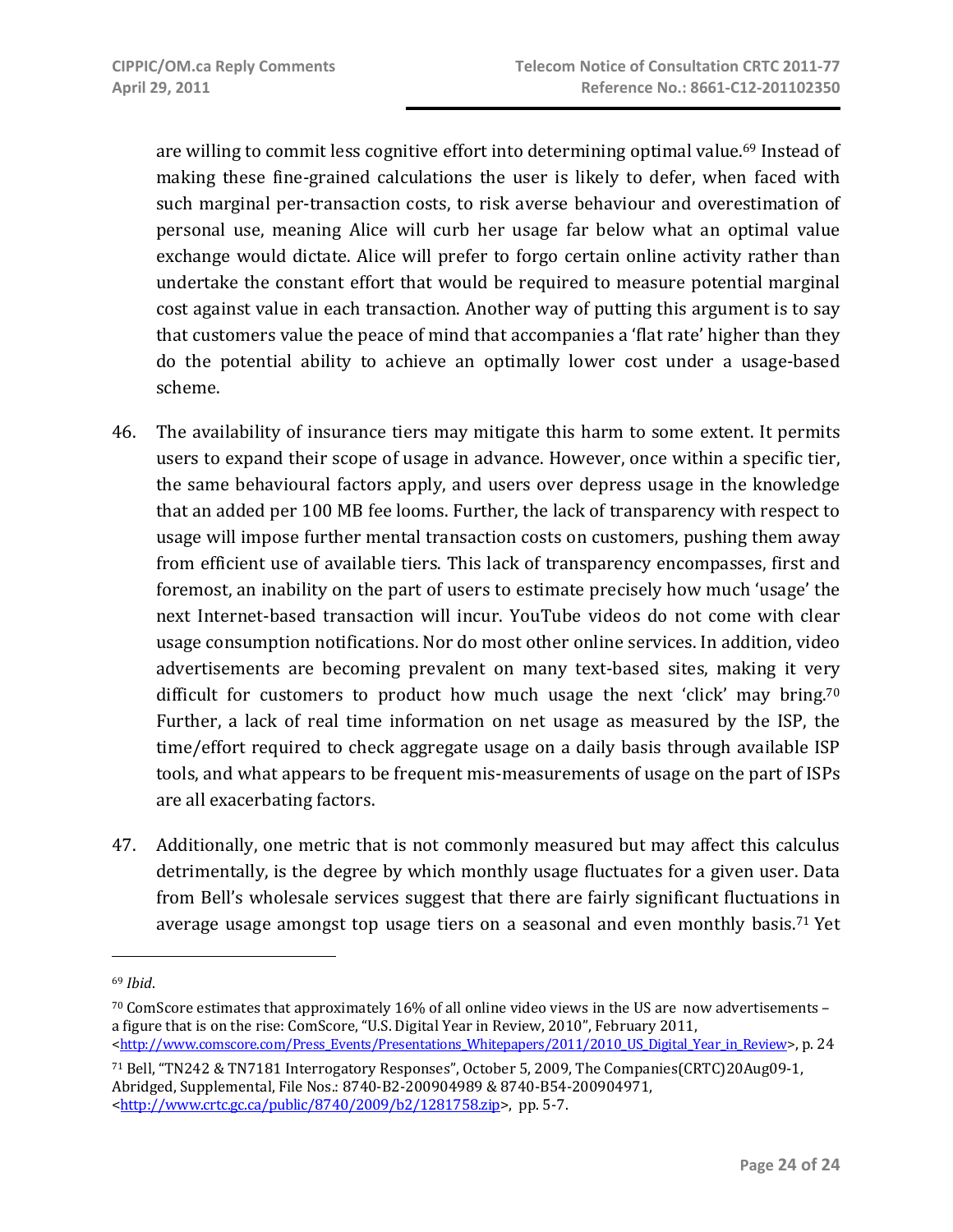there is little data on fluctuations in the *composition* of those top usage tiers – for example, we hear that the top 0.1% of users on Bell's Wholesale Lite plan generated an average of 352.83 GB/month in Sept 2008.72 Assuming for the moment that this monthly figure remains consistent for top 0.1% tier users on that plan, there is no indication that the same users comprise that plan on a month by month basis. Put another way, there is little or no data available on the standard deviation of individual users with respect to monthly average usage of their Internet services. If Alice uses 12 GB on average, this could mean, of course, that she uses 2 GB some months and 25 in others. If these sorts of usage patterns are common, it becomes very difficult for users to predict a month in advance what their consumption will be in order to select the proper tier.

- 48. The choice users will face, then, will be to either incur the *additional* costs of a higher tier, or to flatten out their usage at a lower tier. The result would be to "require the majority of users, who do not necessarily use the most bandwidth, to stop using the Internet when they want to use it the most, or, in the alternative, they would actually be incurring price increases."73 Even where usage fluctuations are predictable on a month to month basis, the mental transaction costs necessary to re-calibrate insurance plans on a monthly basis to account for fluctuations in monthly usage are likely to further deter their efficient use.
- 49. Additionally, forcing users to predict usage weeks in advance will prejudice adoption of new services. One of the immense benefits of e‐commerce is the instantaneous nature of the online marketplace. If Alice decides she wishes to try Netflix or to purchase a game from Steam, she need only go to the relevant website and complete her purchase. She does not need to go into a store or wait for delivery of goods. However, under the complex insurance schemes described above, she first need to call her ISP and order a new insurance tier, then wait a month for the new 'insurance' to begin operating, *then* complete her transaction if, of course, she still wishes to do so by then.

<sup>72</sup> *Ibid*.

<sup>73</sup> Bell, "Disclosure of Confidential Information Provided in Confidence to the Commission", November 13, 2009, The Companies(CRTC)20Aug09‐1, Abridged, Supplemental, File Nos.: 8740‐B2‐200904989 & 8740‐ B54-200904971, <http://www.crtc.gc.ca/public/8740/2009/b2/1315236.zip>, p. 16.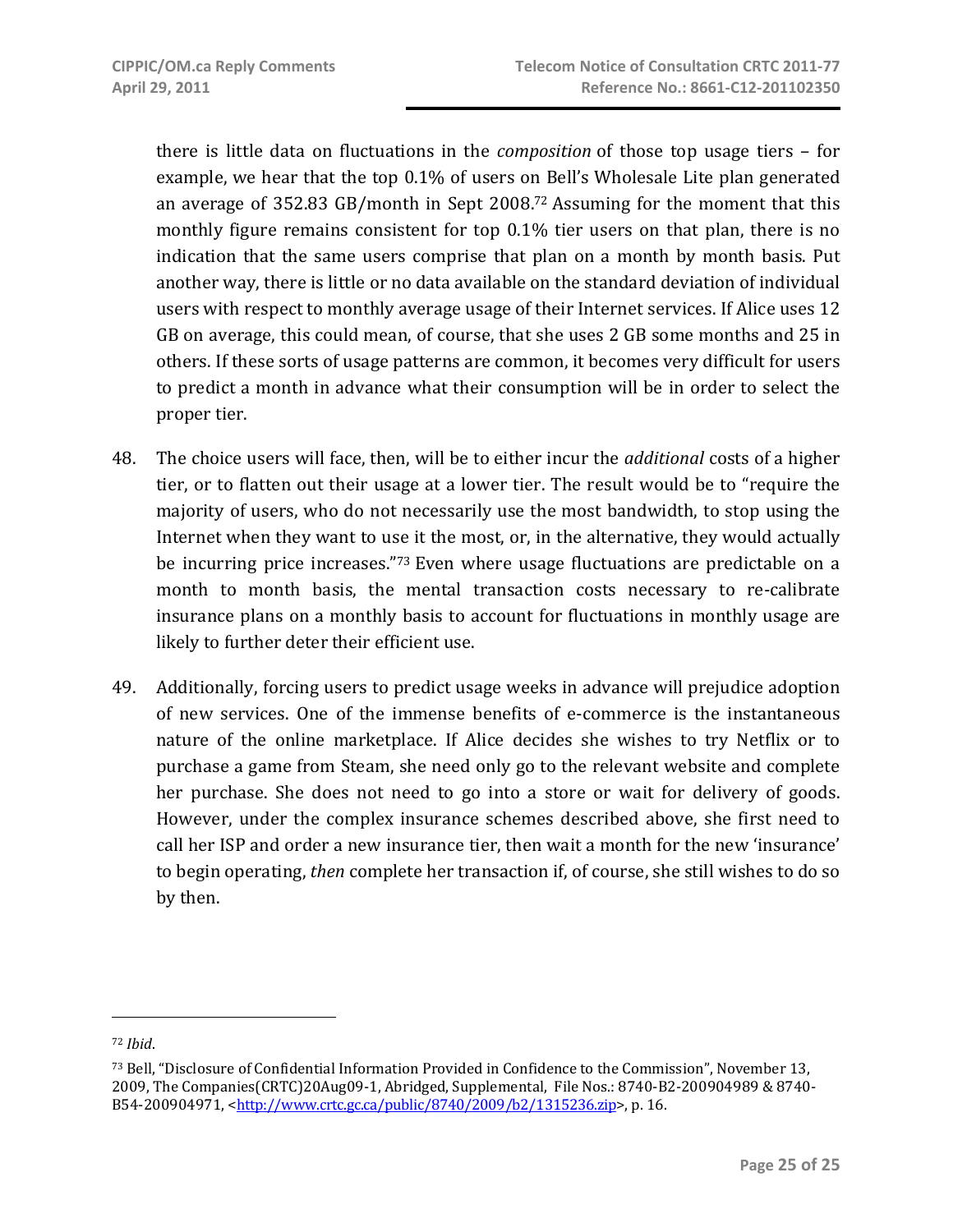50. Finally, while it should be noted that it is well documented that the presence of even a minimal usage based fee will have overly significant impact on usage, $74$  the overage costs imposed by ISPs are punitive in light of the low marginal cost of network provisioning. These overage penalties range from \$0.50 per GB over to \$5.00 or even \$7.95 per GB in unforeseen usage.<sup>75</sup> This is high and the likelihood of incurring added fees far in excess of the base monthly access fee is sure to exacerbate the behavioural factors mentioned above and act as an even stronger deterrence against usage. Further, as UBB is presented as a measure to ensure customers 'pay for what they use', it seems difficult to justify these overage fees as reasonable estimates place the per GB provisioning cost for incumbents at no higher than \$0.08. 76

## **D. Conclusion**

51. Current UBB implementations are not attempting to deter 'excessive usage', assuming for the moment that this is something that warrants deterrence. Instead, they appear calculated to constrain usage at *all* levels. Instead of building larger networks to accommodate growing usage, ISPs are imposing complex incentive systems aimed at discouraging usage. Behavioural economics and historical models of such incentive structures suggest that ISPs will be very successful in constraining usage by these means. Yet, in the wireline context, there is no justification to rely on such constraints. Traffic is growing at very modest annual rates and there have not been any dramatic increases in annual CapEx requirements necessary to meet network congestion for at least half a decade. The question to ask, then, is whether this type of usage constraint is something the Commission wishes to encourage as an alternative to network investment, keeping the policy objectives in mind.

<sup>74</sup> A. Odlyzko, "The History of Communications and its Implications for the Internet", June 16, 2000, <http://www.dtc.umn.edu/~odlyzko/doc/history.communications0.pdf>, pp. 75‐76, for example.

<sup>75</sup> See J. Church, "Economic Principles and Usage Based Billing", ABRIDGED, March 28, 2011, Appendix A to Rogers, "Initial Comments to TNC CRTC 2011‐77", March 28, 2011, at p. 18 and Bell, "Associated with Bell Aliant Tariff Notice 242 and Bell Canada Tariff Notice 7181", March 13, 2009, Abridged, <http://www.crtc.gc.ca/public/8740/2009/b2/1043233.zip>, ["Bell, Initial Tariff Justification"], para. 14.

<sup>76</sup> See M. Geist, "Canada's Usage Based Billing Controversy: How to Address the Wholesale and Retail Issues", March 2011, <http://www.michaelgeist.ca/component/option.com\_docman/task,doc\_download/gid,53/>. Others have estimated the per GB cost as significantly lower -- \$0.01/GB: See Lemay-Yates Associates, "The Cost of Incremental Internet Transit Bandwidth in the Local Access Cloud", March 28, 2011, in Appendix A to Netflix, "Initial Comments to TNC CRTC 2011‐77", March 28, 2011. At most, by Bell Canada's estimation, it appears possible to actually profit from \$0.195/GB: Bell, Initial Comments to TNC CRTC 2011‐77, March 23, 2011, para. 82.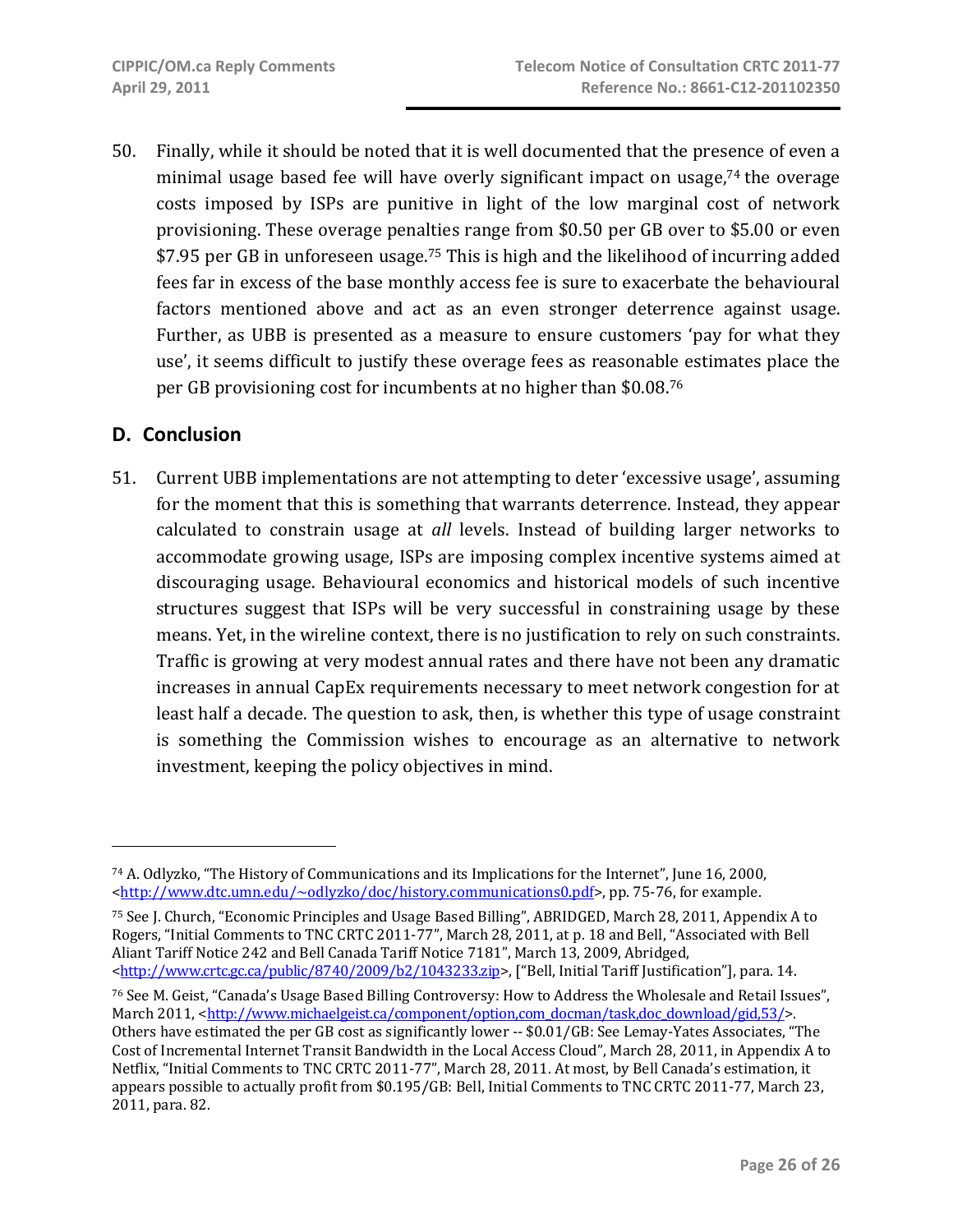52. Again, we reiterate that ISPs should profit from the services they provide. The question in this proceeding is the means by which these profits can best be procured. In CIPPIC/OpenMedia.ca's submission, ubiquitous and uniform UBB is an undesirable mechanism for doing so. It wraps itself in the cloak of legitimacy in that it purports to pit make users 'pay for what they use', but in fact this is not the case. It discriminates against off‐peak users in favour of subsidizing peak‐period usage. It seeks to constraint Internet usage at all levels as an alternative to building larger more robust networks better capable of meeting the consumption requirements of Canadians. It imposes costs on emerging bandwidth‐heavy downstream services and innovations. It exacerbates shortcomings recognized in various behavioural economics models and evident in a number of historical micropayment schemes. As demonstrated in the next section, even more traditional economic models militate against the use of UBB in Internet access service provision as flat rate models alone will lead to optimal pricing for both the ISP and the customer.

## **II. UBB IS ECONOMICALLY INEFFICIENT**

- 53. We reiterate, as above, that it is necessary for ISPs to make reasonable returns on their investments. The issue in this hearing is whether UBB is a desirable pricing model that should be encouraged by the CRTC or whether the Commission should use the regulatory tools at its disposal to discourage such practices. Behavioural economics, fundamental fairness, and public policy aside, economists predict that flat rates will lead to more optimal pricing. Indeed, economic models predict that users will pay higher rates *and* receive higher value from flat Internet access rates than is the case with UBB.
- 54. The reasons for this are essentially two fold. First, the value of an Internet access service to a customer does not correlate to 'usage'. Rather, it correlates to the myriad online services the customer can enjoy via that access. In this sense, Internet access is essentially a 'bundling' of a variety of online services. Economists predict that, where marginal costs are low, bundling becomes optimal. Further, recent economic models have developed that demonstrate this holds even where varied usage scenarios (read 'bandwidth hogs' and 'low bandwidth consumers', as well as individuals with low disposable income) are factored in. Second, the much discussed network effects which result from the type of increased network usage that accompany flat rates benefit ISPs as much as any other entity in the telecommunications ecosystem.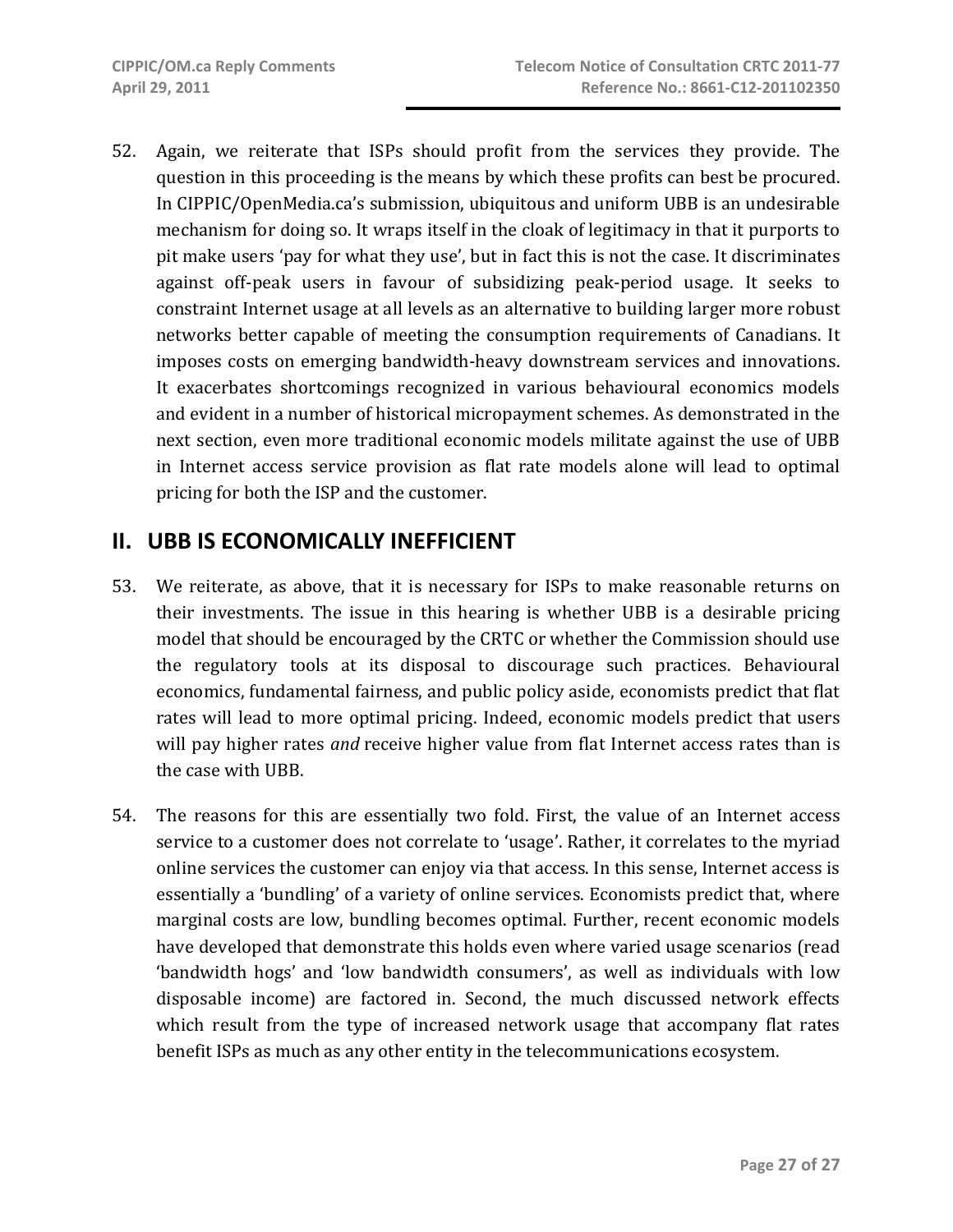## **A. UBB as Non‐Optimal & Inefficient Pricing**

- 55. Some economic models predict that peak period UBB pricing will lead to optimal outcomes in Internet service provision.<sup>77</sup> Such models fail to account for the true value that customers gain from Internet use, which is not a usage-based value but rather a far more complex and sophisticated bundle of benefits that varies greatly with each user. It is, to reiterate, the online services that customers value in such transactions, not the number of GB per month that they use.78 We will assume, for the purposes of this section, that the behavioural impediments outlined in the previous section are a non-factor and that the questionable relationship between per-byte usage and actual ISP costs, also outlined above, is similarly non‐existent. However we note that these factors only serve to exacerbate the existing inefficiencies of metered pricing described here.
- 56. As such, the economic efficiency of Internet access pricing is best analyzed as a 'bundling' service.79 Nabipay, Odlyzko & Zhang explain:

Most of this literature [on bundling models] is concerned with just a small number of goods (often with a particular good bought in varying quantities), and aims to explicate the degree to which non-zero marginal costs as well as complementarity or substantiality of the goods affect the gains to be obtained from bundling. In telecommunications, flat rates can be viewed as a form of bundling a very large number of goods, such as access to hundreds of millions of websites or phone calls to potentially billions of people.<sup>80</sup>

The economic literature on bundling demonstrates that, where marginal costs are low, flat rate pricing will, in fact, provide *higher* revenues for ISPs.

57. Nabipay *et. al.* conclude from their mathematical model that selling 'bundles' will permit a seller to "come close to capturing the maximal possible profit…but separate

<sup>77</sup> J. Church, "Economic Principles and Usage Based Billing", ABRIDGED, March 28, 2011, Appendix A to Rogers, "Initial Comments to TNC CRTC 2011‐77", March 28, 2011, is one such example.

<sup>78</sup> The Church model's reliance on per‐byte usage as a measurement of customer value is most evident in paras. 23‐26. A. Odlyzko confirms that the Church model fails to analyze flat rates as a form of bundling of downstream services (A. Olyzko, in Email on record with author, April 29, 2011). The Church model similarly appears to conflate social cost with usage, ignoring external social costs that occur when ISPs aim to constrain Internet usage through UBB.

<sup>79</sup> See P. Nabipay, A. Odlyzko, & Z. Zhang, "Flat Versus Metered Rates, Bundling, and 'Bandwidth Hogs'", April 2011, Appendix A to this submission.

<sup>80</sup> P. Nabipay, A. Odlyzko, & Z. Zhang, "Flat Versus Metered Rates, Bundling, and 'Bandwidth Hogs'", April 2011, Appendix A to this submission, p. 1.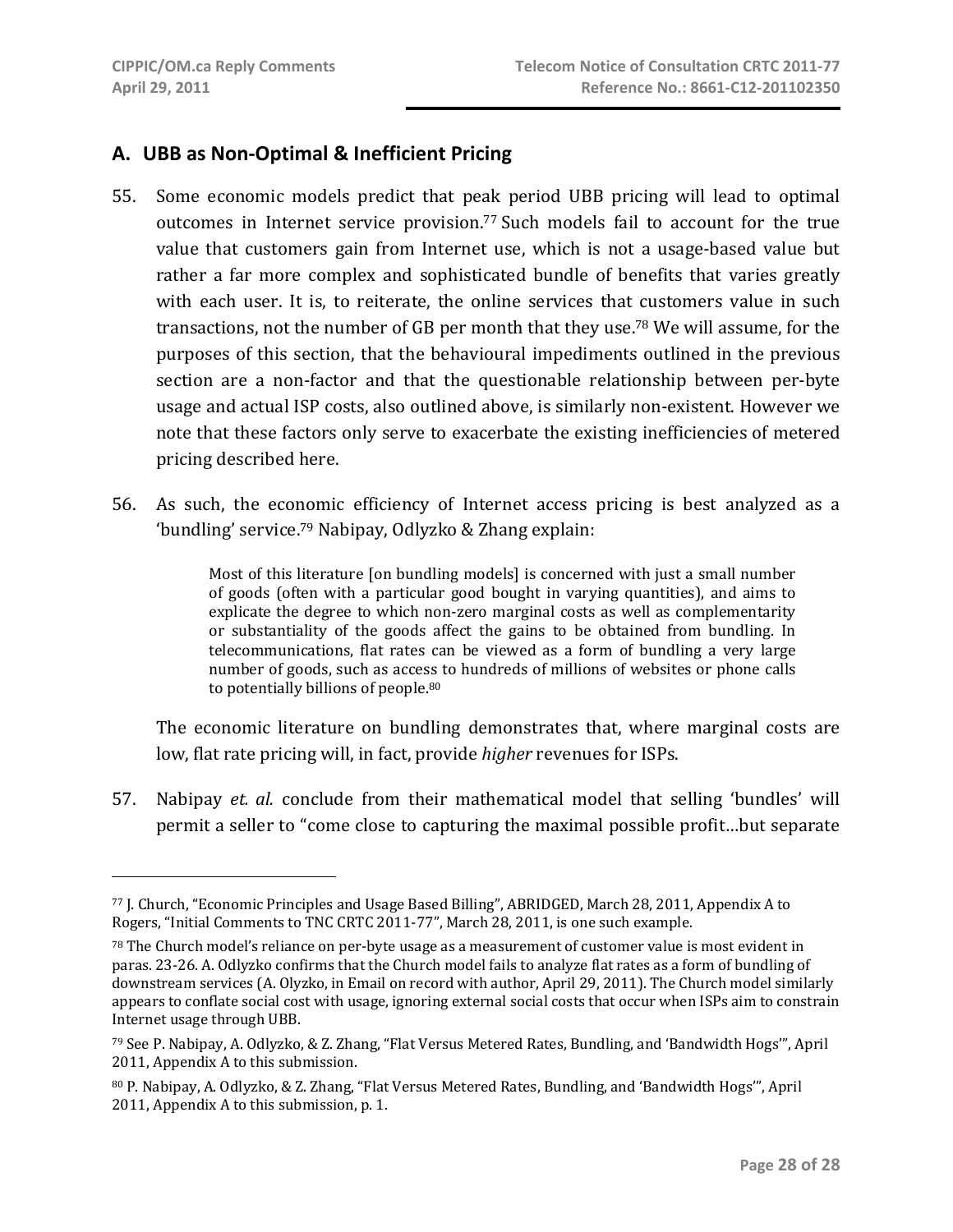sales never capture more than half the maximal possible profits."<sup>81</sup> The benefits of their mathematical model over pre‐existing attempts to measure the value of flat rates is that it is sufficiently flexible to account for "more elaborate forms for the valuations of goods by consumers" by developing a more sophisticated formula for assessing willingness to pay. Further, this model accounts for variety in usage profiles that include both 'low cost' and 'high cost' users (i.e. 'bandwidth hogs').<sup>82</sup> The model concludes that with low marginal costs, optimal ISP revenues will occur in many scenarios even if high and low cost users are charged the same flat fee. The model suggests that an ISP's capacity to maximize *consumption* is linked to its capacity to maximize revenues. The model also envisions mechanisms for addressing any market exclusion that may result however it demonstrates that from the seller's perspective, revenues can be maximized in spite of any such exclusion.83

58. All of this is confirmed in numerous historical examples. As noted by Professor Odlyzko:

> When prices are high, and purchases infrequent, airline-style "yield management" is likely to dominate. On the other hand, when prices are low, and a service is used many times a day, simple pricing and uniformly high quality are likely to be more common.84

Internet service provision, characterized as it is by numerous micro-transactions and by low marginal costs, is an ideal medium for optimizing the benefits of flat rates.

## *MARGINAL COSTS FOR ISPS ARE LOW*

59. While the exact per‐GB cost for an ISP is rigorously debated and likely changes from ISP to ISP, it is clear that marginal costs are at the low end of the spectrum. Reasonable estimates place this per‐GB figure on Bell's networks at approximately

 $\overline{a}$ 

<sup>81</sup> *Ibid*., p. 6.

<sup>82</sup> *Ibid*. pp. 1‐2.

<sup>83</sup> *Ibid*., p. 6.

<sup>&</sup>lt;sup>84</sup> A. Odlyzko, "The History of Communications and its Implications for the Internet", June 16, 2000, <http://www.dtc.umn.edu/~odlyzko/doc/history.communications0.pdf>, p. 1.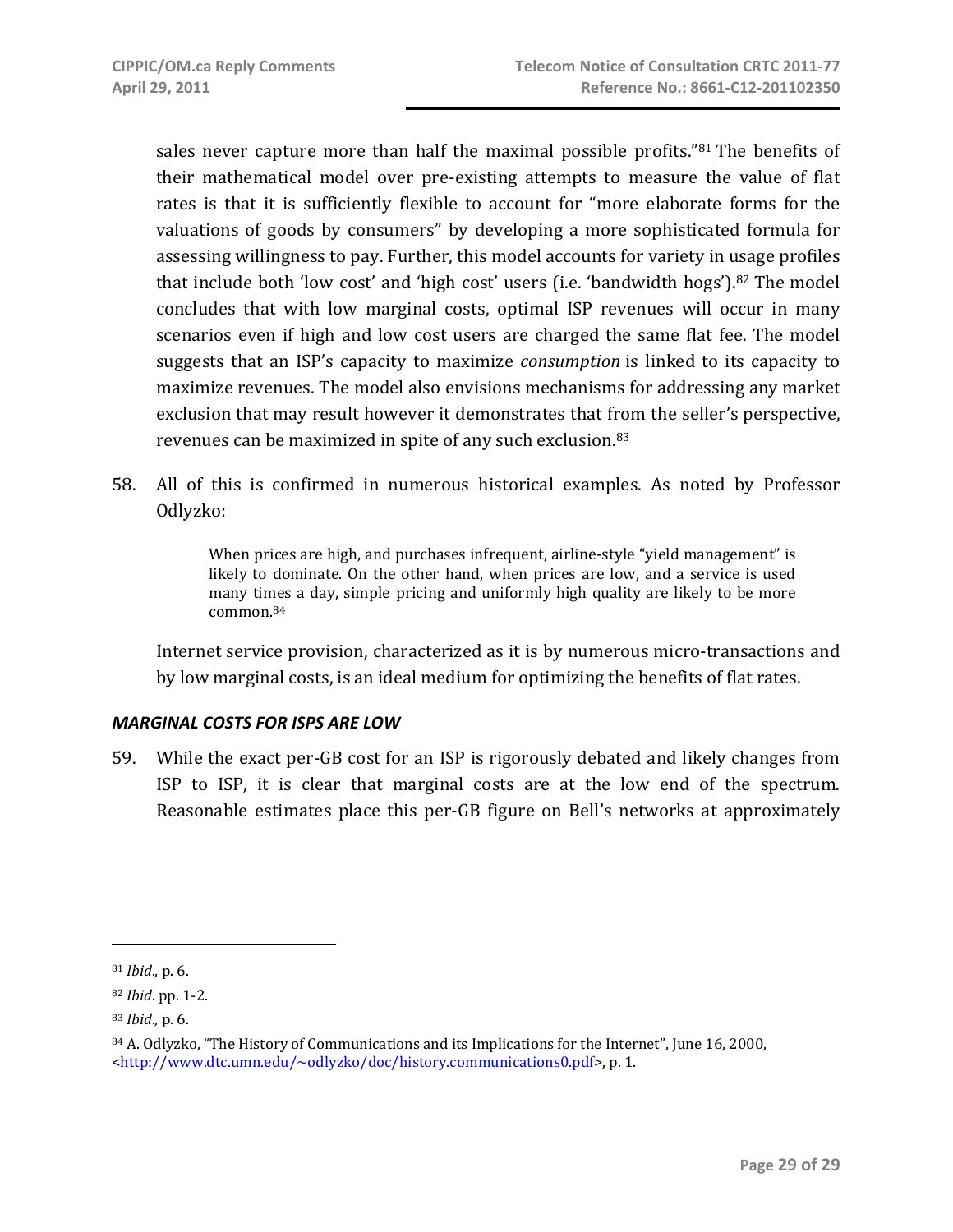$$0.08<sup>85</sup>$  Some demonstrate that 8  $\phi$ /GB may, in fact, dramatically overestimate the cost, which is likely to be closer to  $1 \text{ }\mathfrak{c}/\mathsf{GB}.^{86}$ 

- 60. Given the nature of network investment (where costs are incurred in large, up front and sporadic sunk costs and not in real time), actual ISP costs may be higher than marginal costs as excess capacity must be built into the network to accommodate fluctuations in usage. However, this characteristic has been present in Internet provisioning since its inception. Evidence of steady/flat annual investment rates amongst ISPs suggests that there *is* predictability in provisioning costs, regardless of this characteristic.87
- 61. Further, even where the need for such over provisioning is factored in, the per‐GB marginal cost for ISPs remains low. Bell Canada's own aggregate UBB proposal in its initial comments to this proceeding suggests that  $19.5 \text{ ft/GB}$  is a reasonable rate to charge wholesale services – one presumably reflective of marginal costs plus a reasonable markup.<sup>88</sup> Applying even that high rate of 19.5  $\epsilon$ /GB to purported top percentile usage scenarios (124.46 GB/month on Bell's wholesale 'Lite' service)<sup>89</sup> leads to not-extravagant additional costs (an added \$24.27 to that customer's monthly costs). At 8  $\frac{\epsilon}{GB}$ , this drops to an added \$9.95 to accommodate top tier 1% users and, of course, at a penny a GB, it will only 'cost' \$1.24 for an ISP to accommodate the added usage imposed by users in this top tier of users.
- 62. While users in higher percentiles than 1% may generate more monthly bandwidth, these higher tiers include increasingly fewer users, so the net costs imposed on the

<sup>85</sup> M. Geist, "Canada's Usage Based Billing Controversy: How to Address the Wholesale and Retail Issues", March 2011, <http://www.michaelgeist.ca/component/option.com\_docman/task,doc\_download/gid,53/>.

<sup>86</sup> Lemay‐Yates Associates, "The Cost of Incremental Internet Transit Bandwidth in the Local Access Cloud", March 28, 2011, in Appendix A to Netflix, "Initial Comments to TNC CRTC 2011-77", March 28, 2011. At most, by Bell Canada's estimation, it appears possible to actually profit from \$0.195/GB: Bell, Initial Comments to TNC CRTC 2011‐77, March 23,

<sup>&</sup>lt;sup>87</sup> Nor is the presence of such fluctuations sufficient justification to push any such uncertainty unto customers by forcing them to predict usage a month in advance.

<sup>88</sup> Bell, "Initial Comments to TNC CRTC 2011‐77", March 23, 2011, para. 82.

<sup>89</sup> Bell, "TN242 & TN7181 Interrogatory Responses", October 5, 2009, The Companies(CRTC)20Aug09‐1, Abridged, Supplemental, File Nos.: 8740‐B2‐200904989 & 8740‐B54‐200904971,

 $\text{thtn:}/\text{www.ctc.gc.ca/public/8740/2009/b2/1281758.zip}$ , p. 5 of 17 sets out the following wholesale usage information based on 2008 usage: on the wholesale Lite plan: 28% of users are above the 2GB/month limit, averaging 14.06 GB/month; 4% of users are over the 20 GB/month limit, averaging 64.22 GB/month; 1% of users are over the 60GB/month limit, averaging 124.46 GB/month. On Bell's Wholesale Basic plan, 64% are over the 2GB monthly limit, averaging 50.68 GB/month; 26% are over the 20GB/month limit, averaging 114.66 GB/month; and 14% are over the 60GB/month limit, averaging 193.67 GB/month.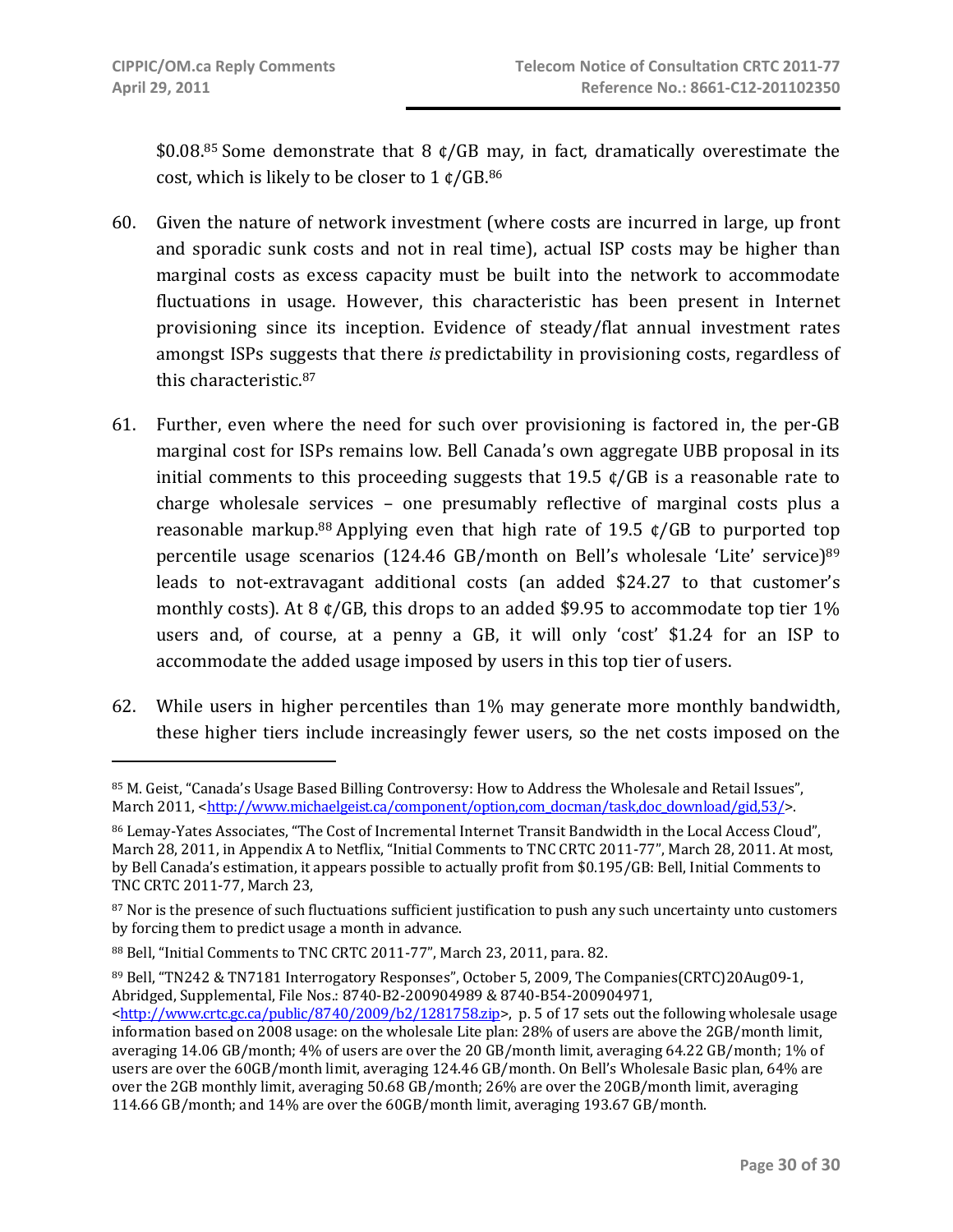ISP decrease in proportion and, as long as marginal costs remain low, likely not have a dramatic impact on the efficiency of flat rates as an optimal pricing scheme. Further, as customers seem to value flat rates higher than micropayment‐based rates, a bigger proportion of lower usage‐tiered users can be attracted even at a rate that accounts for these higher usage tiers.90

## **B. Network Effects**

63. A second factor that must be considered in assessing the economic efficiency of UBB from an ISP's perspective is the dampening effect that constrained usage has on network effects. Network effects are externalities or social goods, but ISPs also benefit directly from network effects as an ISP's overall value to customers increases in proportion to Internet usage (and conversely decreases in similar proportions to constrained Internet use). $91$  In this sense, encouraging, rather than discouraging, usage is likely to increase ISP revenues in the long term as broader usage will lead to network effects that increase the value of the service the ISP is offering. Again, there are numerous historical examples where communications service providers opted to adopt flat rates in lieu of micropayment systems for the express purpose of encouraging greater use of the communications medium, with great success.92

## **C. Conclusion**

64. In conclusion, putting aside broader public policy objectives such as fairness and the public goods that result from greater use of the Internet, the need to prevent harm to innovative bandwidth intensive services (see next section), and putting aside any economic inefficiencies that result from the user cognitive disadvantages UBB exploits, it appears there is a very strong case that UBB is not even in ISPs' interest, and that flat rates will lead to a.) optimal revenues; *and* b.) optimal value for users.

<http://www.dtc.umn.edu/~odlyzko/doc/case.against.micropayments.pdf>, pp. 5‐6.

<sup>90</sup> A. Odlyzko, "The History of Communications and its Implications for the Internet", June 16, 2000, <http://www.dtc.umn.edu/~odlyzko/doc/history.communications0.pdf>.

<sup>91</sup> A. Odlyzko, "The Case Against Micropayments", in R.N. Wright, *ed*., *Financial Cryptography: Lecture Notes in Computer Science*, Springer‐Verlag, 2003, pp. 77‐83,

 $92$  A. Odlyzko, "The History of Communications and its Implications for the Internet", June 16, 2000, <http://www.dtc.umn.edu/~odlyzko/doc/history.communications0.pdf>, Section 17.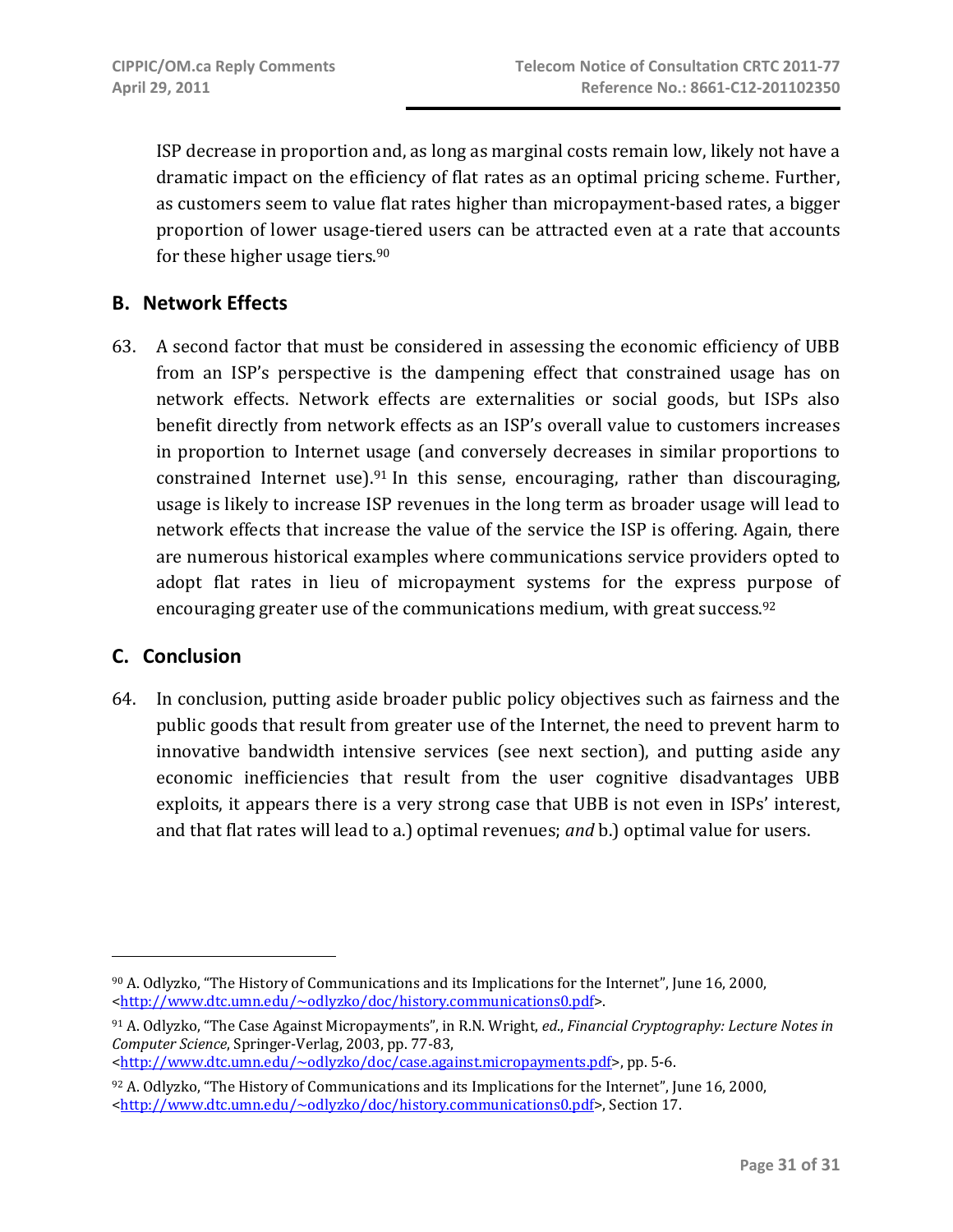$\overline{a}$ 

## **III. NET NEUTRALITY HARMS & UBB**

65. We reiterate our goal for this proceeding: to establish that ubiquitous UBB is not desirable as a revenue generating mechanism for Internet access. We again point out our realization that the best regulatory tool for the Commission to use in curbing ubiquitous UBB is through ensuring competitive pressures are sufficient to permit the evident customer preference for flat-rate models to win out in the marketplace. However, as we have noted above, it is important for the Commission to recognize that ubiquitous UBB is undesirable and to do so it is important to set out all the potential harms such a model may have. In this section, we canvas the threat that ubiquitous UBB is posing to net neutrality and place this threat within the context of a broader range of net neutrality harms. We further suggest examine the potential application of TRP CRTC 2009‐657 if such harms persist.

## **A. Understanding Different Net Neutrality Harms**

- 66. In order to properly analyze UBB concerns, it is important to understand the potential harms of such practices within the broader context of net neutrality harms. Broadly speaking, the net neutrality principle can be characterized as a set of attempts to protect the "factors that are at the core of the Internet's economic, social, cultural and political potential."93 Most often, these concerns are linked in their focus on ISP action that deviates from its traditional role as a neutral intermediary - a mere carrier of messages between entities at different ends of its network. The harm that will at times result from violations of this principle is measured in constraints to the path of communication which, in an online context, can lead to limits on freedom of action, free expression, and innovation of downstream services.94
- 67. This broad set of concerns can be sub‐classified, for the purpose of analysis, into three distinct groups, each motivated by different ISP incentives: overt practices aimed at preventing negative externalities that are unrelated to Internet access; ISP decisions aimed at picking winners or losers amongst the services to which they connect users; and ISP conduct aimed at managing traffic on its network. It should be noted that

<sup>93</sup> B. van Schewick, "Network Neutrality: What a Non‐Discrimination Rule Should Look Like", *38th Research Conference on Communication, Information and Internet Policy (TPRC 2010)*, <http://ssrn.com/abstract=1684677>.

<sup>94</sup> See Y. Benkler, "The Political Economy of the Commons", (2003) 4(3) *European Journal for the Informatics Professional* 6, <http://www.benkler.org/Upgrade-Novatica%20Commons.pdf> at p. 8, for an articulation of the need to prevent incumbent network operators from "constrain[ing] the path of innovation [and freedom] to fit their own business plans for where technology should go."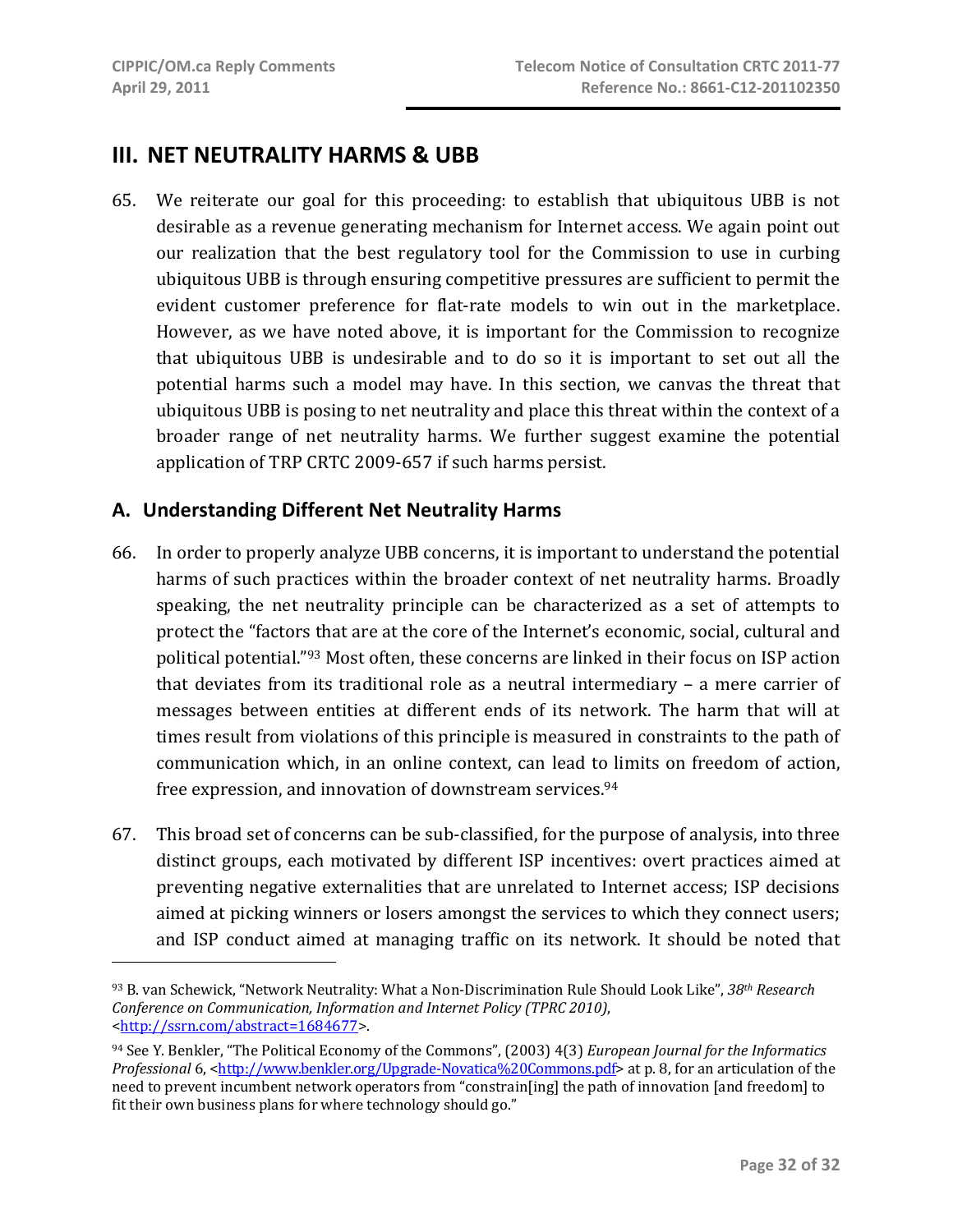within each category of net neutrality concerns, a broad range of activity is possible, only some of which will result in harm and, even then, of varying intensity.

### *PREVENTING THE UNDESIRABLE:*

- 68. Perhaps the most blatant deviation from a 'neutral' ISP carrier role relates to blocking or prevention of features or services for motives entirely unrelated in any manner to the operation of a network. For example, an oft‐cited 2005 dispute with its union prompted Telus to block its 1 million subscribers from accessing the union's website in order to prevent those subscribers from reading content on the website that was critical of Telus.95 In doing so, it also blocked access to an additional 766 websites hosted on the same server as the pro-union website.<sup>96</sup>
- 69. Another manifestation of this category of Net Neutrality concerns relates to the increasing public policy role that ISPs and other Internet Intermediaries are being pressured into playing by national and international government entities.<sup>97</sup> In Canada, for example, a majority of Canadian ISPs participate in Project Cleanfeed, which blocks websites identified by the RCMP as child pornography websites.<sup>98</sup>
- 70. ISPs are under increasing pressure to assist governments or other private entities in achieving a much broader and perhaps more ambiguous range of public policy objectives such as enforcement of intellectual property rights of private parties. For example, in some countries, ISPs have agreed to disconnect customers who have been accused of downloading or viewing content that allegedly infringes copyrights.<sup>99</sup> In

98 M. Geist, "Project Cleanfeed Canada", November 24, 2006,

<sup>95</sup> T. Barrett, "To Censor Pro‐Union Web Site, Telus Blocked 766 Others", August 4, 2005, *The Tyee*, <http://thetyee.ca/News/2005/08/04/TelusCensor/>.

<sup>96</sup> *Ibid.*

<sup>97</sup> OECD, "The Role of Internet Intermediaries in Advancing Public Policy Objectives", Experts Workshop on Internet Intermediaries, June 16, 2010, Paris, France, <www.oecd.org/sti/ict/intermediaries>.

<sup>&</sup>lt;http://www.michaelgeist.ca/content/view/1548/125/>. The Net Neutrality concerns in this scenario are alleviated to some extent in that it is the RCMP that decides which sites should be blocked, not the ISPs; there is an appeals process; and child pornography raises minimal free expression concerns relative to other types of speech:

<sup>…</sup>while some may suggest that this opens the door to other blocking ‐ hate content, defamatory content or copyright infringement to name three - there is a crucial difference with child pornography that should prevent a similar approach. While those forms of content may raise legal issues, in the case of child pornography, it is illegal to even access the content. That is a crucial difference since under current law there are no valid free speech arguments for either disseminating child pornography nor for seeking the right to access it.

<sup>99</sup> C. Doctorow, "Irish ISP Will Disconnect Internet Users after Three Unsubstantiated Copyright Claims", January 29, 2009, BoingBoing.net, <http://www.boingboing.net/2009/01/29/irish-isp-will-disco.html>. Such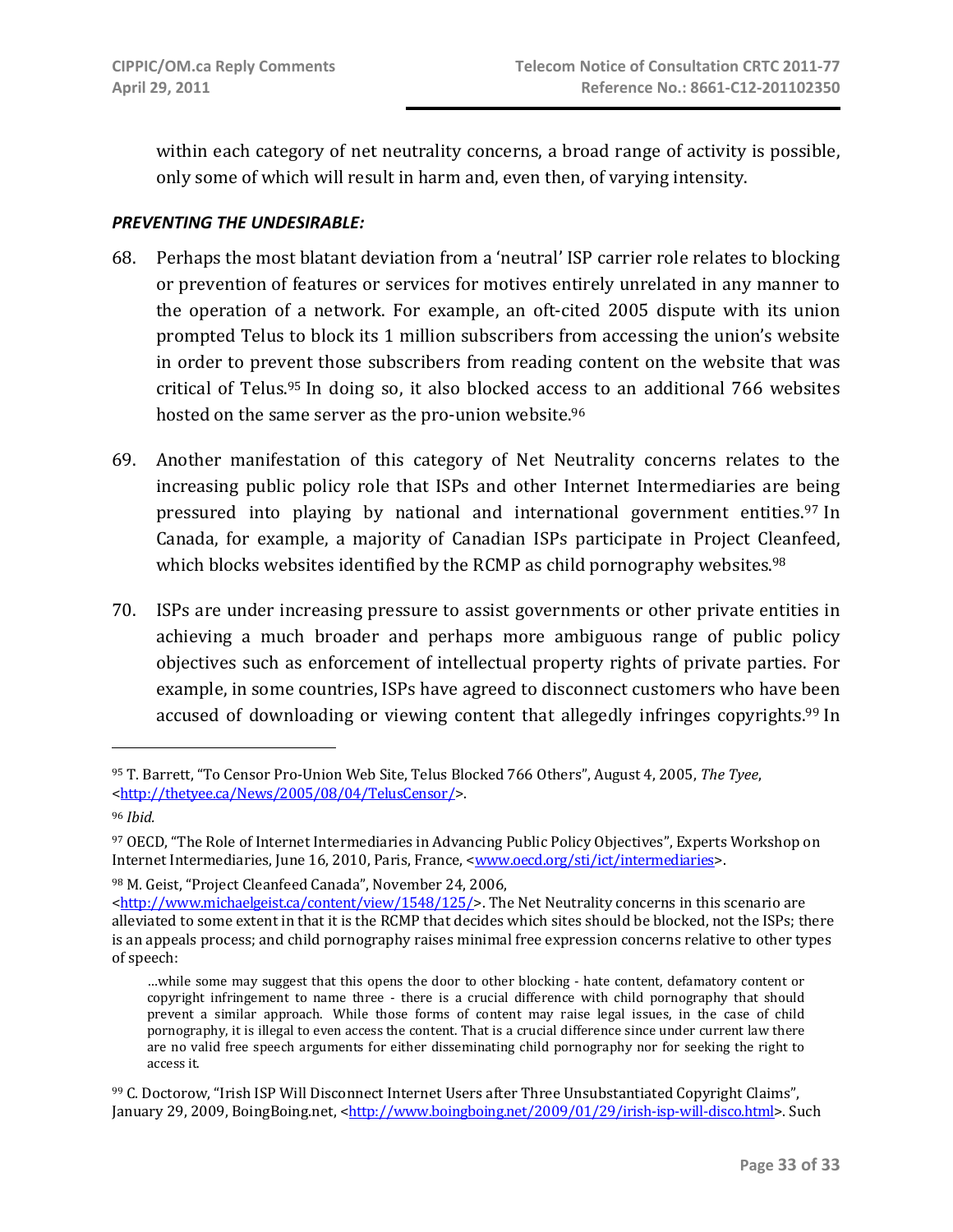such scenarios ISPs are beginning to carry out roles historically reserved for public actors such as the judiciary or the police, and are doing so outside of the democratic and legal incentive system that has historically provided safeguards against such power for individuals.

71. In all these scenarios, the ISP is deviating from its role as a neutral carrier – an entity whose role it is to carry communications from one end of a network to another end. The resulting harm for those relying on the  $ISP's$  network – those at the ends – is potentially great, as individual expression is diminished or blocked outright.

#### *PREFERENCE OR PICKING WINNERS & LOSERS:*

- 72. A second category of Net Neutrality concerns involves discriminatory practices that unduly prefer or discriminate against one type of service over another. Preferential treatment of this type can take many forms of a technical nature, an economic nature, or a hybrid of the two. The ISP motivation that links these types of concerns together is economic, but in no manner linked to the building and provisioning of its access networks. It is, rather, economic in the sense that it involves leveraging of the ISP's primary role as a gateway or access provider in order to trade on the goods of downstream web service providers.
- 73. ISP activity under this category can include, for example, provision of prioritized access to specific web‐based services based on an ISP's decision that such services are 'better'. An example of this is Primus' decision to prioritize web services it deems are 'popular' amongst its user base.100 Other activity that might fall under this category would be the provision of free access to certain services where access to other, comparable services will incur user costs. An example would be the rapidly emerging

practices are considerably more problematic than the Project Cleanfeed example above, in that a.) the copyright infringement claims are unsubstantiated – there is no actual proof of copyright infringement, only a claim by the rights‐holder; b.) many argue that the penalty of disconnection from the Internet is far out of proportion to the violation (potential copyright infringement); and c.) while Project Cleanfeed is aimed at preventing activity that is criminal in character, some question whether ISP customers should shoulder the financial costs of enforcing what is a private wrong against a copyright holder. Traditionally, those wronged in this manner must sue infringers in court to vindicate their rights.

<sup>100</sup> See M. Stein, "Testimony of Primus", TPN 2008‐19, July 9, 2009, <http://www.crtc.gc.ca/eng/transcripts/2009/tt0709.htm>, at line 3793:

Very popular applications and protocols, such as web browsing, e‐mail, instant messaging and streaming media are given an elevated priority.

Although, it should be noted that Primus only operates this prioritization in the presence of congestion, making this a hybrid practice (see *ibid.* lines 3986‐3996).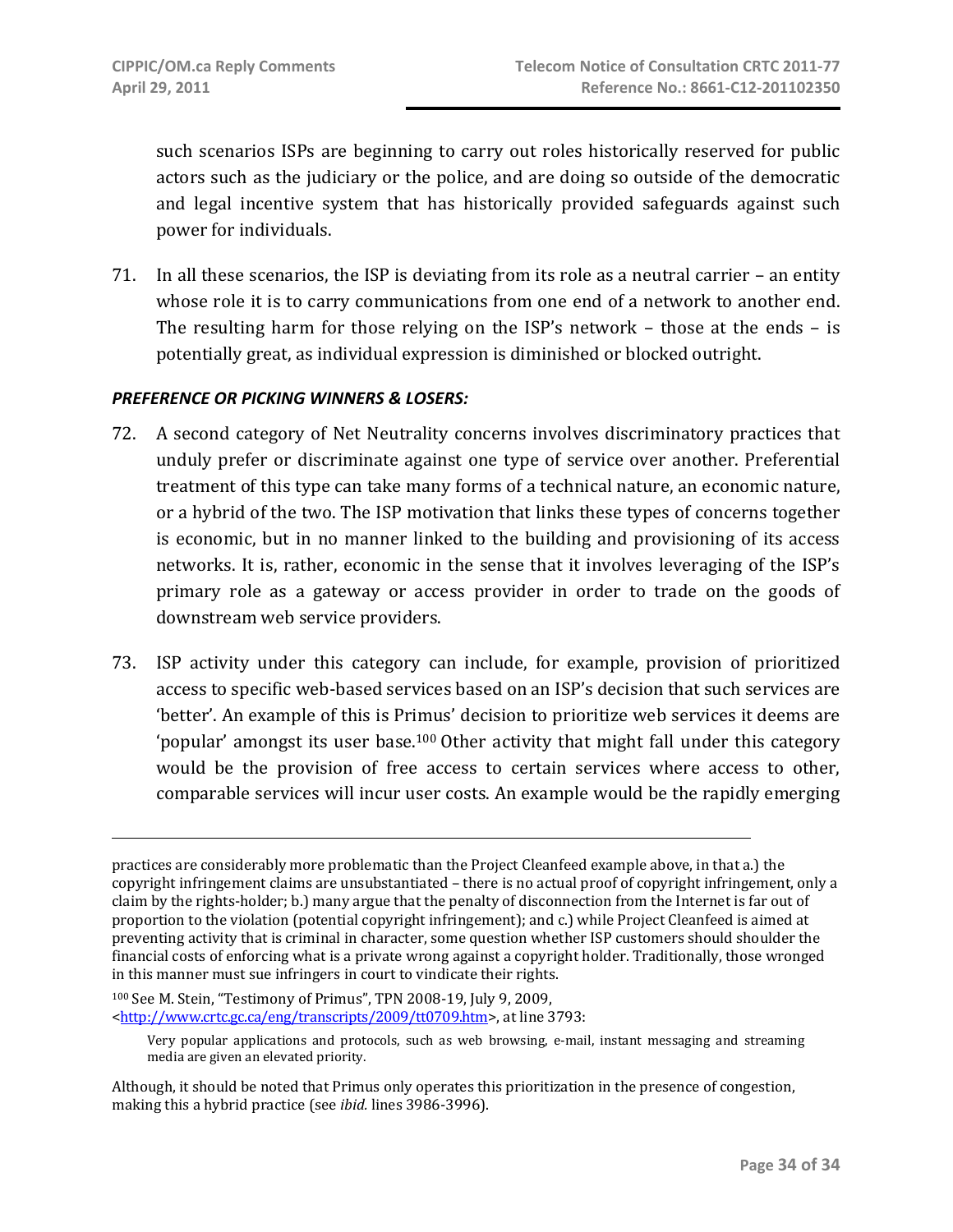practice of providing unlimited free access to specific social networking websites such as Facebook, Twitter and MySpace on mobile platforms. This is to the exclusion of competitors of these services – a mobile customer wishing to access competing website services will incur a per MB fee.<sup>101</sup> Preference of such services is allotted on the basis of perceived popularity amongst customers.102

- 74. The danger with this form of arrangement is that it places added burdens on new market entrants and serves to entrench existing services.<sup>103</sup> In addition, it strongly disfavours services popular with a minority subset of users. Further, it is not always clear that ISPs are capable of accurately assessing what online services their customers prefer as they are not the marketers of these downstream services, but merely provide access to them. The power of the Internet as an innovative peitry dish is that anyone can compete for our attention without having to pay exorbitant fees to gatekeepers. This is diminished the moment the gatekeeper is permitted to decide priorities on behalf of its users. All of these discriminatory actions are motivated by basic, but strong market incentives, and can have serious detrimental impact on an innovative web.
- 75. A related example is that ISPs will begin to discriminate in favour of online services that are willing to pay for faster service. So, for example, if YouTube were to pay Bell a monthly fee, Bell could ensure that YouTube would load faster on all Bell Mobility smartphones. This is great for YouTube, but raises Net Neutrality concerns in that it

<sup>101</sup> Bell Mobility, for example, offers 'unlimited social networking' on all non‐BlackBerry/Palm data plans. Unlimited Social Networking is described as such:

With select HSPA devices (excludes BlackBerry) within network coverage areas available from Bell Mobility in Canada. Includes basic features of select applications (included at time of purchase), browsing and use of content and services hosted directly by Facebook.com, Twitter.com and Myspace.com. Use of other sites, applications and links (including games, pictures and videos hosted on other sites, other than sites included) are not included. Excludes premium and short code text messages.

Usage of any competing social networking service will incur per MB costs whenever such access exceeds plan monthly usage allowance at a rate of \$1/MB. See Bell Mobility, "Smartphone Plans + Bundles: All Smartphones: 'All Plans Include", <http://www.bell.ca/shopping/PrsShpWls\_SmartphoneCombo.page>, accessed April 29, 2011.

<sup>102</sup> Facebook, Twitter and MySpace are currently among the most 'popular' social networking sites in the world as ranked by number of global users. See RiaNovosti, "The World Map of Social Networks", February 2011, <http://en.rian.ru/infographics/20110228/162792394.html>. But see ComScore, "2010 Canada Digital Year in Review", March 2011,

<sup>&</sup>lt;http://www.comscore.com/Press\_Events/Presentations\_Whitepapers/2011/2010\_Canada\_Digital\_Year\_in\_Review>, p. 19 for a different picture.

<sup>103</sup> See Commissioner Lamarre, "Testimony of Primus", TPN 2008‐19, July 9, 2009, <http://www.crtc.gc.ca/eng/transcripts/2009/tt0709.htm>, at lines 3987‐3989.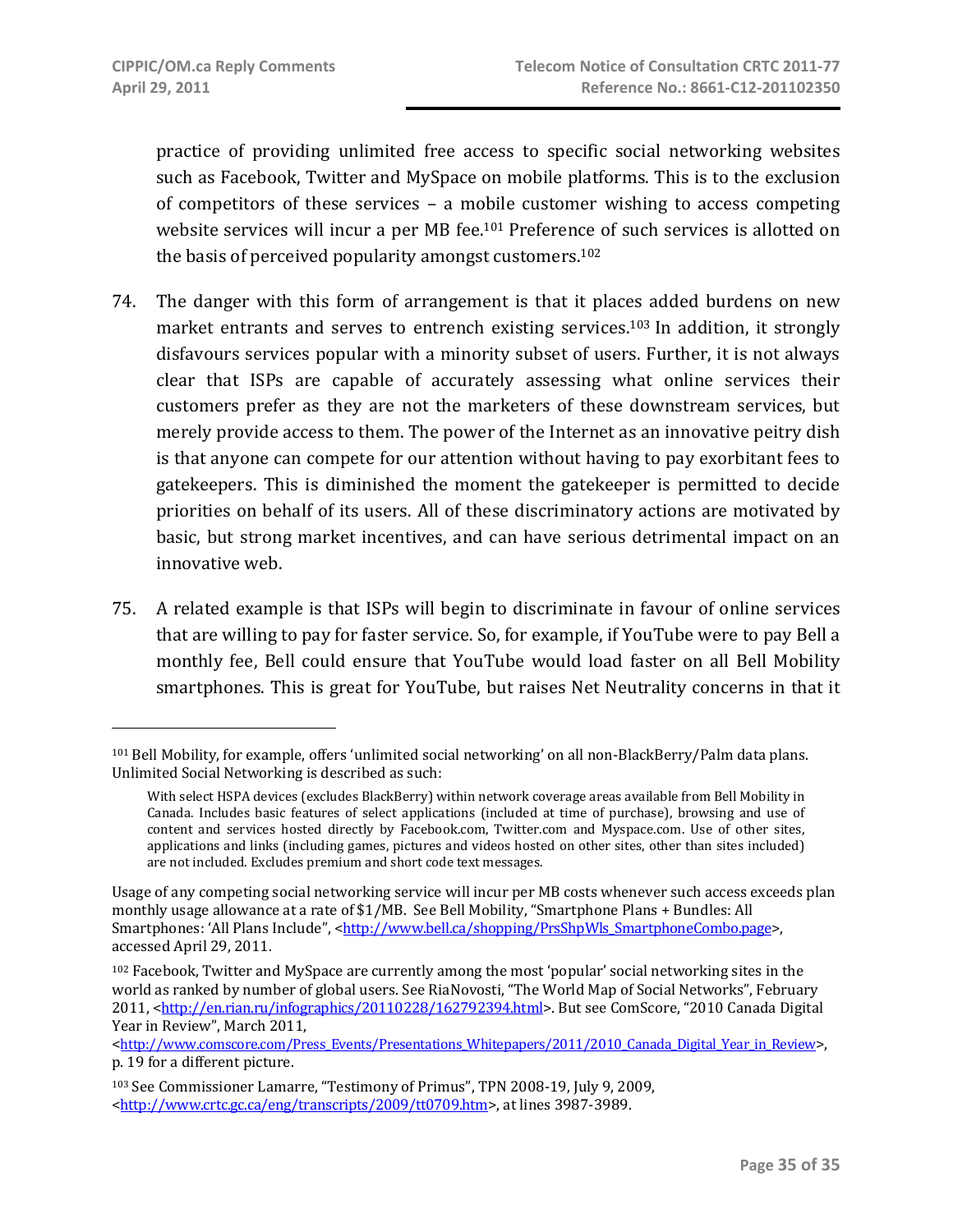will prevent any new video streaming site that is just emerging on the edges of the network from effectively competing with an established giant like YouTube.104

76. Finally, a host of convergence‐related concerns fall in this category. There are strong incentives for ISPs to either privilege their own content‐based services or alternatively to stifle any services in direct competition with these. For example, the incentives for mobile Internet service providers to block VoIP applications are strong as such applications compete directly with voice mobile plans.105 This was the case where T-Mobile blocked access to TruPhone (a VoIP application) numbers intended for a competing commercial voice service.<sup>106</sup> Similar concerns would be raised if Rogers, a cable provider, were to block Netflix, a direct competitor delivering competing content over IP.

#### *TRAFFIC MANAGEMENT*

- 77. The final set of net neutrality concerns are driven by seemingly legitimate 'traffic management' ISP concerns. A typical scenario involves ISPs claiming they need to manage traffic on their networks in new ways in order to prevent congestion. Congestion-management is not inherently problematic from a net neutrality perspective – indeed, ISPs have an obligation to ensure their networks remain congestion‐free.
- 78. Historically, congestion‐management techniques have not been problematic as they primarily involved investment in network capacity or reliance on application/protocol agnostic techniques developed in then‐neutral environments such as the IETF. More recently, ISPs have taken to developing their own congestion

105 P. Judge, "T‐Mobile Blocks VoIP Rival's Calls in the UK", June 19, 2007, PCWorld, <http://www.pcworld.com/article/133067/tmobile\_blocks\_voip\_rivals\_calls\_in\_the\_uk.html>. See also B. Betts, "T‐Mobile in Court over Truphone Call Blocks", July 13, 2007, The Register, <http://www.theregister.co.uk/2007/07/13/truphone\_asks\_injunction/>

<sup>104</sup> Although, it should be noted that to a certain extent this may already occur on wireline. Google, for example, has become one of the largest sources of inter-domain traffic due to its extensive network of data centres and peering arrangements. See: C. Labovitz, S. Iekel‐Johnson, D. McPherson, J. Oberheide, & F. Jahanian, "Internet Inter‐Domain Traffic", (2010) *SIGCOMM'10* 75,

<sup>&</sup>lt;http://ccr.sigcomm.org/online/files/p75\_0.pdf>. This means that Google content will have an advantage over competitor content, in that it will load significantly faster.

<sup>106</sup> *Ibid*.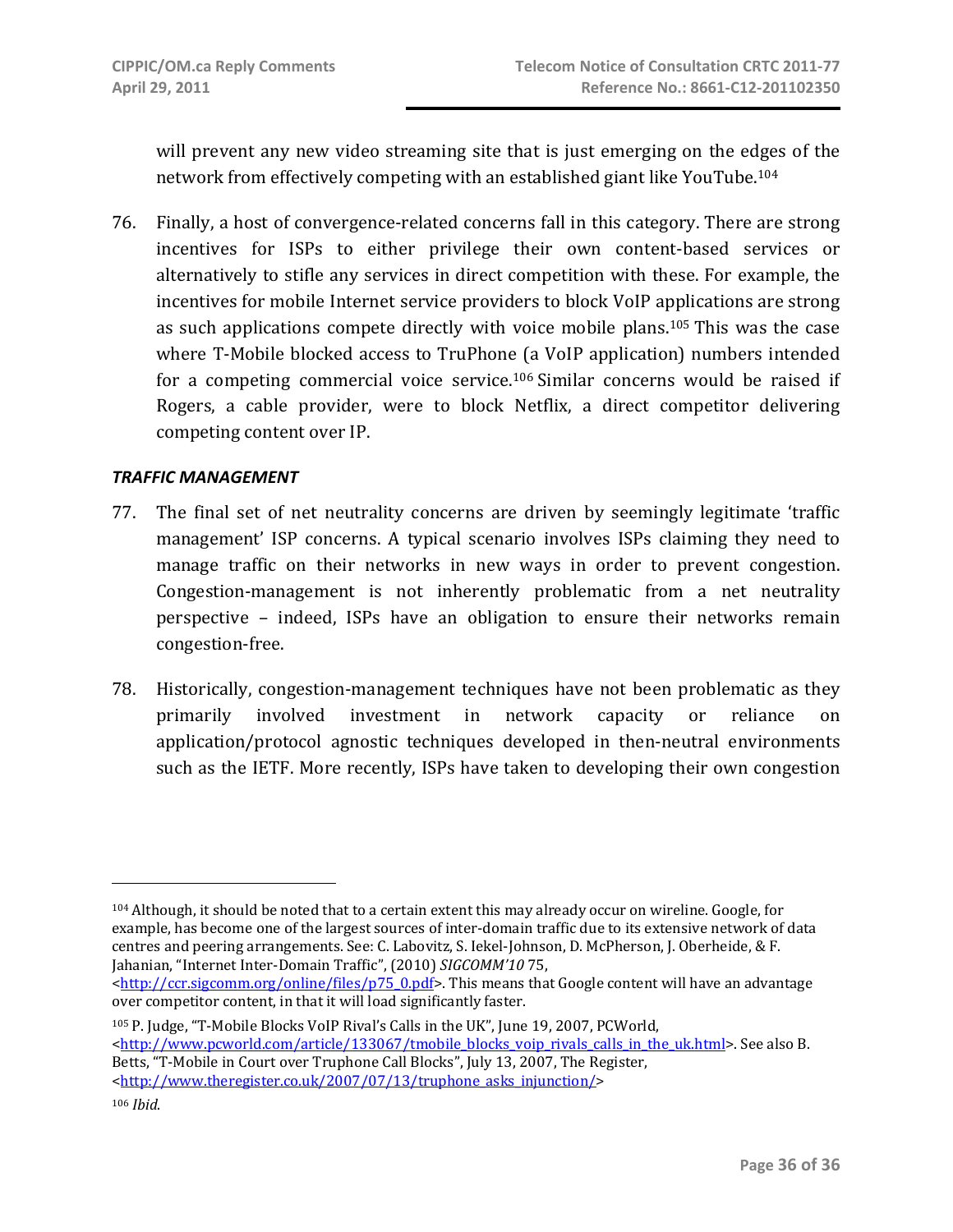management practices. As ISPs are driven by different incentive systems than neutral standards-making bodies, the results have been at times problematic.<sup>107</sup>

- 79. Congestion management techniques or ITMPs are, as noted above, not inherently bad as they are aimed at achieving a perceived good. Issues arise where market incentives lead ISPs to develop ITMPs that have negative impacts on downstream innovators and users.108
- 80. The first wave of problematic ITMPs were primarily technical ITMPs predominantly aimed at peer‐to‐peer (P2P) file‐sharing applications. P2P was a compelling target for ISPs, in that it was an emerging protocol initially used by a minority of customers and thus easily degraded without angering too large a customer base. Additionally, due to the non‐transparency of technical throttling techniques, it was unclear whether user outcry was a salient concern for ISPs at the time. Targeting of P2P applications was also motivated by ISP perceptions of the value P2P users attached to such applications – primarily, that they are not time‐sensitive and as such delaying P2P file transfers or attempting to push such transfers to off‐peak periods will not have significant impact on the enjoyment of such services.
- 81. These perceptions appear to have been mistaken. In the past 2-3 years, since P2P throttling has become endemic, P2P usage has declined dramatically.109 Many,

109 In perhaps a recent and comprehensive two year study of inter-domain traffic, Arbor Networks estimates that P2P usage is down to about 18% of net traffic. See C. Labovitz, S. Iekel‐Johnson, D. McPherson, J. Oberheide, & F. Jahanian, "ATLAS Internet Observatory: 2009 Annual Report", (2009) *NANOG'47*, <http://www.nanog.org/meetings/nanog47/presentations/Monday/Labovitz\_ObserveReport\_N47\_Mon.pdf>, slide 22. Sandvine notes a 25% drop in P2P usage, down to about 20% of all traffic. Sandvine attributes this drop to "a dramatic shift in consumer behavior towards real-time "experience now" applications and away from bulk download "experience later" behavior ‐ Sandvine, *2009 Global Broadband Phenomena – Executive Summary*, October 2009,

<http://www.sandvine.com/downloads/documents/2009%20Global%20Broadband%20Phenomena%20‐

<sup>107</sup> The IETF's mission statement, for example, is "to produce high quality, relevant technical and engineering documents that influence the way people design, use, and manage the Internet in such a way as to make the Internet work better." It also purports a commitment to technical competence as the overriding standard in its cardinal principles of operation: IETF Network Working Group, "RFC 3935: A Mission Statement for the IETF", October 2004, <http://www.ietf.org/rfc/rfc3935.txt>.

<sup>108</sup> See Y. Benkler, "The Political Economy of the Commons", (2003) 4(3) *European Journal for the Informatics Professional* 6, <http://www.benkler.org/Upgrade-Novatica%20Commons.pdf> at p. 8, for an articulation of the need to prevent incumbent network operators from "constrain[ing] the path of innovation [and freedom] to fit their own business plans for where technology should go."

<sup>%20</sup>Executive%20Summary.pdf> at p. 2. CISCO's Visual Networking Index also points to a dramatic decrease in P2P file sharing ‐ 38% of global broadband visual and file‐sharing traffic, down from over 60% two years ago. While still growing in absolute terms, P2P is growing more slowly than visual networking and other advanced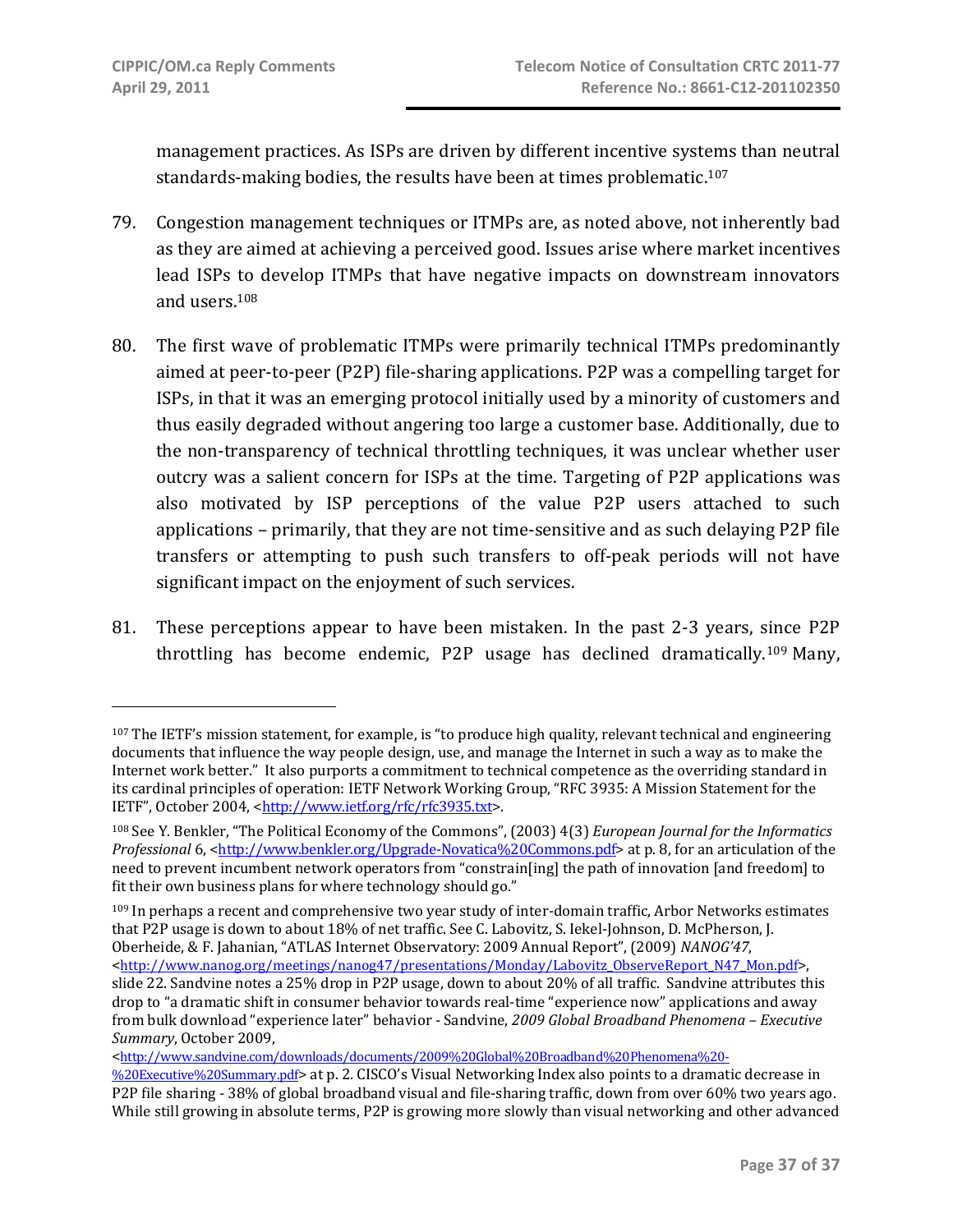$\overline{a}$ 

including Craig Labovitz of Arbor Networks, note that this decline in traffic share is not attributable directly to decreases in traffic caused by throttling. Rather, Labovitz attributes the decrease to shifting user preferences, stating that users now prefer streaming video to P2P downloads which often force users to wait 5‐6 hours prior to viewing desired content.110 It is worth noting that an unthrottled P2P download need take no longer than an hour. Regardless, the ubiquitous throttling of P2P appears to have driven users away from the protocol as a means of content delivery and towards new mechanisms.111

- 82. The second wave of problematic ITMPs are economic and take the form of usage based billing and other cost‐driven mechanisms. Such mechanisms purport to be neutral, usage‐based attempts at managing traffic but can, in fact, have negative results for downstream innovation and can lead to unjust discrimination where they impose arbitrary costs on subsets of users in ways unrelated to actual ISP costs.
- 83. The harmful effect to downstream innovation that such ITMPs can have is more subtle than direct throttling or blocking of specific services. This indirectness means that economic ITMPs as a class are at once less egregious than technical ITMPs aimed at blocking or throttling specific applications, but also that their detrimental impact is more difficult to track and quantify. Economic ITMPs become *most* problematic from a net neutrality perspective when they become ubiquitous and impose high or punitive costs on top of emerging downstream innovative services. See Table 2: ISP Service Markups, above, for an example of how ubiquitous economic ITMPs can impose added costs on downstream innovations.112

110 See C. Labovitz, "2009 Internet Observatory Report", October 19, 2009, *NANOG'47*, <http://www.nanog.org/meetings/nanog47/presentations/2009\_inet\_obsv\_rpt.wmv>, [WMV].

applications. Cisco Visual Networking: Usage Study – Highlights, October 21, 2009, online: CISCO <http://www.cisco.com/en/US/solutions/collateral/ns341/ns525/ns537/ns705/Cisco\_VNI\_Usage\_WP.html>.

<sup>111</sup> BitTorrent, Final Comments to Telecom Public Notice CRTC 2008‐19, July 28, 2009, available online at: <http://www.crtc.gc.ca/public/partvii/2008/8646/c12\_200815400/1249945.PDF>, summarizes the impacts that Canadian ISP throttling practices were having on its attempts to market its protocol as a legitimate content delivery tool in Canada.

<sup>112</sup> Another potential indication of these harms may be the 28% year over year decrease in net video views and 32% decrease in multimedia (i.e. YouTube) video views that ComScore registered in 2010 Q4 (net = 8,014,744,000 views; multimedia = 6,642,727,000 views) over 2009 Q4 (net = 11,206,265,000views; multimedia = 9,818,795,000 views): See ComScore, "Canada: Digital Year in Review, 2010", March 2011, <http://www.comscore.com/Press\_Events/Presentations\_Whitepapers/2011/2010\_Canada\_Digital\_Year\_in\_Review>, p. 31.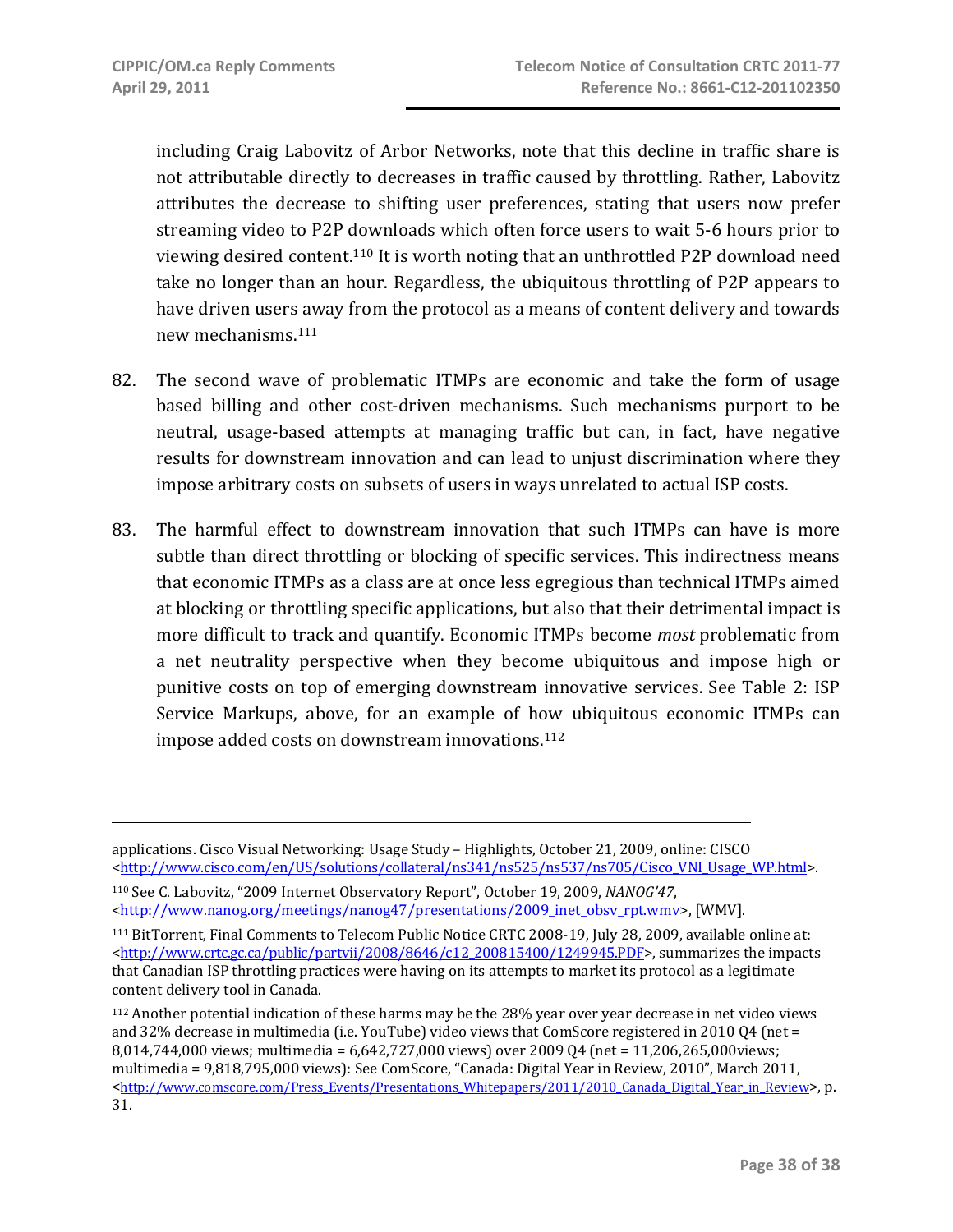## **B. TRP CRTC 2009‐657: The Net Neutrality Framework & UBB**

- 84. In TRP CRTC 2009-657, the Commission recognized that ISPs are subject to strong incentives to adopt overly aggressive 'traffic management' mechanisms that are discriminatory and unjustly so. The framework put in place by TRP CRTC 2009‐657 was intended to act as a means of analyzing ISP activity aimed at managing traffic to a.) ensure that provisioning remained the primary means of addressing congestion on networks; b.) ensure that ITMPs are narrowly tailored solutions to specific congestion management problems; and c.) prevent the adoption of unjustly discriminatory ITMP responses to traffic growth issues.
- 85. TRP CRTC 2009‐657 expressed a preference for economic ITMPs as opposed to technical, as such ITMPs do not fully remove 'choice' from customer action. So, for example, while the throttling or blocking of a bandwidth intensive service such as YouTube or Netflix would prevent users from enjoying the service altogether, the imposition of usage fees will merely act as a more subtle deterrence against its use. TRP CRTC 2009‐657 recognized, but did not explore, that while some economic ITMPs may be acceptable, others will not.
- 86. Depending on the implementation of economic ITMPs, their harm might be diffused. In such circumstances, while economic ITMPs would remain *undesirable* as a means of addressing traffic growth (they still act to deter network usage), they may not warrant direct regulatory action by the Commission. However, where such ITMPs, in effect, impose discriminatory costs on downstream services or retail users, they may warrant Commission intervention.
- 87. Professor Geist suggests the following Internet Billing Usage Management Practices (IBUMPs) framework, based on the Commission's TRP CRTC 2009‐657 framework but tailored to economic ITMPs, as a means of assessing the reasonableness of such practices in the retail sector:

First, CRTC approval for UBB has long been focused on addressing network congestion. Indeed, incumbent ISPs now argue that the use of UBB is related to congestion concerns and the need for fairness among all subscribers. In the case of a complaint about UBB retail practices, ISPs should be required to demonstrate that the UBB approach is designed to address specific network congestion concerns.

Second, the UBB model should be the least restrictive possible to achieve its intended goals. Much like ITMPs, this may mean giving consumers the option for accounts that are rate-limited after a certain monthly cap is reached instead of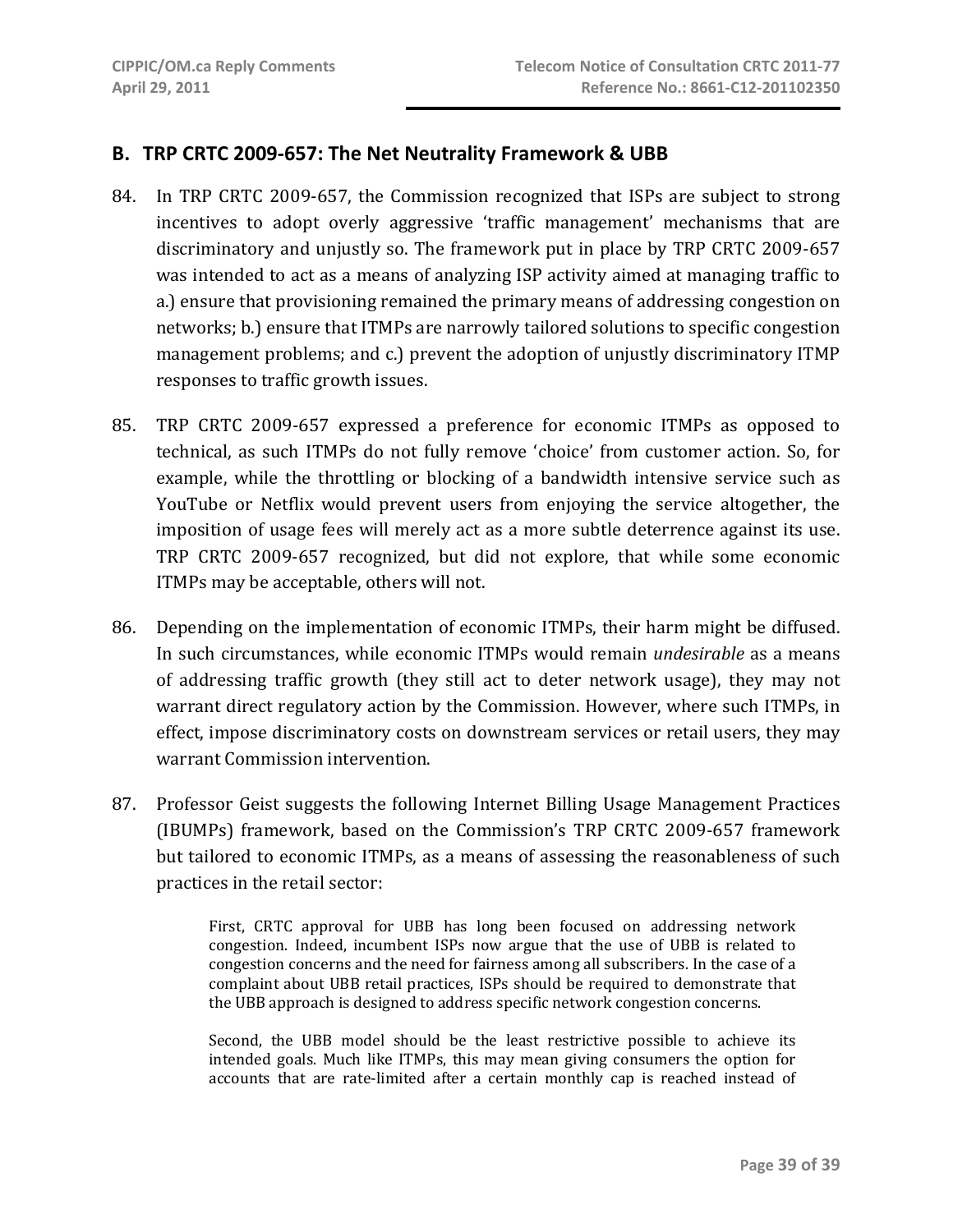imposing overage charges (as noted above, many ISPs around the world have adopted this approach).

Third, if the ISP has implemented traffic shaping or other technical measures, it should be required to demonstrate why those approaches alone would not reasonably address the same network congestion concerns. This requirement is a mirror image of the ITMP requirement that envisions ISPs relying on network investment or economic ITMPs (ie. UBB) rather than technical ITMPs such as traffic shaping. If traffic shaping is in place, ISPs should be required to explain why that has not adequately addressed the network congestion concerns.

Fourth, while the CRTC should not engage in reviews of the retail pricing or size of monthly data caps, it should, under certain circumstances, be entitled to examine overage charges should ISPs use this economic model (as noted above, many ISPs around the world rate limit rather than impose overage charges). The review of overage charges would only occur in local markets where both the cable and DSL provider employ UBB, thus leaving consumers with limited non‐UBB alternatives. In such instances, the CRTC should review overage charges to allow for a reasonable profit but establish safeguards against price gouging in light of actual ISP costs.113

While we do not comment at this point as to whether current ISP practices can survive this framework, or if not, what measures would be required to do so, we ask the that Commission continue to monitor the retail UBB sector with this framework in mind.

88. As an immediate step, the current ubiquitous UBB scenario in Canada warrants, in our submission, the imposition of wholesale tariffs aimed at placing competitive pressures and pricing discipline on incumbent implementation of these types of economic ITMPs. We outline how this can be achieved in the following section.

## **IV. WHOLESALE UBB**

- 89. There appears to be wide consensus surrounding the adoption of an aggregate UBB model for wholesale services. In its submissions to this proceeding, Bell has outlined its view of what an aggregate UBB wholesale tariff will look like. CNOC has proposed a gloss on this proposal that employs a distinct pricing structure which limits all usage‐ driven costs to wholesale traffic traversing the aggregation network.
- 90. CIPPIC/OpenMedia.ca believe that, in the circumstances, it is appropriate to include aggregate usage‐based fees into wholesale tariffs. Such tariffs, as opposed to retail

<sup>113</sup> M. Geist, "Canada's Usage Based Billing Controversy: How to Address the Wholesale and Retail Issues", March 2011, <http://www.michaelgeist.ca/component/option.com\_docman/task,doc\_download/gid,53/>, pp. 18‐19.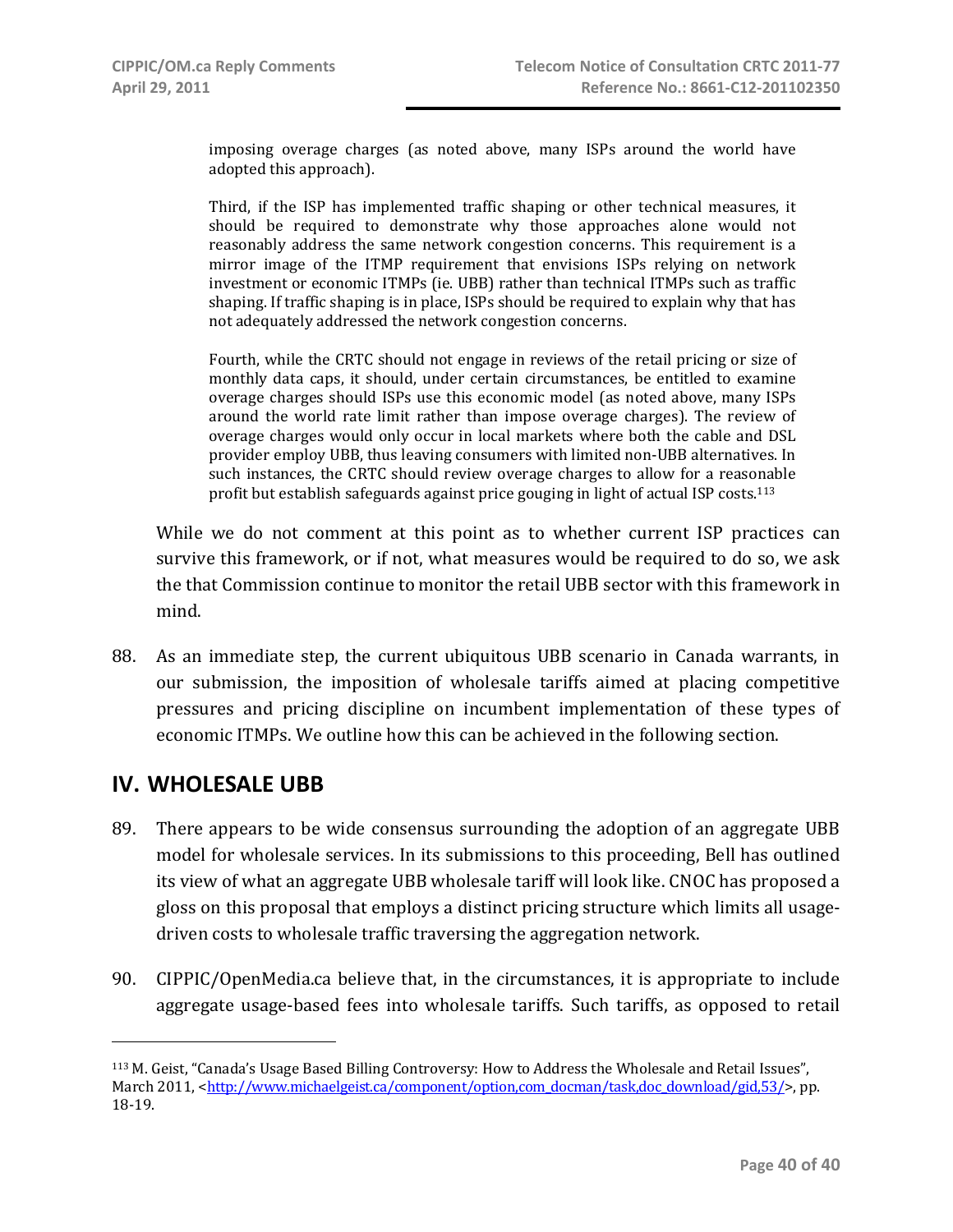pricing packages, have always included a cost‐based component and aggregate UBB can be an appropriate extension of this, as long as it adheres to the following principles:

- **› Cost Based:** Wholesale aggregate UBB must remain stringently cost‐ recovery based, reflecting actual ILEC costs with a reasonable mark‐up.
- **› Encourage Continued Competition on UBB:** Wholesale aggregate UBB must *not* be designed in a manner that will facilitate CLEC adoption of retail UBB, but only as a means of recovering actual costs imposed on ILECs by CLEC customers.
- 91. Strict adherence to these two interrelated principles are essential, in our view, to any effective wholesale aggregate UBB tariff. CIPPIC/OpenMedia.ca view the presence of CLEC unlimited plans and the attraction of 'higher users' by CLECs the mark of a healthier marketplace. In attracting such customers and providing such plans, CLECs are playing the competitive role they are intended to play within the structure of the *Telecommunications Act* ecosystem. A departure form a cost‐based UBB tariff will act more as a deterrent on CLEC traffic generation than as a mechanism for permitting ILEC cost recovery +reasonable markup. It will make it difficult for CLECs to continue to provide competitive pricing and, specifically, to continue to provide competitive flat rate pricing plans.
- 92. With this in mind, the Bell and CNOC proposal appear reasonable. The CNOC gloss on the proposal appears aimed at ensuring measurement of usage and subsequent ILEC costs is accurate and limited to traffic exchanges between the ILEC and the CLEC. The Bell proposal posits an aggregate tariff where usage is sold in TB blocks at a rate of \$0.195/GB. It also proposes an overage fee of \$0.295/GB.
- 93. In general, and assuming the per GB rates proposed reflect actual Bell costs plus a reasonable markup and no more, this proposal is reasonable and far superior to the previous per‐customer UBB wholesale tariff. The previous tariffs included two usage components: one fixed and based on estimates of costs resulting from average usage;<sup>114</sup> the other variable and adding a per GB cost for each wholesale customer who exceeded her allotted monthly usage allowance. The new aggregate UBB model permits CLECs the flexibility to keep providing customers with unlimited flat rate

<sup>114</sup> Bell, "TN242 & TN7181 Interrogatory Responses", October 5, 2009, The Companies(CRTC)20Aug09‐8, Abridged, Supplemental, File Nos.: 8740‐B2‐200904989 & 8740‐B54‐200904971, <http://www.crtc.gc.ca/public/8740/2009/b2/1281758.zip>.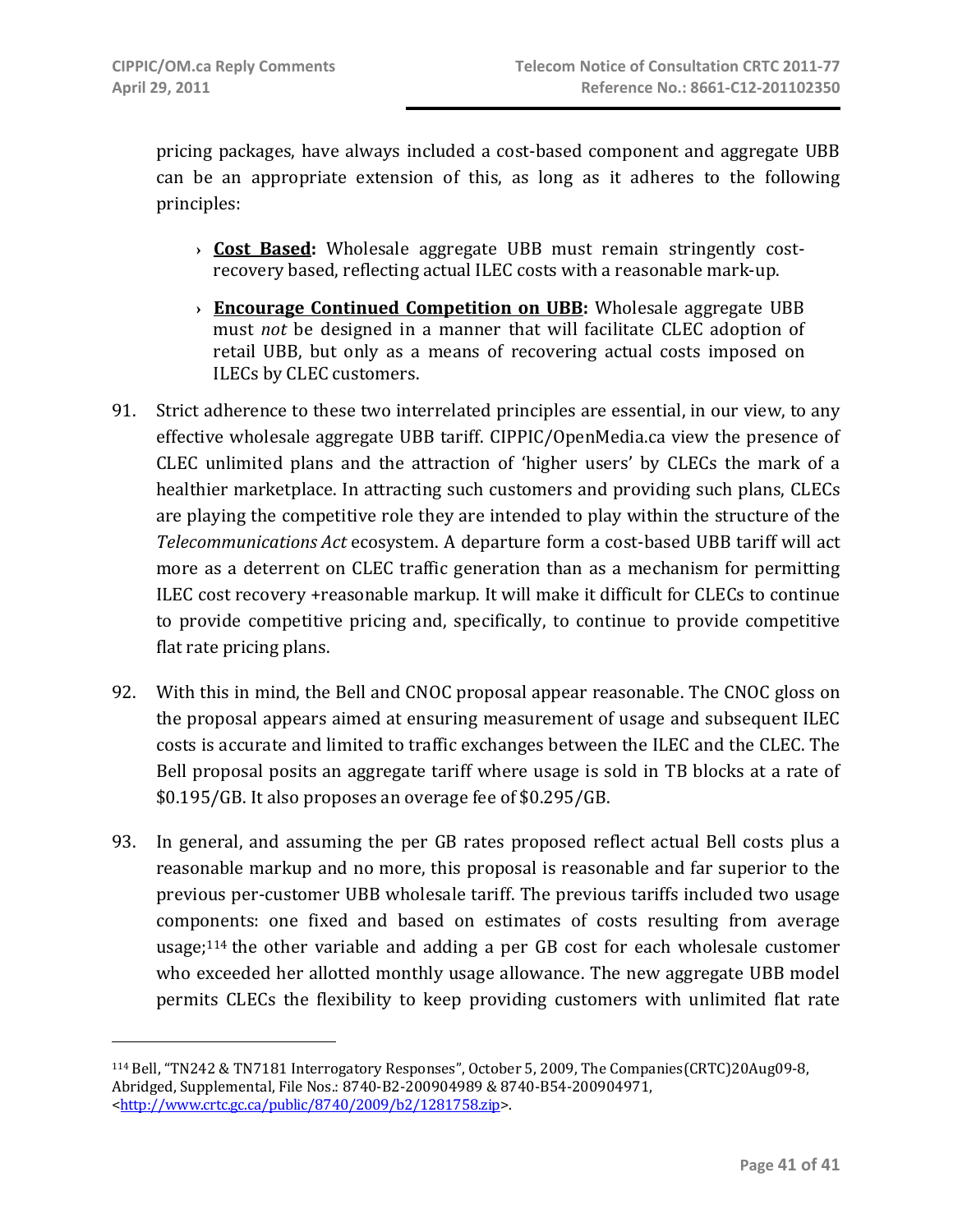access options, while allowing ILECs to recover costs on a more dynamic measurement basis that accounts for fluctuation in usage. The aggregate size and nature of the usage blocks and reasonable per GB rate allows the risks of varying usage by wholesale customers to be split between ILECs and CLECs, as is reasonable given the business dynamic between such entities.

- 94. It is also reasonable given that the detrimental impacts and inefficiencies that arise from the application of micropayments in a retail context (see section I.C above) are attenuated or non‐existent in a wholesale context. That is, under an aggregate usage model, CLECs are not forced to make the micro usage assessments that were described as imposing unreasonable 'mental transaction costs' on individual retail users. Further, CLECs are businesses with resources to conduct these 'mental transactions', for which an individual wishing only to watch a YouTube video may not have the cognitive surplus to assess efficiently. While subject to risk adversity, CLECs will be able to translate their aggregate usage based costs into optimal revenues using flat rates in the same manner as ILECs can now potentially do (see II.A above). This was not possible under the previous tariff, which imposed penalties on CLECs for customer overages that were far out of proportion to actual ILEC costs.
- 95. Finally, to the extent that such aggregate UBB permits CLECs to provide competitive pressures on incumbents by continuing to offer unlimited service options, such a pricing mechanism will not impose significant costs on downstream innovative services.
- 96. However, there are certain deficiencies in the current proposal that demand, in our view, tweaking if they are to succeed in achieving the principles we set out above. As such we suggest the following changes to the Bell's existing aggregate UBB proposal:
	- **›** The usage‐based component of the tariff must be based on peak‐period CLEC usage;
	- **›** The per‐TB cost must be premised on actual incumbent costs with the normal mark‐up;
	- **›** A mechanism is required for periodic review to ensure that the per‐TB rate remains reflective of costs in light of dropping network provisioning costs; and
	- **›** The current tariff formulation for legacy systems should be reformulated in light of these principles.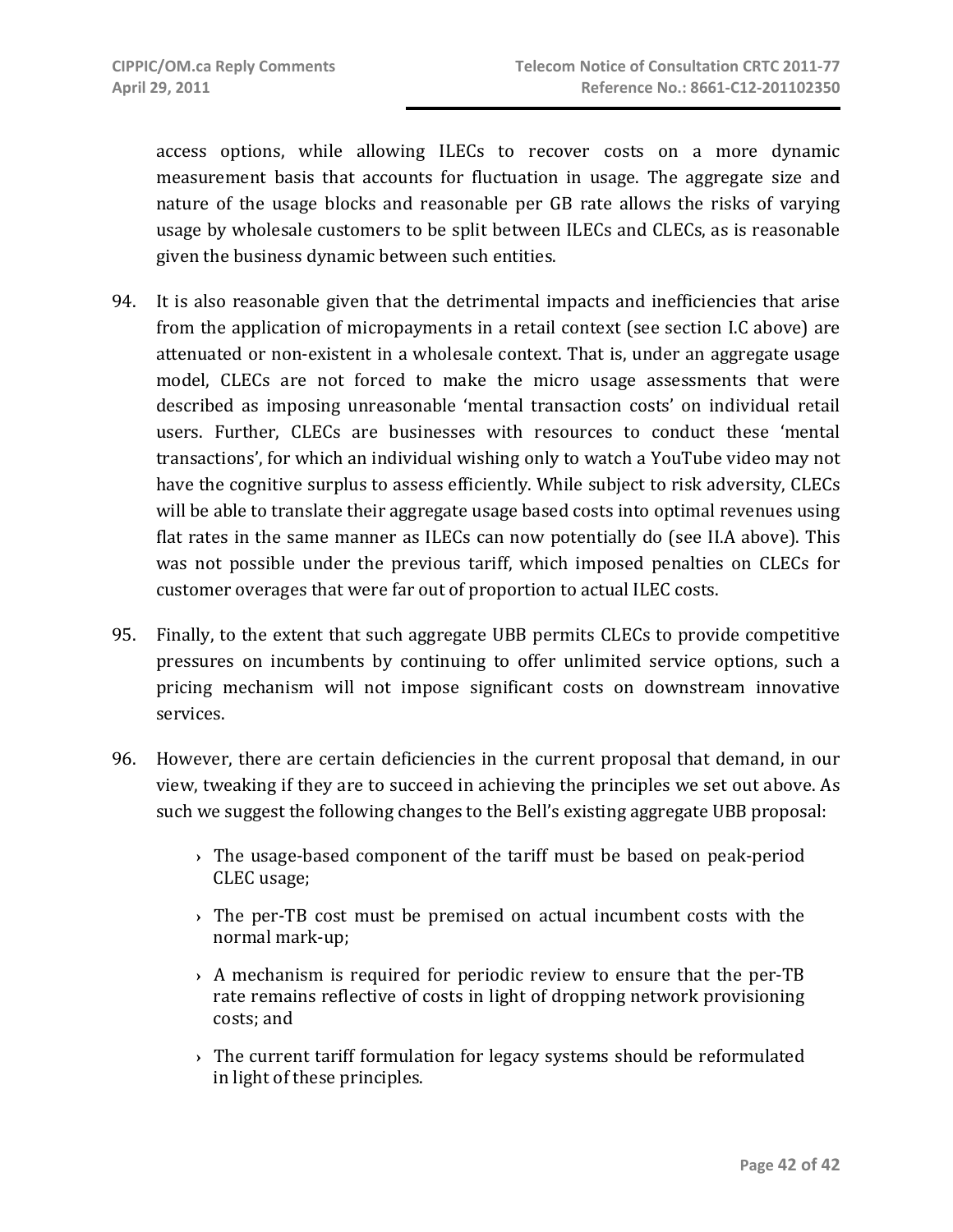We briefly explain on our rationales for these requirements below.

#### *PEAK PERIOD PRICING*

- 97. As noted in far greater detail above, ISP provisioning costs are driven primarily by peak period usage. Off‐peak CLEC traffic is not likely to contribute substantially to ILEC costs as the aggregate network must be large enough to accommodate all CLEC peak period traffic. As such, adherence to the principle that wholesale aggregate UBB remain stringently cost‐based, as opposed to a 'deterrent on usage', would require a peak‐period pricing model.
- 98. Further, none of the objections that apply to peak period retail pricing apply in the wholesale context. These costs will not be passed to CLEC customers as peak period pricing, so there will be no detrimental on innovation or on user preferences. Bell summarizes its concerns regarding peak period retail pricing as such:

First, peak pricing would require a greater education of the customer base than simple UBB. The base would have to understand bandwidth usage, what different applications pull in terms of bandwidth as well as the different pricing periods of the day (peak versus non peak).

Second, peak pricing would require peak charges to occur at the time that customers wanted to use the Internet the most. Peak pricing would therefore require the majority of users, who do not necessarily use the most bandwidth, to stop using the Internet when they want to use it the most, or, in the alternative, they would actually be incurring price increases.

Finally, peak pricing would bring further complexity into the billing system and therefore would be more costly to implement.

Once again, none of these concerns apply with respect to CLECs.<sup>115</sup> CLEC usage estimates will remain in aggregate for all their users, and so should not be more challenging or complex than estimates of monthly usage. Further, and particularly if the CNOC proposal is followed and usage is measured at the point of interaction between the ILEC's aggregate network and the CLEC, a peak period aggregate wholesale UBB tariff will not add any complexity to measuring or billing.

99. Use of peak-period pricing is integral if the tariff is to emulate ILEC costs (plus a reasonable mark-up) and permit CLECs to continue to compete on equal footing.

<sup>115</sup> Bell, "Disclosure of Confidential Information Provided in Confidence to the Commission", November 13, 2009, The Companies(CRTC)20Aug09‐1, Abridged, Supplemental, File Nos.: 8740‐B2‐200904989 & 8740‐ B54‐200904971, <http://www.crtc.gc.ca/public/8740/2009/b2/1315236.zip>, p. 16.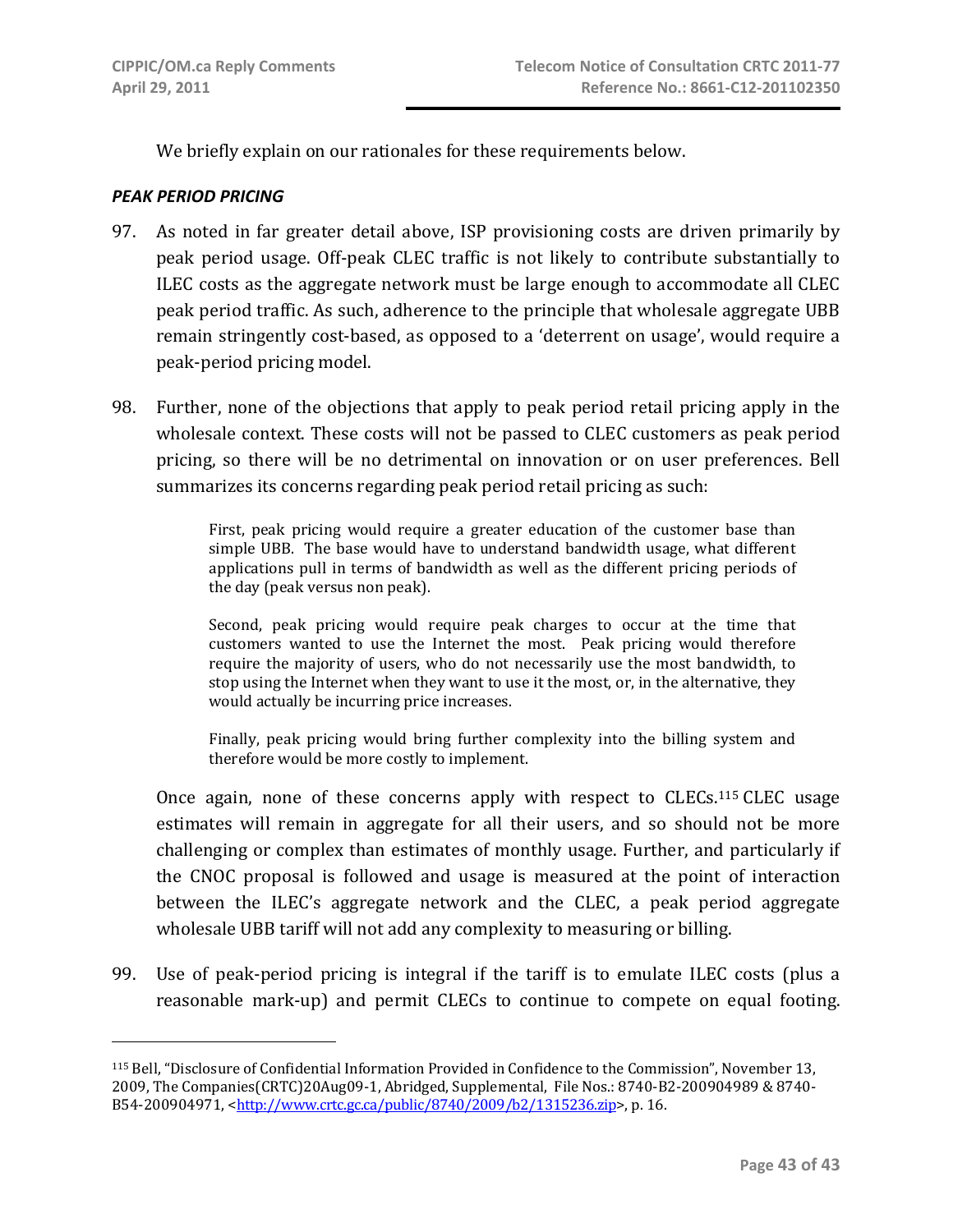Further, there is no reason why peak period pricing should *not* be used in the wholesale context.

#### *ACCURATE PER GB COSTING*

- 100. Only accurate per GB or TB pricing (+reasonable markup) will achieve the objectives set out above. Punitive or prohibitively costly per TB pricing, whether aggregate or otherwise, will not permit wholesale ISPs to effectively compete on pricing in general, or on pricing models as it will artificially drive up marginal costs, making flat rate pricing less optimal (see II.A above).
- 101. There is evidence on the record suggesting that the \$0.195/GB and \$0.295/GB rates offered by Bell in its proposal, while significantly lower than retail overage fees and previous wholesale proposals, remain significantly high. Other estimates have placed the actual per GB cost at  $$0.08$  or even  $$0.01$ . A markup of  $1950\%$ -2950% is not reasonable, if this is the case. This will be easier to assess after interrogatory rounds have been completed.

#### *PERIODIC REVIEW OF UBB PRICING*

- 102. As noted above (see section I.A above), the per‐GB provisioning cost for an ISP is not a static number. Rather, it appears to conform to a Moore's law of sorts and drops consistently over time with technological advances.
- 103. In order to account for this and to adhere to the principle that wholesale UBB must remain cost-based, period reviews of the dropping per-GB rate be included in the tariff. Alternatively, incumbents can alter the tariff to account for annual or bi‐annual reductions in per‐GB provisioning costs.

## *ALIGN THE LEGACY TARIFF WITH THE FTTN TARIFF*

- 104. Existing legacy GAS tariffs currently include the following monthly caps per access speed tier:
	- **›** 512 Kbps connection: 5.4 GB/month
	- **›** 2 Mbps connections: 16.6 GB/month
	- **›** 5 Mbps connections: 42.1 GB/month